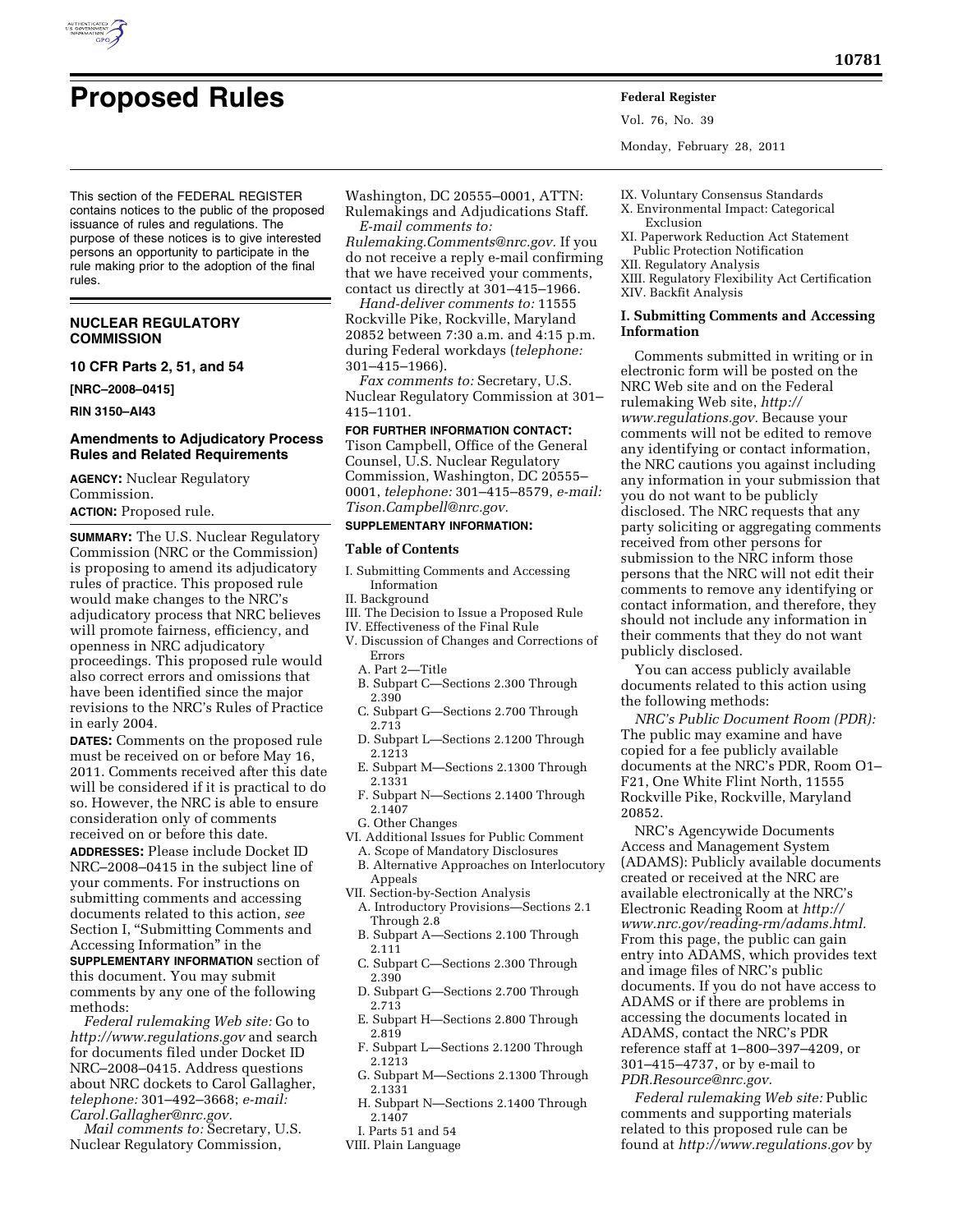searching on Docket ID NRC–2008– 0415.

# **II. Background**

In a final rulemaking published in the **Federal Register** on January 14, 2004, 69 FR 2181 (2004 part 2 revisions), the NRC substantially modified its rules of practice governing agency adjudications—Title 10 of the *Code of Federal Regulations* (10 CFR) part 2. Portions of 10 CFR parts 1, 50, 51, 52, 54, 60, 63, 70, 72, 73, 75, 76 and 110 also were amended at that time. On May 11, 2004 (69 FR 25997), the NRC corrected errors in 10 CFR part 2, Appendix D.

Since the new rules of practice became effective, provisions requiring correction or clarification of ambiguities, and several areas where further improvements could be achieved, have been identified. Therefore, the NRC is publishing this proposed rule to solicit public comments on proposed corrections of those errors and proposed improvements to the rules governing its adjudicatory proceedings. Participants in NRC adjudicatory proceedings who will use these rules should note that several revisions to 10 CFR part 2 also were adopted in recent years:

• Licenses, Certifications, and Approvals for Nuclear Power Plants (72 FR 4935; August 28, 2007) (Part 52 Rule);

• Use of Electronic Submissions in Agency Hearings (72 FR 49139; August 28, 2007) (E-Filing Rule);

• Limited Work Authorizations for Nuclear Power Plants (72 FR 57415; October 9, 2007);

• Delegated Authority To Order Use of Procedures for Access to Certain Sensitive Unclassified Information (73 FR 10978; February 29, 2008);

• Interlocutory Review of Rulings on Requests by Potential Parties for Access to Sensitive Unclassified Non-Safeguards Information and Safeguards Information (73 FR 12627; March 10, 2008); and

• Protection of Safeguards Information (73 FR 63545; October 24, 2008).

# **III. The Decision To Issue a Proposed Rule**

The amendments in this proposed rulemaking are procedural rules exempt from the notice and comment requirements of the Administrative Procedure Act (APA) and NRC regulations. 5 U.S.C. 553(b)(3)(A) and 10 CFR 2.804(d)(1). Nonetheless, the NRC is issuing this rulemaking as a proposed rule for public comment in order to benefit from stakeholder input.

## **IV. Effectiveness of the Final Rule**

The new and amended requirements in the final rule would not be retroactively applied to presiding officer determinations and decisions issued prior to the effective date of the final rule (*e.g.,* a presiding officer order in response to a petition or motion), nor would these requirements be retroactively imposed on parties, such that a party would have to compensate for past activities that were accomplished in conformance with the requirements in effect at the time, but would no longer meet the new or amended requirements in the final rule. Further, in ongoing adjudicatory proceedings if there is a dispute over an adjudicatory obligation or situation arising prior to the effective date of the new rule, such disputes would be governed by the former rule provisions. However, the new or amended requirements would be effective and govern all obligations and disputes that arise after the effective date of the final rule. For example, if a Board issues, prior to the effective date of the final rule, a scheduling order incorporating by reference § 2.336(d), which requires parties to update their disclosures every 14 days, that obligation would change to 30 days once the effective date of the rule is reached. Therefore, Licensing Boards should be aware of the effectiveness of the final rule and take the necessary steps to notify parties of their obligations once the final rule becomes effective.

# **V. Discussion of Changes and Corrections of Errors**

## *A. Part 2—Title*

The current title of 10 CFR part 2, Rules of Practice for Domestic Licensing Proceedings and Issuance of Orders, does not accurately reflect the scope, nor does it track the language of the APA. The NRC is proposing a new title for 10 CFR part 2: Agency Rules of Practice and Procedure, which would better reflect the scope of its subparts and would mirror the language of the APA.

# *B. Subpart C—Sections 2.300 Through 2.390*

1. Section 2.305—Service of documents; methods; proof.

Section 2.305(c)(4) currently refers to "any paper," which could be interpreted to exclude electronic documents filed through the NRC's E-Filing system. The NRC is therefore proposing to clarify that a signed certificate of service must be included with "any document" served upon the parties in a proceeding under 10 CFR part 2. Under this rule,

the certificate of service must include the name and address of each person upon whom service is being made (which for electronic submissions under the E-Filing system should include, at a minimum, the name and e-mail address used for service of each person in the E-Filing system service list for a proceeding upon whom service needs to be made) and the date and method of service. Because it is the responsibility of a participant submitting a document to the E-Filing system to comply with the service requirements, a certificate of service that simply states the document is being served ''per the service list in the E-Filing system'' without listing the names and addresses of each of those being served is insufficient to comply with  $\S 2.305(c)(4)$ . The NRC notes that § 2.304 requires that electronic documents be signed using a participant's digital certificate; in such circumstances it is not necessary to submit an electronic copy of the document that includes an actual signature.

Paragraph 2.305(g)(1) does not currently provide an address for service upon the NRC staff when a filing is not being made through the E-Filing system and no attorney representing the NRC staff has filed a notice of appearance in the proceeding. The proposed paragraph (g)(1) would provide addresses to be used to accomplish service on the NRC staff in these circumstances.

2. Section 2.309—Hearing requests, petitions to intervene, requirements for standing, and contentions.

Section 2.309 contains the generally applicable procedures for requesting hearings and submitting petitions to intervene in NRC proceedings, and sets forth the requirements for submitting contentions and establishing legal standing to participate in NRC proceedings. The NRC is proposing to make several changes to § 2.309.

a. *Section 2.309(b)—Timing.*  Section 2.309(b)(5) currently references orders issued under § 2.202, but does not reference notices of violation imposing a civil penalty issued under § 2.205. Section 2.205 notices of violation, like § 2.202 orders, provide "twenty (20) days \* \* \* or other time specified in the notice'' for individuals to file an answer. This provision does not match the 60 days allowed by § 2.309(b), which could be interpreted as applying to § 2.205 notices of violation. The proposed § 2.309(b)(5) would correct this omission by adding a reference to § 2.205 to reflect that notices of violation issued in § 2.205 civil penalty proceedings have timing requirements similar to those of § 2.202 orders.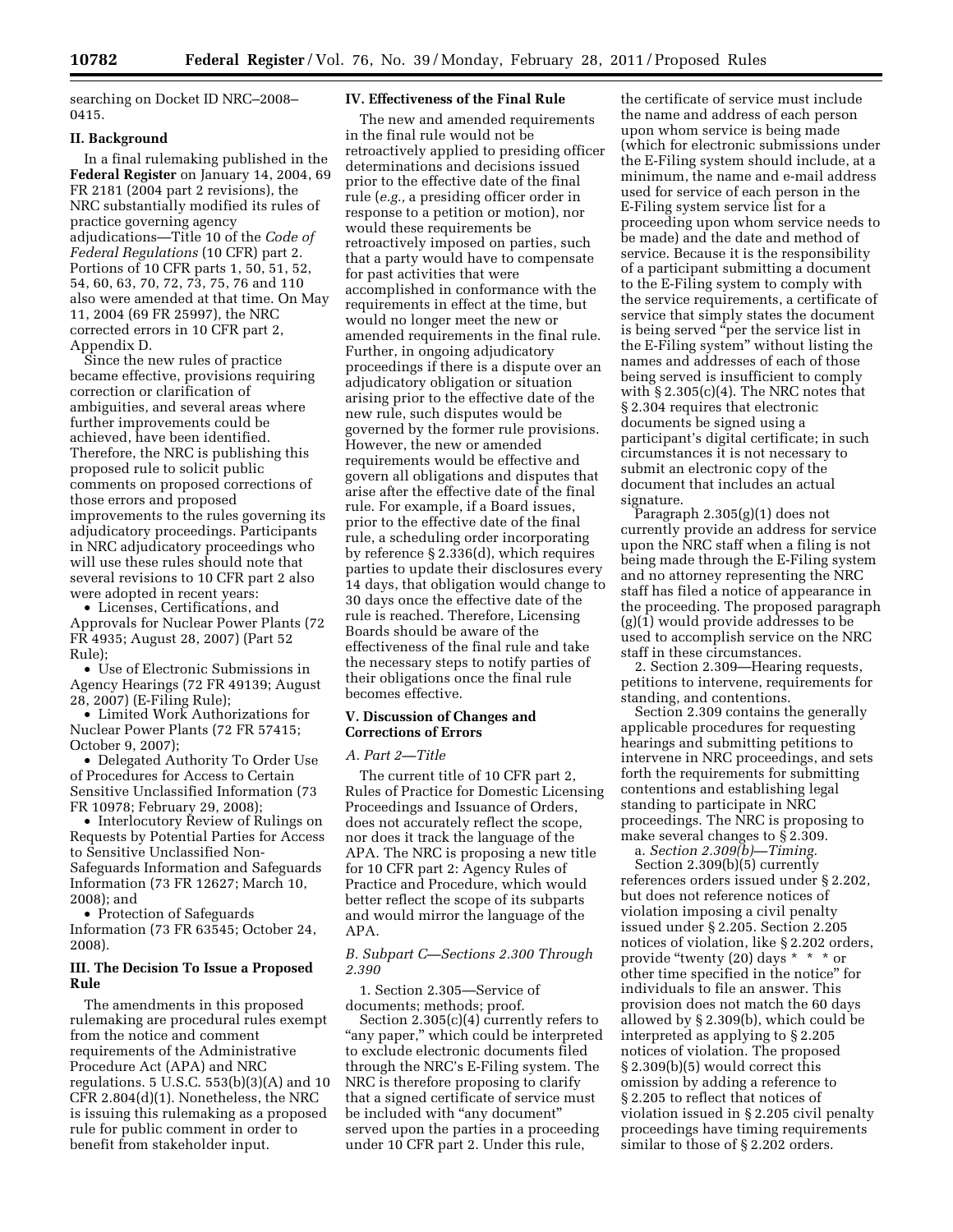# b. *Sections 2.309(c) and (f)— Subsequent Submission of Petition/ Request or New or Amended Contentions.*

Current  $\S 2.309(c)(1)$  contains eight balancing factors that determine whether to grant or admit "nontimely" hearing requests, intervention petitions, or contentions. These factors include the three factors for standing—also found at  $\S 2.309(d)(1)(ii)$  through (iv) and the following five factors: Good cause for the failure to file on time; the availability of other means to protect the requestor's or petitioner's interest; the extent to which the requestor's or petitioner's interest will be represented by other parties; the extent to which the requestor's or petitioner's interest will broaden the issues or delay the proceeding; and the extent to which the requestor's or petitioner's participation may reasonably be expected to assist in developing a sound record. The ''good cause'' factor is given the most weight, and ''[i]f a petitioner cannot show good cause, then its demonstration on the other factors must be 'compelling.''' *Dominion Nuclear Connecticut, Inc.*  (Millstone Nuclear Power Station, Units 2 and 3), CLI–05–24, 62 NRC 551, 564– 65 (2005) (footnote with citation omitted).

Good cause is not defined in the regulations, but has been defined by the NRC in case law as a showing that the petitioner "not only \* \* \* could not have filed within the time specified in the notice of opportunity for hearing, but also that it filed as soon as possible thereafter."  $Id$ . In addition,  $\S 2.309(f)(2)$ identifies three factors to be considered in determining whether to admit a new or amended contention. These factors include whether the new or amended contention is based on information that was not previously available. For example, if a document has not been prepared and is referred to as a forthcoming document, the appropriate time to file a contention based upon the document is after its publication. The two remaining factors in  $\S 2.309(f)(2)$ include whether the information that was not previously available is materially different from information that was previously available, and whether the new or amended contention has been submitted in a timely fashion after the availability of the new information. The § 2.309(f) three factor test appears to be a specific application of the case law definition of ''good cause.''

Thus, in practice, the admissibility of late-filed contentions usually depends on whether good cause is found. A showing that many of the other factors support the admission of a late-filed

contention is rarely sufficient to overcome a lack of good cause. *See, e.g., Private Fuel Storage* (Independent Spent Fuel Storage Installation), LBP–00–28, 52 NRC 226, 239–240 (2000) and *Tennessee Valley Authority* (Watts Bar Nuclear Plant, Unit 2), CLI–10–12, \_\_ NRC (Mar. 26 2010) (slip op.) (the Commission noted that ''it would be a rare case where we would excuse a nontimely petition absent good cause'') *Id.*  at 2. And in other cases, the NRC's determination on the existence of good cause appears to turn on one or two factors unique to that proceeding, with a generic recitation or cursory acknowledgement of the other factors and how they offset each other. *See, e.g., Crow Butte Resources* (North Trend Expansion Project) LBP–08–06, 67 NRC 241, 259–260 (2008).

The proposed rule would simplify the requirements governing requests for hearing, intervention petitions, or new or amended contentions filed after the deadlines in § 2.309(b) by: (1) Making good cause the sole factor to be considered when evaluating whether to review the admissibility of a new or amended contention, petition, or hearing request; (2) defining good cause as those factors currently in § 2.309(f)(2)(i) through (iii); (3) adding clarifying information regarding the need to address interest and standing; and (4) referring to "nontimely" contentions as ''new or amended.'' Although we would no longer use the terms "late-filed" or "nontimely" and would use the term ''new or amended'' to refer to contentions filed after the initial filing date for contentions had expired, the current NRC case law would continue to be applied in ruling on those requests.

The proposed amendments to § 2.309 would apply the good cause factor to all filings after the initial filing deadline and would adopt the current § 2.309(f)(2)(i) through (iii) factors as the standards to be applied when evaluating whether good cause exists. This change would simplify the review of filings after the deadlines in § 2.309(b). These changes would allow the parties, participants, and the presiding officer to focus their resources on the most relevant questions related to the admissibility of new or amended contentions (*i.e.,* whether good cause exists and whether the contentions meet the admissibility requirements of § 2.309(f)).

Section 2.309(c)(1) would require a requestor or petitioner to provide a justification supporting the filing after the deadlines in § 2.309(b), consisting of "good cause" as defined in  $\S 2.309(c)(2)$ . Paragraph (c)(2) would treat the three

criteria for considering new or amended contentions that are currently contained in paragraph (f)(2) as the factors that must be considered under the good cause determination of proposed paragraph (c)(1). The NRC believes that the factors in current  $\S 2.309(f)(2)(i)$ through (iii) are a useful, specific application of "good cause." Presiding officers should evaluate whether a filing after the deadlines in § 2.309(b) satisfies the factors in § 2.309(c)(2)(i) through (iii) to determine whether a petitioner has demonstrated good cause.

Proposed paragraph (c)(3) would make clear that, apart from demonstrating good cause, a petitioner seeking admission to the proceeding after the deadlines in § 2.309(b) would need to satisfy standing and contention admissibility requirements. Paragraph (c)(4) would apply to a participant or a party who seeks admission of a new or amended contention, and who has already satisfied the standing requirements in § 2.309(d).

This revision would, in part, adopt a line of reasoning first proposed by an Atomic Safety and Licensing Board in the Vermont Yankee power uprate proceeding; the Board concluded that new or amended contentions filed after the initial filing need not satisfy the § 2.309(c)(1) factors if the § 2.309(f)(2)(i) through (iii) factors are met. *Entergy Nuclear Vermont Yankee LLC* (Vermont Yankee Nuclear Power Station), LBP– 05–32, 62 NRC 813 (2005). The NRC believes that this should be the appropriate standard for presiding officers to apply when evaluating whether good cause exists.

The NRC invites comments on the effect (if any) of eliminating the other late-filing factors and relying solely on good cause. As discussed above, case law has shown that good cause is given the most weight when evaluating new or amended contentions, and absent good cause, the other factors must be—but are rarely found to be—compelling. Would limiting the late-filing criteria to good cause have a detrimental effect on a petitioner's ability to have new or amended contentions admitted? How often, without showing good cause, have petitioners been able to rely on the other factors to meet the requirements of § 2.309(c)? Should the NRC consider removing only some of the other latefiling requirements? If so, which ones?

c. *Section 2.309(d)—Standing.* 

Section 2.309(d) sets forth the standing requirements and also contains some requirements that do not generally relate to standing. To clarify and to better articulate the generally applicable standing requirements, several revisions to § 2.309(d) are being proposed. The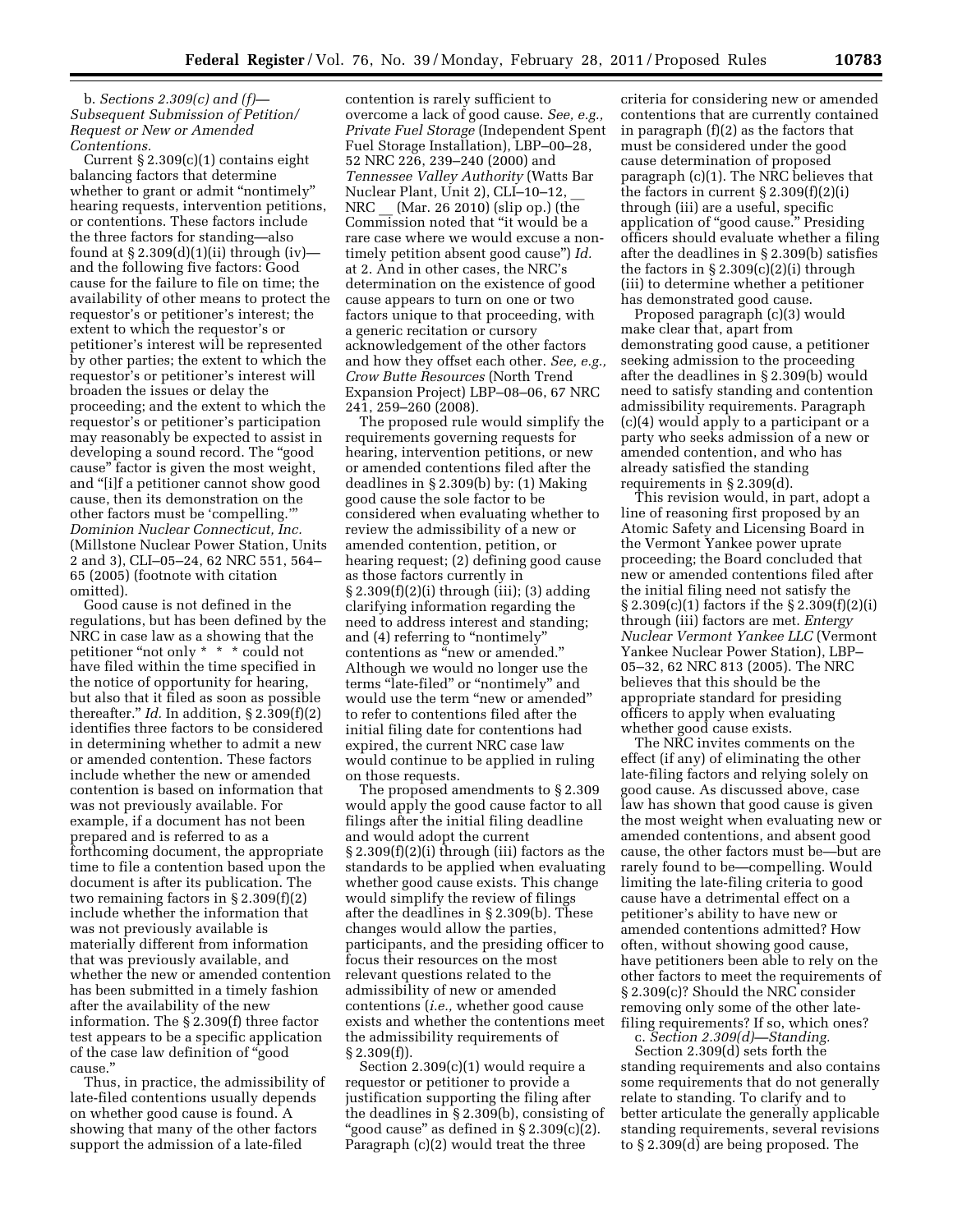general standing criteria in § 2.309(d)(1) would remain the same. A revised § 2.309(d)(2) would adopt the requirements of the first sentence of current § 2.309(d)(3), which requires the presiding officer to consider the paragraph (d)(1) factors when determining whether the petitioner has an interest affected by the proceeding. Revised paragraph (d)(3) would retain the existing provision that in enforcement proceedings the licensee or other person against whom the action is taken is deemed to have standing. Current § 2.309(d)(2) contains special requirements for States, local governmental bodies, and Federallyrecognized Indian Tribes that seek status as parties in proceedings. But some of these requirements (*e.g.,* the need to propose one or more contentions; the need to designate a single representative) do not relate to standing. The present § 2.309(d)(2) provisions would be revised and would be moved to a new § 2.309(h), which is discussed in the next section.

d. *Section 2.309(d)(2) moved to 2.309(h)—State, local governmental body, and Federally-recognized Indian Tribe.* 

As stated, the present § 2.309(d)(2) provisions for government participation, which do not contain generally applicable standing requirements like the rest of § 2.309, would be revised and moved to a new § 2.309(h). The proposed § 2.309(h)(1), based on the existing § 2.309(d)(2)(i), would require any State, local governmental body or Federally-recognized Indian Tribe seeking to participate as a party to submit at least one admissible contention. This section would also include the requirement that each governmental entity designate a single representative for the hearing. If a request for hearing or petition to intervene were granted, the NRC would admit as a party a single designated representative of the State, a single designated representative for each local governmental body (county, municipality, or other subdivision), and a single designated representative for each Federally-recognized Indian Tribe, as applicable. This proposed section would also require, as provided in the statement of considerations for the 2004 part 2 revisions, that:

Where a State's constitution provides that both the Governor and another State official or State governmental body may represent the interests of the State in a proceeding, the Governor and the other State official/ government body will be considered separate potential parties. Each must separately satisfy the relevant contention requirement, and each must designate its own representative

(that is, the Governor must designate a single representative, and the State official must separately designate a representative). (69 FR 2182, 2222; January 14, 2004).

The proposed § 2.309(h)(2) would be based on the existing § 2.309(d)(2)(ii), which states that in any potential proceeding for a facility (the term ''facility'' is defined in § 2.4) located within its boundaries, the State, local governmental body or Federallyrecognized Indian Tribe seeking party status need not further establish its standing. As revised, proposed § 2.309(h)(1) and (h)(2) would delete the word "affected" from the phrase ''Federally-recognized Indian Tribe.'' The use of "affected" in this context is proper only in a high-level radioactive waste disposal proceeding. For the same reason, the NRC proposes to remove "affected" from § 2.315(c) (regarding interested government participation) and from the definition of ''Participant'' added to § 2.4 in the E–Filing Rule (August 28, 2007; 49139, 49149). Existing § 2.309(d)(2)(iii) would be redesignated as § 2.309(h)(3).

e. *Section 2.309(h) moved to 2.309(i)—Answers to requests for hearing and petitions to intervene; Replies to answers.* 

The present § 2.309(h), governing the filing of answers and replies to hearing requests and petitions to intervene, would be redesignated as § 2.309(i) and would be further revised. The current § 2.309(h)(1) refers to "proffered contentions,'' the preamble of current § 2.309(h) limits paragraph (h) to filing deadlines for hearing requests and intervention petitions, and there is no clear reference to contentions submitted after the initial filing. The NRC believes that the same deadlines should apply to answers and replies for new or amended contentions as apply to intervention petitions and hearing requests filed after the deadlines in § 2.309(b). The NRC is therefore proposing to amend this section to include answers and replies to requests to admit new or amended contentions after the initial filing. Because this change would cover all filings after the deadlines in § 2.309(b), the reference to ''proffered contentions'' in paragraph (h)(1) (proposed paragraph (i)(1)) would no longer be necessary and would be removed. The reference in current paragraph  $(h)(1)$  to "paragraphs" (a) through (g)'' would be changed to ''paragraphs (a) through (h)'' due to the addition of proposed new paragraph (h).

f. *Section 2.309(i) moved to new 2.309(j)—Decision on request/petition.* 

The current § 2.309(i) would be

redesignated as § 2.309(j). The redesignated § 2.309(j) would contain a new citation reference made necessary

by the new § 2.309(h). Also, proposed § 2.309(j) would be revised to provide that if the presiding officer cannot issue a decision on each request for hearing or petition to intervene within 45 days of the conclusion of the pre-hearing conference, the presiding officer shall issue a notice advising the Commission and the parties as to when the decision will issue. If no pre-hearing conference is conducted, the 45-day period begins after the filing of answers and replies under § 2.309(i).

3. Section 2.311—Interlocutory review of rulings on requests for hearings/petitions to intervene, selection of hearing procedures, and requests by potential parties for access to sensitive unclassified non-safeguards information and safeguards information.

Section 2.311(b) allows parties to appeal orders of the presiding officer to the Commission concerning a request for hearing, petition to intervene, or a request to access SUNSI or SGI within ten days after the service of the order. Any party who opposes the appeal may file a brief in opposition within ten days after service of the appeal. Experience has demonstrated that the filing time provided under this section is unnecessarily short, and sometimes results in superficial appellate briefs. Most adjudicatory bodies allow substantially more time for litigants to frame appellate arguments and to perform the necessary research and analysis. Well-considered briefs enable the appellate body, here the Commission, to make faster and betterreasoned decisions. The NRC is therefore proposing to extend the time to file an appeal and a brief in opposition to an appeal from ten to 25 days. The NRC does not expect the proposed change in appeal deadlines to result in any delays in licensing. For one thing, higher-quality briefs should expedite appellate decision-making. Moreover, most of the appellate litigation at the NRC is preliminary to any final licensing decisions; it takes place before the NRC staff finishes its safety and environmental reviews and generally does not affect the timing of those reviews.

4. Section 2.314—Appearance and practice before the Commission in adjudicatory proceedings.

Paragraph 2.314(c)(3) allows anyone disciplined under § 2.314(c) to file an appeal with the Commission within ten days after issuance of the order. Experience since the 2004 revisions of part 2 has demonstrated that ten days frequently is not adequate for parties to prepare quality appeals. The NRC is therefore proposing to extend the time to file an appeal of an order disciplining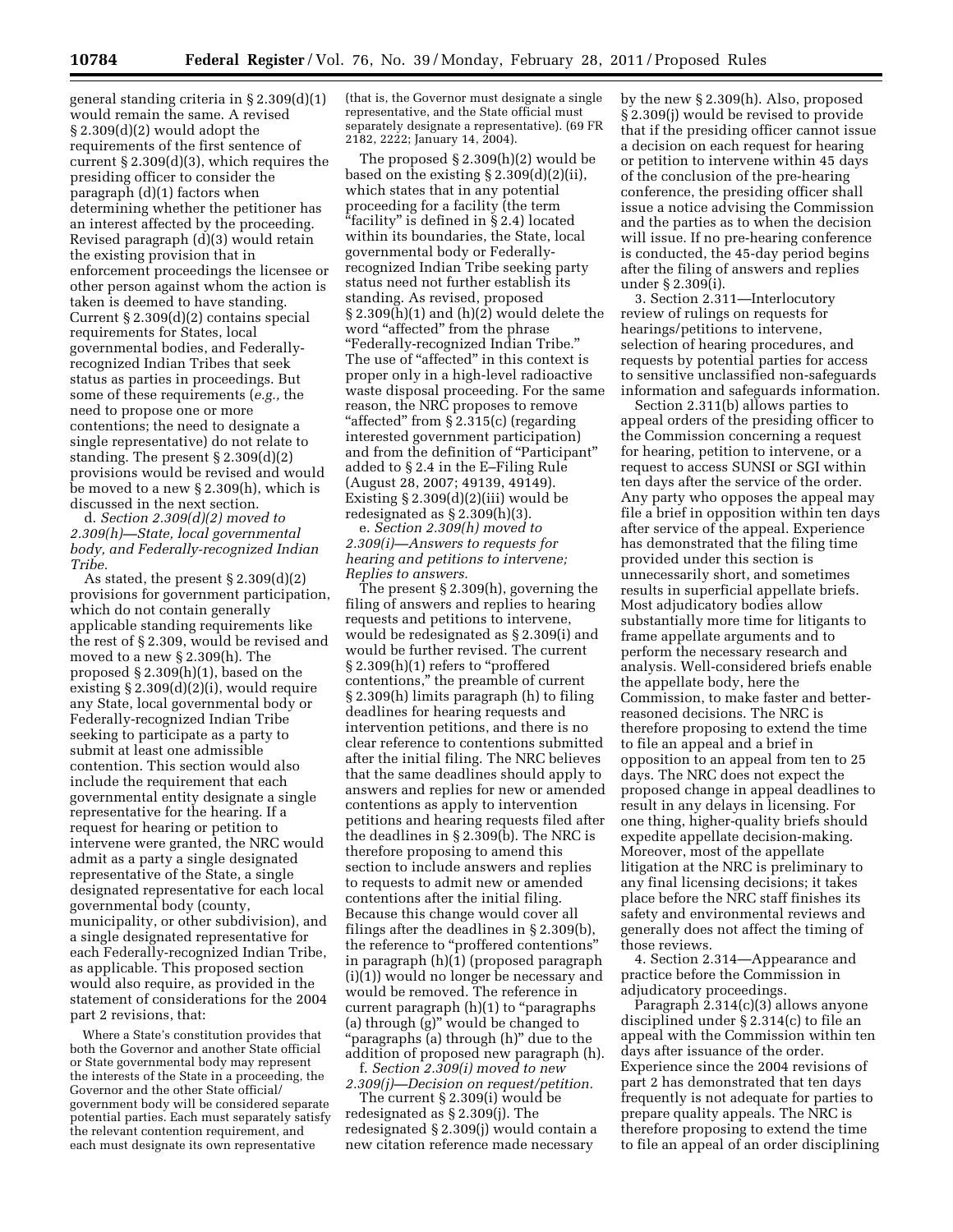a party from ten to 25 days. The NRC believes that extending the time for appeals will result in higher-quality appeals.

5. Section 2.315—Participation by a person not a party.

Current § 2.315(c) allows interested State, local governmental bodies, and Federally-recognized Indian Tribes that have not been admitted as parties under § 2.309 a reasonable opportunity to participate in hearings. The NRC is proposing to amend § 2.315(c) to clarify that States, local governmental bodies, or Federally-recognized Indian Tribes that are allowed to participate in hearings take the proceeding as they find it, consistent with longstanding NRC case law. *See, e.g., Pacific Gas and Electric Co.* (Diablo Canyon Nuclear Power Plant, Units 1 and 2), ALAB–600, 12 NRC 3, 8 (1980); *Long Island Lighting Co.* (Shoreham Nuclear Power Station, Unit 1), LBP–83–13, 17 NRC 469, 471– 72 (1983), citing 10 CFR 2.714(c) (current 2.315(c)); *Cincinnati Gas and Electric Co.* (Wm. H. Zimmer Nuclear Station), LBP–80–6, 11 NRC 148, 151 (1980).

6. Section 2.319—Power of the presiding officer.

As part of the 2004 revisions to part 2, the NRC eliminated ''redundant or duplicate provisions in Subpart J that would be covered by the generally applicable provisions in Subpart C'' (69 FR 2212; January 14, 2004). Section 2.319(l) would be updated to clarify the scope of the power of the presiding officer to refer rulings or certify questions to the Commission, consistent with the change to § 2.323, discussed in the next section.

7. Section 2.323—Motions.

The NRC proposes to amend § 2.323(f) to clarify the criteria for referrals in this paragraph, and to make the referral criteria consistent with the Commission's standards for consideration of such referrals. The criterion on ''prompt decision \* \* \* necessary to prevent detriment to the public interest or unusual delay or expense'' would be removed to make clear that this criterion concerns the prompt decision *of the Commission.*  The second criterion on ''the decision or ruling involves a novel issue that merits Commission review'' would be revised to make clear that: (1) This criterion concerns the *presiding officer's*  decision, and (2) the presiding officer's decision must raise or create ''significant and novel'' issues that may be either "legal or policy" in nature.

8. Section 2.335—Consideration of Commission rules and regulations in adjudicatory proceedings.

Section 2.335 details the procedures through which a challenge to the Commission's regulations may be raised as part of an adjudicatory proceeding. The current text of the rule limits these challenges to ''a party to an adjudicatory proceeding,'' which would seem to exclude petitioners from challenging the Commission's regulations. The Commission recognizes that challenges to the Commission's regulations are frequently contained in petitions to intervene and requests for hearing. Further, the Commission recognizes that petitioners may have a legitimate interest in raising such challenges before they are granted party status and that Atomic Safety and Licensing Boards have allowed petitioners to raise these concerns before being admitted as parties. *See, e.g., Carolina Power and Light Co.* (Shearon Harris Nuclear Power Plant, Unit 1), LBP–07–11, 66 NRC 41, 57–58 (2007).

Also, a contention that challenges any Commission rule is outside the scope of the proceeding because, absent a waiver, 'no rule or regulation of the Commission \* \* \* is subject to attack \* \* \* in any adjudicatory proceeding.' Similarly, any contention that amounts to an attack on applicable statutory requirements must be rejected by a licensing board as outside the scope of the proceeding. A petitioner may, however, within the adjudicatory context submit a request for waiver of a rule under 10 CFR 2.335, and outside the adjudicatory context file a petition for rulemaking under 10 CFR 2.802 or a request that the NRC Staff take enforcement action under 10 CFR 2.206. *Id.*  (citations omitted).

The NRC is therefore proposing to amend this section to clarify that, in accordance with NRC practice, ''participants to an adjudicatory proceeding,'' not just parties, may seek a waiver or an exception for a particular proceeding.

9. Section 2.336—General Discovery. Section 2.336(d) currently requires parties to update their mandatory disclosures every 14 days. Experience with adjudications since early 2004 has demonstrated that the current disclosure provisions are much more burdensome for litigants than was initially anticipated. Part of the burden is the frequency of required updates to the mandatory disclosures. The NRC is therefore proposing to replace the requirement to disclose information or documents within 14 days of discovery with a continuing duty to provide a disclosure update every 30 days. The Commission is also considering an alternative timeline to the proposed rule for disclosure updates. Like the proposed rule, this approach would require disclosure updates every thirty days, but, as specified hearing

milestones approach, this would mirror the 14-day disclosure requirements of the current version of § 2.336(d). This hearing-sensitive timeline would mitigate the burdens of the current rule, while preserving the utility of more frequent disclosure updates as hearing milestones approach.

Each update under the proposed versions of § 2.336(d) would include documents subject to disclosure under this section that have not been disclosed in a prior update and that are developed, obtained, or discovered during the period that runs from five business days before the last disclosure update to five business days before the filing of the update. It is anticipated that this change to § 2.336(d) would reduce the burden and increase the robustness of updated disclosures. The NRC also proposes to add a sentence to the end of § 2.336(d), stating that the duty of mandatory disclosure with respect to new information or documents relevant to a contention ends when the presiding officer issues a decision on that contention, or when otherwise specified by the presiding officer or the Commission.

10. Section 2.340—Initial decision in certain contested proceedings; immediate effectiveness of initial decisions; issuance of authorizations, permits, and licenses.

Sections 2.340(a) and (b) currently imply that the presiding officer must reach a decision prior to the issuance of a license or license amendment. But this is not necessarily the case. For operating licenses associated with production and utilization facilities, both the Atomic Energy Act and the NRC's regulations allow for the issuance of a license amendment upon a determination of ''no significant hazards consideration.'' *See, e.g.,* 42 U.S.C. 2239, 10 CFR 50.91. Further, subparts L and N of 10 CFR part 2 allow the staff to act on an application, including an application for an initial or renewed operating license or operating license amendment, and in proceedings for an initial license or license amendment not involving a production and utilization facility, prior to the completion of any contested hearing, assuming that all other relevant regulatory requirements are met. 10 CFR 2.1202(a), 2.1210(c)(3), and 2.1403(a). The NRC is proposing to revise § 2.340 to clarify that production and utilization facility applications—for an initial license, a renewed license, or a license amendment where the NRC has made a determination of no significant hazards consideration—could be acted upon prior to the completion of a contested hearing. The NRC also would make conforming amendments to paragraphs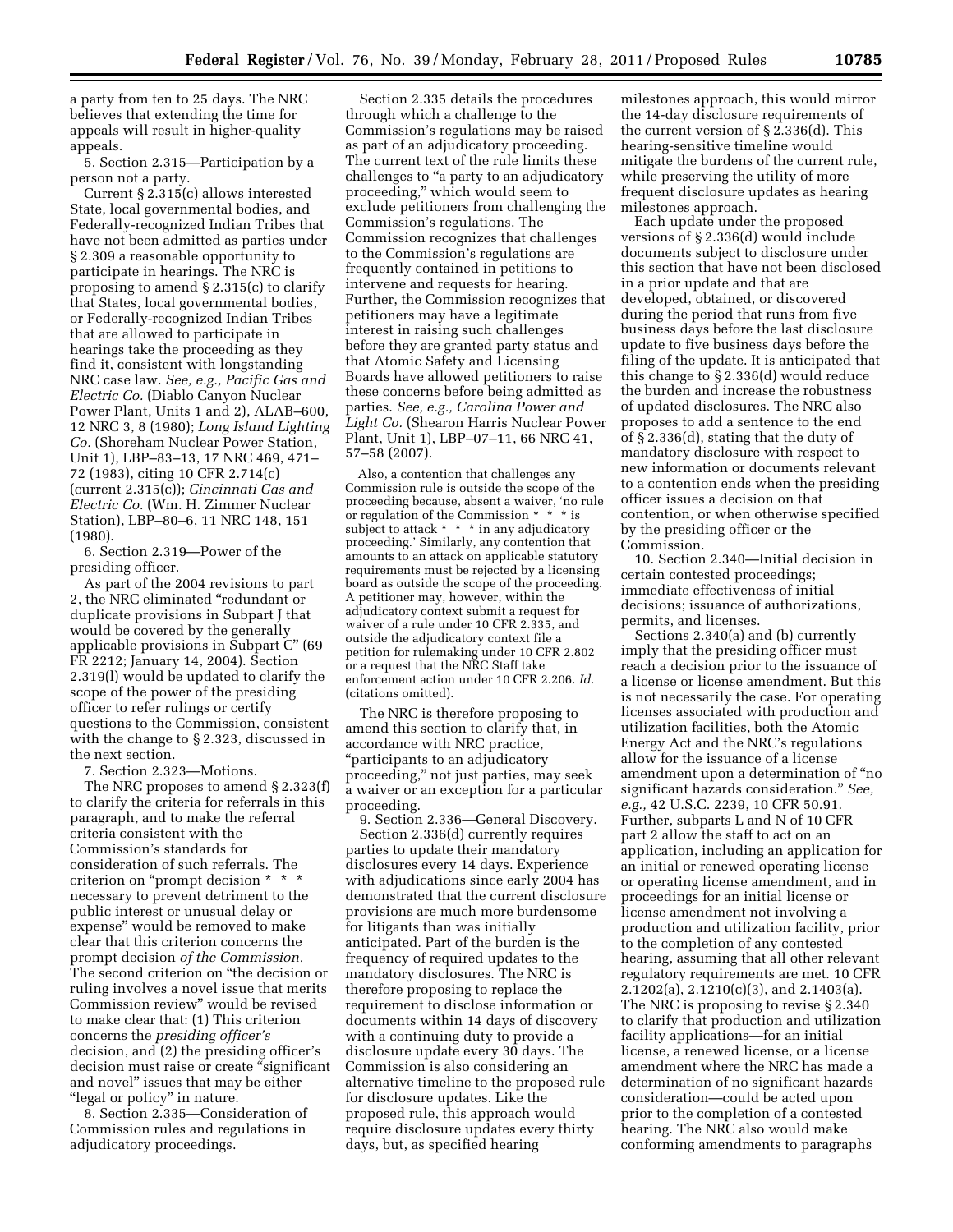(d) and (e) of this section to clarify that in proceedings involving a manufacturing license under subpart C of 10 CFR part 52, and in proceedings not involving production and utilization facilities, the NRC staff—provided it is able to make all of the necessary findings associated with the licensing action—may act on a license, permit, or license amendment prior to the completion of a contested hearing.

Finally, this section would be amended to clarify that the presiding officer could make findings of fact and conclusions of law on any matter not put into controversy by the parties, but only to the extent that the presiding officer determines that a serious safety, environmental or common defense and security matter exists, and only to the extent the Commission, upon a required referral by the presiding officer, approves an examination of and decision on the referred matters.

11. Section 2.341—Review of decisions and actions of a presiding officer.

a. *Section 2.341(b)—Petitions for review.* 

Section 2.341 contains requirements pertaining to the review of decisions and actions of a presiding officer by the Commission. Current § 2.341(b)(1) allows parties to file a petition for review of a full or partial initial decision by a presiding officer or any other decision or action by a presiding officer with respect to which a petition for review is authorized by this part. Under the current regulations a petition for review must be filed with the Commission within 15 days of service of the decision. Similarly, § 2.341(b)(3) allows other parties to file an answer supporting or opposing Commission review within ten days after service of a petition for review. And the petitioning party is allowed to file a reply brief within five days of service of any answer. Experience has demonstrated that the time the NRC's rules allow for petitions for review of an order of a presiding officer (15 days) is unnecessarily short, and sometimes results in superficial appellate briefs. Most adjudicatory bodies allow substantially more time for litigants to frame appellate arguments and to perform the necessary research and analysis. Well-considered briefs enable the appellate body, here the Commission, to make faster and betterreasoned decisions. The NRC is therefore proposing to extend the time to file a petition for review and an answer to the petition from ten to 25 days. The NRC also is proposing to extend the time to file a reply to an answer from five to ten days.

The NRC does not expect the proposed change in appeal deadlines to result in any unnecessary delays in licensing. For one thing, higher-quality briefs should expedite appellate decisionmaking. Moreover, most of the appellate litigation at the NRC is preliminary to any final licensing decisions; it takes place before the NRC staff finishes its safety and environmental reviews and generally does not affect the timing of those reviews. Finally, even when a final presiding officer decision approving a license comes before the Commission on a petition for review, the license can be issued immediately, notwithstanding the pendency of a petition for review. *See* 10 CFR 2.340(f), 2.341(e).

b. *Section 2.341(c)—Petitions for review not acted upon deemed denied.* 

As stated in the 2004 part 2 revisions, § 2.341 was intended to essentially restate the provisions of former § 2.786 (*See* 69 FR 2225; January 14, 2004). But the provisions of former § 2.786(c), under which petitions for Commission review not acted upon were deemed denied, were inadvertently omitted from § 2.341. Accordingly, the NRC proposes to add a new  $\S 2.341(c)(1)$ ; existing § 2.341(c)(1) would be redesignated as § 2.341(c)(2), and existing § 2.341(c)(2) would be redesignated as § 2.341(c)(3). Proposed § 2.341(c)(1) would adopt the deemed denied provisions of the former § 2.786(c) with the exception of the 30 day time limit, which would be extended to allow 120 days for Commission review. As a practical matter, the 30-day timeframe has necessitated extensions of time in most proceedings, as the prescribed briefing period comprehends 30 days. A 120-day Commission review period would allow for sufficient time to review the filings at the outset, without the unintended consequence of the frequent need for extensions. The NRC therefore is proposing to adopt the deemed denied provisions of former § 2.786 with a 120 day time limit as a new  $\S 2.341(c)(1)$ .

c. *Section 2.341(a)—Time to act on a petition for review.* 

Section 2.341(a)(2) currently provides the Commission with 40 days to act on a decision of a presiding officer or a petition for review. The current 40-day timeframe has necessitated extensions of time in most proceedings, as the prescribed briefing period comprehends 30 days, often leaving the Commission insufficient time for an effective review of the filings. As discussed above with respect to the "deemed denied" provision, a 120-day Commission review period provides for a reasonable period to review the filings without the unintended consequence of the frequent

need for extensions. The NRC therefore is proposing to extend the time for Commission review from 40 days to 120 days. As has always been the case, the Commission may act before that time or extend that period as it deems necessary.

d. *Section 2.341(f)—Standards for Atomic Safety Licensing Board certifications and referrals.* 

The NRC proposes to revise paragraph (f) of this section to address a perceived inconsistency in the standards for Atomic Safety Licensing Board certifications and referrals to the Commission and Commission review of these issues. Section 2.323(f) currently allows a presiding officer to refer a ruling to the Commission if prompt decision is necessary to prevent detriment to the public interest or unusual delay or expense, *or* if the presiding officer determines that the decision or ruling involves a novel issue that merits Commission review at the earliest opportunity. Current § 2.341(f) states that referred or certified rulings "will be reviewed" by the Commission only if the referral or certification "raises significant and novel legal or policy issues, *and* resolution of the issues would materially advance the orderly disposition of the proceeding'' (emphasis added). This language has been interpreted as allowing the Commission to accept referrals or certifications only if *both* standards in § 2.341(f) are met, even though § 2.323(f) allows a presiding officer to refer or certify a question or ruling if *either* of the comparable criteria in § 2.323(f) is met. *Tennessee Valley Authority*  (Bellefonte Nuclear Power Plant, Units 3 and 4), CLI–09–3, 69 NRC 68, 72 (2009). The proposed revision to § 2.341(f) would provide the Commission with maximum flexibility by allowing, but not requiring, the Commission to review an issue if it raises significant legal or policy issues, or if resolution of the issue would materially advance the orderly disposition of the proceeding, or if both standards are met.

12. Section 2.346—Authority of the Secretary.

Currently, § 2.346(j) authorizes the Secretary to "[t]ake action on minor procedural matters.'' Since 2004, experience with the subpart C hearing procedures has shown that greater efficiencies could be achieved if the Secretary is given explicit authority to take action on more than minor procedural matters. The NRC is therefore proposing to authorize the Secretary to "take action on procedural or other minor matters.'' This change would allow the Secretary to take action on a variety of non-substantive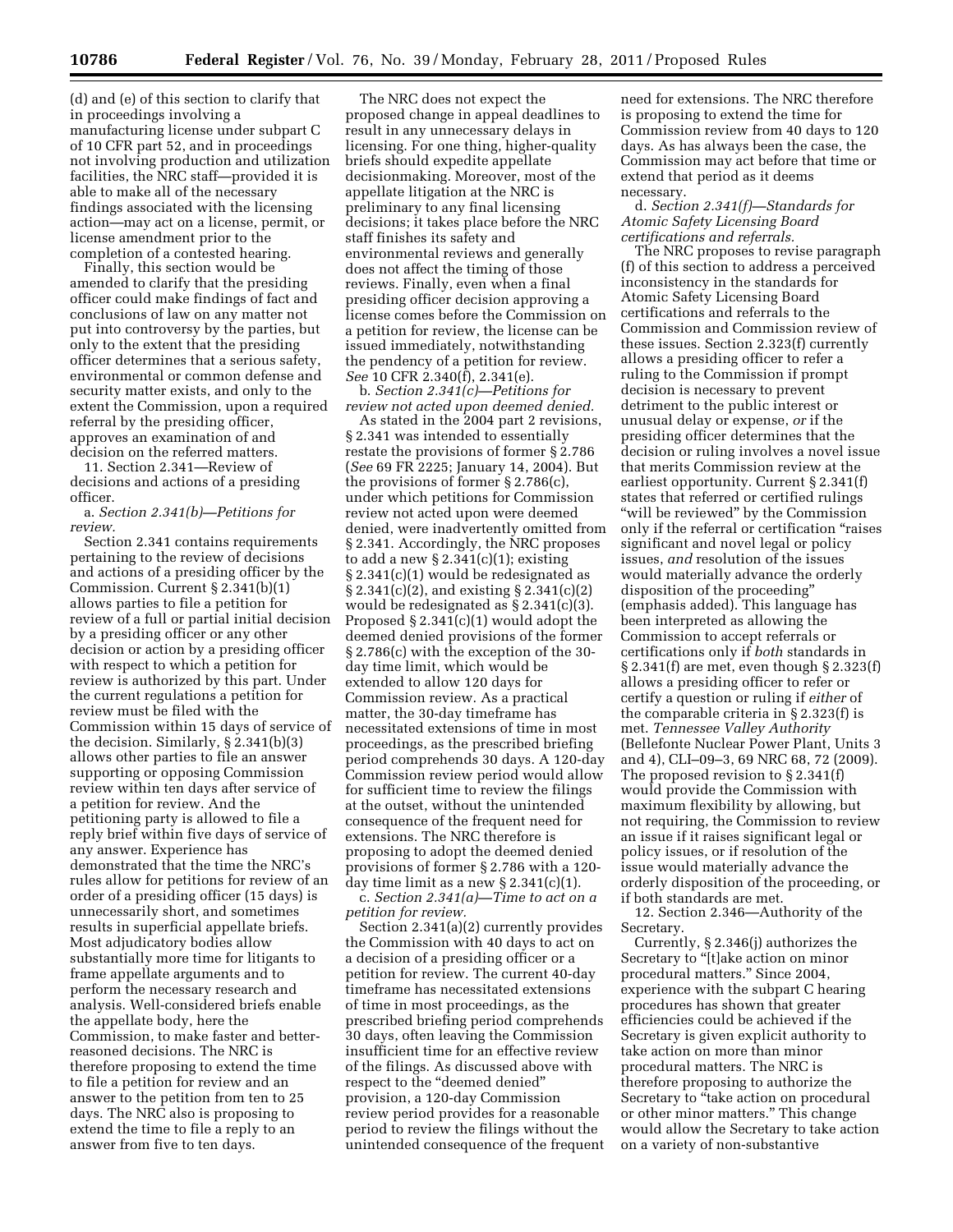procedural matters, such as motions raising matters that do not explicitly fit within the Secretary's existing authority (*e.g.,* a motion to suspend a hearing notice or the unopposed withdrawal of construction and operating license applications). Time is frequently of the essence on some minor matters; requiring Commission orders and affirmation sessions can sometimes result in undesirable delay in issuing needed procedural directives because of the need to schedule affirmation sessions. Accordingly, the NRC is proposing to amend § 2.346(j) to give the Secretary the authority to "take action" on procedural or other minor matters.'' The NRC is also proposing removing the reference to § 2.311 in paragraph (e). Requests for review under § 2.311 are termed "appeals" rather than "petitions for review." Moreover, there are no deadlines for Commission action on appeals under § 2.311.

13. Section 2.347—Ex parte communications.

Section 2.347 prohibits what are known as ex parte communications between persons outside the NRC and NRC adjudicatory personnel on matters relevant to the merits of an ongoing hearing; this section currently applies to § 2.204 demands for information. Unlike the NRC actions subject to §§ 2.104(a), 2.105(e)(2), 2.202(c), 2.205(e) and 2.312 (which would continue to be referenced in  $\S 2.347(e)(1)(i)$  and (ii)), hearing rights do not attach to a demand for information because it is not an order; it is a pre-enforcement document requesting information. 56 FR 40663, 40670, 40682; August 15, 1991. The NRC is therefore proposing to amend the ex parte communication provisions in § 2.347(e)(1)(i) and (ii) by deleting the two references to § 2.204. Formerly, § 2.204 pertained to orders for modification of licenses and orders to show cause, and these orders did involve the right to a hearing. (50 FR 38113; September 20, 1985). Thus, when § 2.780—the precursor to § 2.347—was established in 1988, the references to § 2.204 were proper. But in 1991 the references became erroneous when the provisions for orders for modification of licenses were deleted and replaced by the § 2.204 provisions regarding demands for information. Accordingly, the NRC is proposing conforming changes to  $\S 2.347(e)(1)(i)$ and (ii).

14. Section 2.348—Separation of functions.

The separation of functions provisions in § 2.348 prohibit certain communications between specified sets of NRC personnel on matters relevant to the merits of an ongoing adjudicatory

hearing. Similar to the § 2.347 proposal discussed above, the NRC is proposing to correct the separation of functions provisions in  $\S 2.348(d)(1)(i)$  and (ii) by deleting the two references to § 2.204. As explained above, unlike the other specified NRC actions, hearing rights do not attach to a demand for information. When § 2.781—the precursor to § 2.348—was established in 1988, the references to § 2.204 were proper. But the references became erroneous in 1991 for the reasons stated above with respect to  $\S 2.347(e)(1)(i)$  and (ii). Accordingly, the NRC is now proposing the conforming changes to  $\S 2.348(d)(1)(i)$ and (ii).

*C. Subpart G—Sections 2.700 through 2.713* 

1. Section 2.704—Discovery required disclosures.

Sections 2.704(a) through (c) set forth the required disclosures that parties other than the NRC staff must make in formal NRC adjudications. To conform with the timing provisions of § 2.336(d), a change in  $\S 2.704(a)(3)$  is being proposed. Presently, § 2.704(a)(3) requires that the initial disclosures be made within 45 days after a prehearing conference order following the initial prehearing conference specified in § 2.329. And § 2.704(e) requires a party that has made a disclosure under § 2.704 to supplement its disclosure if the party learns that in some material respect the information disclosed was incomplete or incorrect (provided the additional or new information was not made available to other parties during the discovery process or in writing). In addition, with respect to the testimony of an expert from whom a report is required under § 2.704(b), the duty to supplement under § 2.704(e) extends to both the information contained in the report and provided through a deposition of the expert. The proposed § 2.704(a)(3) would require that unless otherwise stipulated or directed by order of the presiding officer, a party's initial disclosures must be made within 30 days of the order granting a hearing and that parties must provide disclosure updates every 30 days. Each update would include documents subject to disclosure under this section that have not been disclosed in a prior update, and that are developed, obtained, or discovered during the period that runs from the last disclosure update to 5 business days before the filing of the update.

2. Section 2.705—Discovery additional methods.

Section 2.705(b)(2) allows the presiding officer to ''alter the limits in these rules on the number of

depositions and interrogatories.'' But the rules do not limit the number of depositions or interrogatories. The NRC is therefore proposing to amend this section to allow the presiding officer to set reasonable limits on the number of interrogatories and depositions. This proposed change would remove the confusion in this section and improve the efficiency of NRC adjudicatory proceedings.

3. Sections 2.709—Discovery against NRC staff and 2.336—General Discovery.

a. *Sections 2.709(a)(6)—Required initial disclosures in enforcement proceedings and 2.336—General Discovery.* 

The NRC is proposing to amend the NRC staff's mandatory disclosure obligations for enforcement proceedings conducted under subpart G of 10 CFR part 2. The current regulation that applies to these proceedings, § 2.336, requires the disclosure of documents that are outside of the scope of the enforcement proceeding, which results in the inclusion of many unrelated documents in the mandatory disclosures. Therefore, the NRC is proposing to amend § 2.336(b) to remove subpart G enforcement proceedings from the general discovery requirements; a corresponding amendment would be made to § 2.709 to specify the staff's disclosure obligations in a subpart G enforcement proceeding. This amended section would limit the scope of the staff's disclosures to documents relevant to disputed issues alleged with particularity in the pleadings. Not only would these amended disclosure requirements benefit the NRC staff (by reducing the resources necessary to review, prepare, and provide the required documents), but they would also aid the other parties to the proceeding (by reducing the number of documents they need to review to only documents that are relevant to the issues in the proceeding).

Further, this disclosure requirement would parallel the initial document disclosure requirement in § 2.704(a)(2) for parties other than the NRC staff. Although parties other than the NRC staff are also required by § 2.704(a)(1) to identify individuals likely to have discoverable information relevant to disputed issues, the NRC considers a similar disclosure requirement for the NRC staff to be unnecessary. The discoverable portions of any pertinent Office of Investigations report or related inspection report should identify many of the individuals likely to have discoverable information relevant to disputed issues.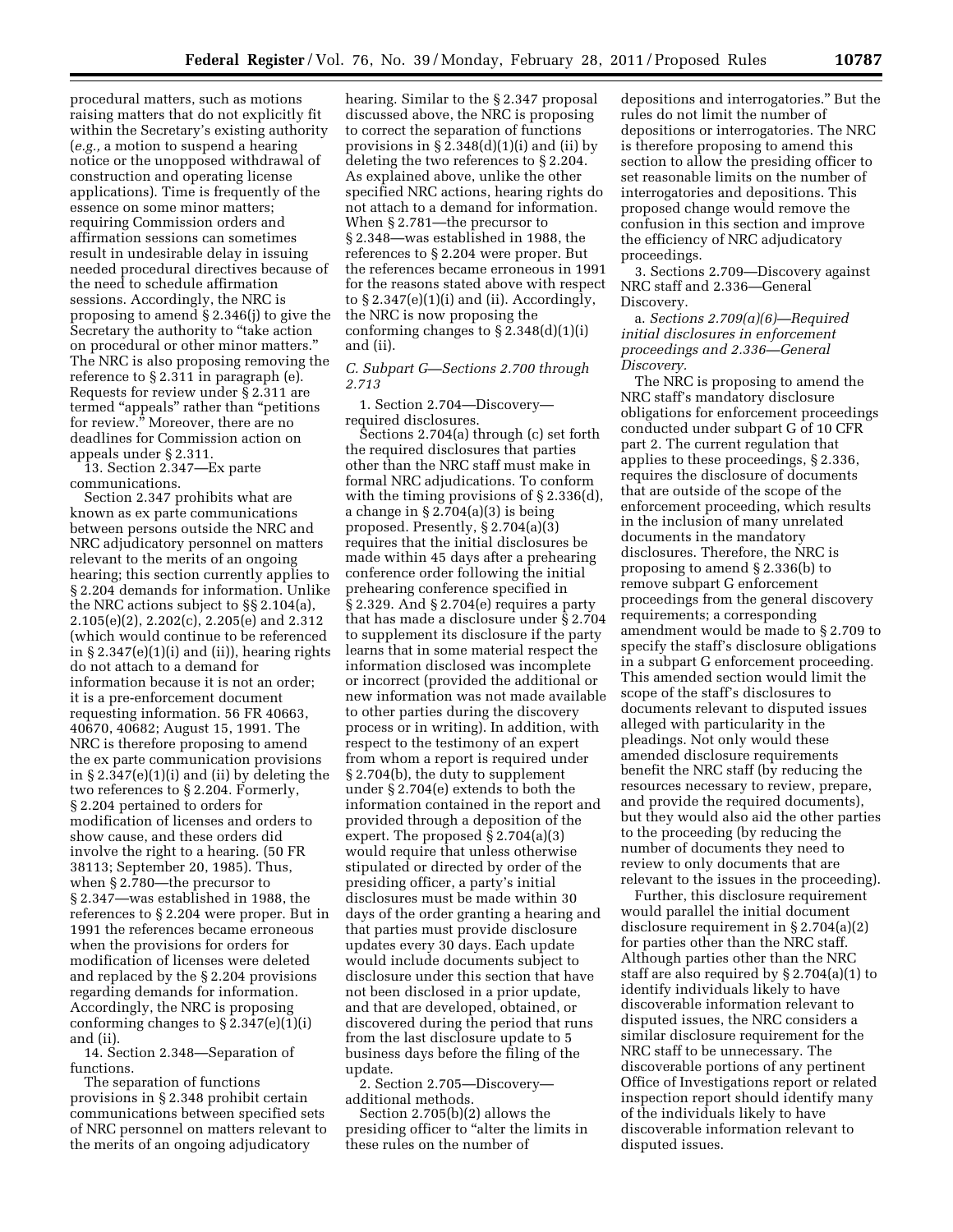Proposed § 2.709(a)(6)(i) would also require that if a claim of privilege or protected status is made by the NRC staff for any documents, a list of these documents must be provided with sufficient information for assessing the claim of privilege or protected status. Finally, proposed § 2.709(a)(6)(ii) would require the NRC staff to provide disclosure updates every 30 days. Each update would include documents subject to disclosure under this section that have not been disclosed in a prior update and that are developed, obtained, or discovered during the period that runs from 5 business days before the last disclosure update to 5 business days before the filing of the update, as would be required of other parties by proposed § 2.704(a)(3).

b. *Section 2.709(a)(7)—Form and type of NRC staff disclosures.* 

Proposed § 2.709(a)(7) would specify the manner in which the NRC staff may disclose information in subpart G proceedings. For publicly available documents, data compilations, or other tangible things, the NRC staff's duty to disclose such information to the other parties and the presiding officer would be met by identifying the location, the title, and a page reference to the subject information. If the publicly available documents, data compilations, or other tangible things can be accessed at either the NRC Web site, *[http://www.nrc.gov,](http://www.nrc.gov)*  or at the NRC Public Document Room, the staff would provide the parties and the presiding officer with any citations necessary to access this information. This addition parallels § 2.704(a)(2) for disclosures by parties other than the NRC Staff.

# *D. Subpart L—Sections 2.1200 Through 2.1213*

1. Subpart L—Title.

Subpart L of 10 CFR part 2 contains the adjudicatory procedures that the NRC uses to conduct most of its licensing proceedings. The procedures in subpart L were substantially revised in 2004 (69 FR 2182; January 14, 2004), and are intended to be used with the generally applicable provisions in subpart C of 10 CFR part 2. Under the provisions of 10 CFR part 2 as revised in 2004, a hearing conducted under subpart L meets the APA requirements for an "on the record" or "formal" hearing. *Citizens Awareness Network, Inc.* v. *NRC,* 391 F.3d 338, 351 (2004). This is true despite the fact that the NRC also provides more formal adjudicatory procedures under subpart G of part 2. However, the title of subpart L was not revised in 2004 to reflect the changed (*i.e.,* less formal) character of its procedures. To eliminate any confusion

caused by the current title of subpart L, the NRC proposes to revise the title of subpart L to "Simplified Hearing Procedures for NRC Adjudications.'' The revised title would reflect that these proceedings are less formal than the formal part 2 subpart G hearings, but are still formal "on the record" hearings under the APA, and not ''informal'' hearings as might be inferred from the current title.

2. Section 2.1202—Authority and role of NRC staff.

Section 2.1202 pertains to the authority and role of the NRC staff in less formal hearings. The introductory text of § 2.1202(a) could be erroneously interpreted as suggesting that the staff is required to advise the presiding officer on the merits of contested matters. The NRC proposes to revise § 2.1202(a) to require that in subpart L proceedings the staff's notice to parties regarding relevant staff licensing actions must include an explanation of why both the public health and safety is protected and the action is in accord with the common defense and security, despite the ''pendency of the contested matter before the presiding officer.''

A conforming change to the introductory text of § 2.1403(a) also is being proposed to require the NRC staff to provide this explanation when the same situation arises in subpart N proceedings.

3. Sections 2.1205 and 2.710— Summary disposition; Motions for summary disposition; Authority of the presiding officer to dispose of certain issues on the pleadings.

The summary disposition motion requirements in § 2.1205 do not require the inclusion of a statement of material facts. Before the 2004 amendments to 10 CFR part 2, the NRC's requirements governing motions for summary disposition required these motions to be accompanied by a ''separate, short and concise statement of material facts as to which the moving party contends that there is no genuine issue to be heard.'' When the summary disposition motion requirements were included in the hearing procedures in 10 CFR part 2, subpart L, the requirement for a statement of material facts was inadvertently omitted from § 2.1205. Proposed § 2.1205 would restore the requirement for a statement of material facts for which the moving party contends that there is no genuine issue. This section would not include the requirement for a ''separate'' statement of material facts in dispute, as the rule already requires that the statement be "attached" to the motion. The NRC is proposing a conforming change to § 2.710 to remove the word, "separate,"

which would ensure that §§ 2.710 and 2.1205 are identical in this regard.

4. Section 2.1209—Findings of fact and conclusions of law.

Section 2.712(c) specifies the format for proposed findings of fact and conclusions of law in subpart G proceedings, but a similar format provision does not exist in subpart L. The NRC, therefore, is proposing to amend § 2.1209 by adding the format requirements now contained in § 2.712(c). These format requirements would aid presiding officers in subpart L proceedings by ensuring that proposed findings of fact and conclusions of law clearly and precisely communicate the parties' positions on the material issues in the proceeding, with exact citations to the factual record.

5. Section 2.1213—No significant hazards consideration determinations not subject to stay provisions.

The proposed amendment to § 2.1213 would add a new paragraph (f). The proposed paragraph would exclude from the stay provisions matters limited to whether a no significant hazards consideration determination for a power reactor license amendment was proper. No significant hazards consideration determinations may be made in license amendment proceedings for production or utilization facilities that are subject to the 10 CFR part 50 requirements; challenges to these determinations are not allowed in accordance with 10 CFR 50.58(b)(6). Excluding no significant hazards consideration determinations from the stay provisions also is consistent with Federal case law holding that these findings are final agency actions, which are not appealable to the Commission. *Center for Nuclear Responsibility, Inc.* v. *U.S. Nuclear Regulatory Comm'n,* 586 F.Supp. 579, 580–81 (D.DC 1984).

*E. Subpart M—Sections 2.1300 Through 2.1331* 

The following changes are being proposed to subpart M of 10 CFR part 2, which sets forth the procedures that are applicable to hearings on license transfer applications.

1. Sections 2.1300 and 2.1304— Provisions governing hearing procedures for subpart M hearings.

Section 2.1300 states that the provisions of subpart M, together with subpart C, govern all adjudicatory proceedings on license transfers, but current § 2.1304 states that the procedures in subpart M ''will constitute the exclusive basis for hearings on license transfer applications.'' Section 2.1304, part of the original subpart M, was effectively replaced by § 2.1300 in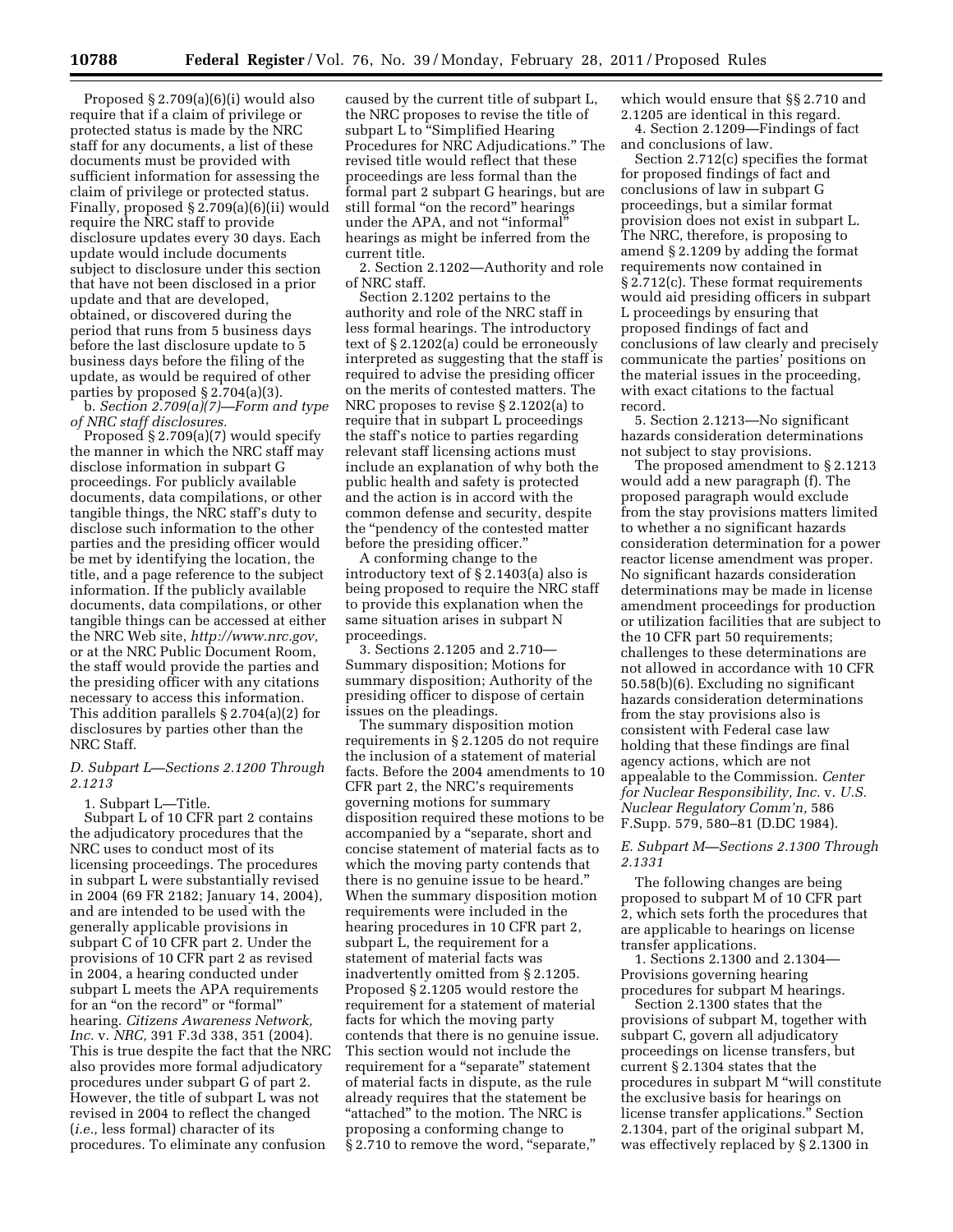the 2004 part 2 revisions, and could have been removed as part of that rulemaking. The NRC is now proposing to remove § 2.1304 and amend § 2.1300 to clarify that, in subpart M hearings on license transfers, both the generally applicable intervention provisions in subpart C and the specific subpart M hearing procedures govern.

2. Section 2.1316—Authority and role of NRC staff.

Section 2.1316(c) provides the procedures for the NRC staff to participate as a party in subpart M hearings. These procedures would be updated to mirror the requirements of § 2.1202(b)(2) and (3), which set forth the NRC staff's authority and role in subpart L hearings. Proposed § 2.1316(c)(1) would require the NRC staff—within 15 days of the issuance of an order granting requests for hearing or petitions to intervene and admitting contentions—to notify the presiding officer and the parties whether it desires to participate as a party in the proceeding. If the staff decides to participate as a party, its notice would identify the contentions on which it will participate as a party. If the NRC staff later desires to be a party, the NRC staff would notify the presiding officer and the parties, and identify the contentions on which it wished to participate as a party, and would make the disclosures required by  $\S 2.336(b)(3)$  through  $(5)$ unless accompanied by an affidavit explaining why the disclosures cannot be provided to the parties with the notice. Once the NRC staff chooses to participate as a party in a subpart M license transfer proceeding, it would have all the rights and responsibilities of a party with respect to the admitted contention or matter in controversy on which the staff chose to participate. As with § 2.1202, "the NRC staff must take the proceeding in whatever posture the hearing may be at the time that it chooses to participate as a party.'' (69 FR 2228; January 14, 2004).

# *F. Subpart N—Sections 2.1400 Through 2.1407*

Section 2.1407—Appeal and Commission review of initial decision.

Current  $\S 2.1407(a)(1)$  allows parties to appeal orders of the presiding officer to the Commission within 15 days after the service of the order. Similarly, § 2.1407(a)(3) allows parties that are opposed to an appeal to file a brief in opposition within 15 days of the filing of the appeal. Experience has demonstrated that the time the NRC's rules allow for appeals from an order of a presiding officer is unnecessarily short, and sometimes results in superficial appellate briefs. Most

adjudicatory bodies allow substantially more time for litigants to frame appellate arguments and to perform the necessary research and analysis. Wellconsidered briefs enable the appellate body, here the Commission, to make faster and better-reasoned decisions. The NRC is therefore proposing to extend the time to file an appeal and a brief in opposition to an appeal from 15 to 25 days. The NRC does not expect the proposed change in appeal deadlines to result in any delays in licensing. For one thing, higher-quality briefs should expedite appellate decision-making. Moreover, most of the appellate litigation at the NRC is preliminary to any final licensing decisions; it takes place before the NRC staff finishes its safety and environmental reviews and generally does not affect the timing of those reviews.

#### *G. Other Changes*

1. Section 2.4—Definitions. The current definition of "Participant" applies to an ''individual or organization,'' and does not explicitly apply to governmental entities that have petitioned to intervene in a proceeding. The NRC proposes to correct this definition by adding a parenthetical reference to "individual or organization" so that it reads: ''individual or organization (including governmental entities).''

The current definition of ''NRC personnel'' in § 2.4 contains outdated references to §§ 2.336 and 2.1018. The proposed revision of ''NRC personnel'' would update this definition by removing references to §§ 2.336 and 2.1018, neither of which references the term ''NRC personnel.''

2. Section 2.101—Filing of application.

In 2005, § 2.101 was amended to remove paragraph (e) and redesignate (f) and (g) as paragraphs (e) and (f). (70 FR 61887; October 27, 2005) The internal references to paragraph (g) were not updated to reflect the new paragraph designations. References in this section to § 2.101(g) would be corrected to reference § 2.101(f). There are no references to former § 2.101(f) in this section.

3. Section 2.105—Notice of proposed action.

Proposed § 2.105 would make three changes to the current regulation: (1) The introductory text of paragraph (a) would be revised by inserting a reference to the NRC's Web site; (2) The introductory text of paragraph (b) would be clarified by specifying that the referenced notice pertains to one published in the **Federal Register**; and, (3) The introductory text of paragraph

(d) would be corrected to reference the time period stated in § 2.309(b).

4. Section 2.802—Petition for rulemaking.

The proposed § 2.802(d), in accordance with the proposed definition of "Participant" in §2.4 and the proposed amendment to the procedures for challenging the NRC's regulations in § 2.335, would replace the word ''party'' with "participant.'

5. Corrections of other outdated and incorrect references.

Section 51.102(c) contains an outdated reference to ''Subpart G of Part 2.'' The reference would be corrected to refer generally to part 2. Also, the reference to the former Atomic Safety and Licensing Appeal Board would be removed from § 51.102.

Sections 51.4, 51.34, 51.109(f), and 51.125 contain outdated references to the former Appeal Board, which would be removed from these sections.

6. Section 54.27—Hearings.

Section 54.27 (pertaining to license renewal hearings for nuclear power reactors) contains an outdated reference to a 30-day period to request a hearing. As discussed in the 2004 part 2 revisions, except for license transfer and HLW proceedings, the time in which to request a hearing was extended to 60 days from the date a notice of opportunity for hearing is published (either in the **Federal Register** or on the NRC's Web site). (January 4, 2004; 69 FR 2200). The proposed § 54.27 would be corrected to reflect the proper 60-day period to request a hearing, and a reference to 10 CFR 2.309 would be added. The proposed § 54.27 would retain the provision that in the absence of any hearing requests, a renewed operating license may be issued without a hearing upon 30-day notice and publication in the **Federal Register**.

7. Part 2—Rules of Practice for Domestic Licensing Proceedings and Issuance of Orders.

Throughout 10 CFR part 2, the terms ''Presiding Officer'' and ''presiding officer'' are used interchangeably, but with different capitalization, unlike 10 CFR part 51, which uses the term ''presiding officer'' uniformly without capitalization. This proposed rule would change all references to the term "Presiding Officer" to "presiding officer" to bring 10 CFR part 2 into conformance with 10 CFR part 51.

# **VI. Additional Issues for Public Comment**

# *A. Scope of Mandatory Disclosures*

Section 2.336 contains the general procedures governing disclosure of information before a hearing in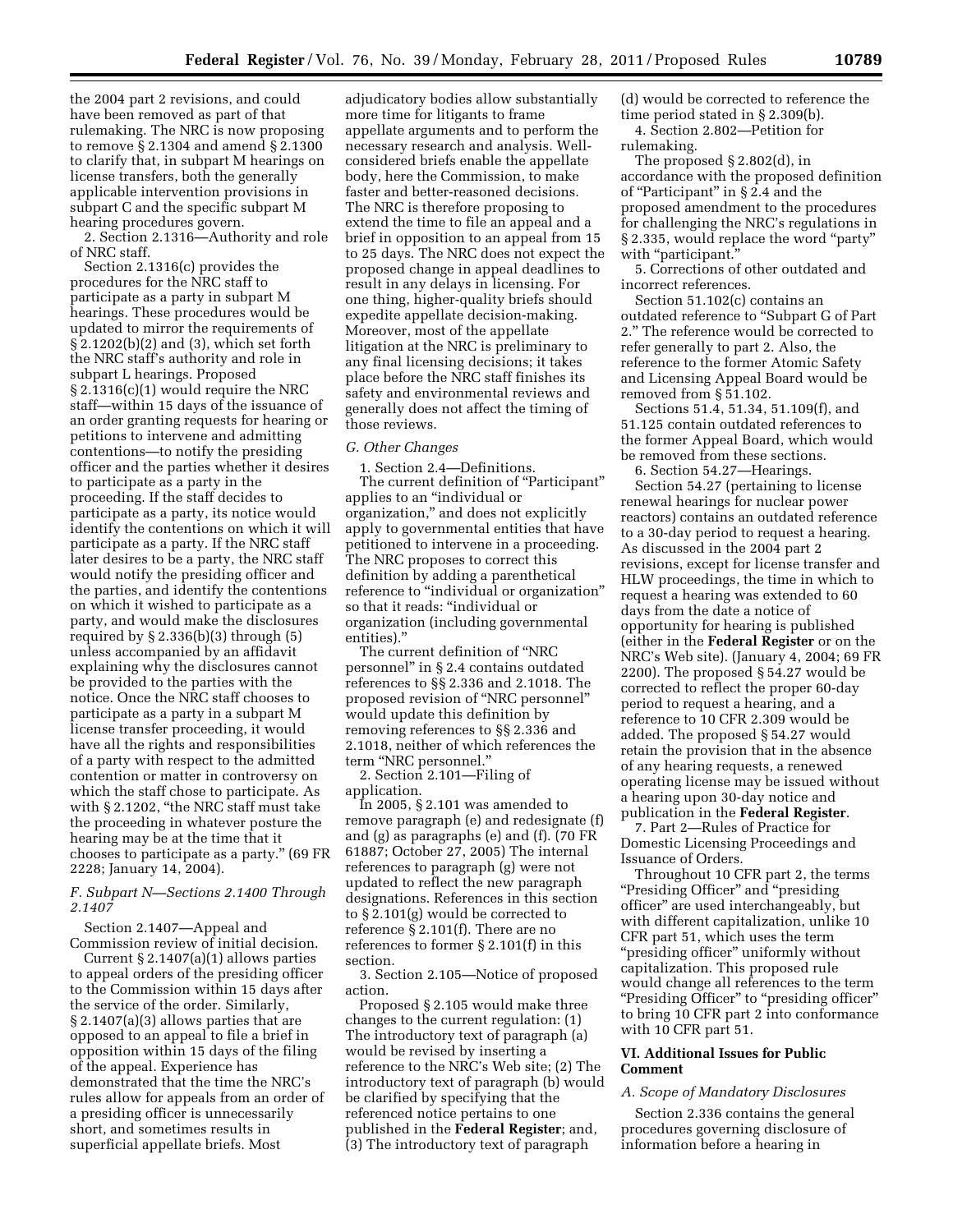contested NRC adjudicatory proceedings. The NRC is soliciting public comment on whether it should revise the § 2.336 mandatory disclosures to focus the staff's disclosure obligations under § 2.336(b)(3) on documents related to the parties' admitted contentions. Section 2.336(b) contains the NRC staff's mandatory disclosure obligations. Specifically, under § 2.336(b)(3) the NRC staff must disclose all documents supporting the staff's review of the application or proposed action that is the subject of the proceeding without regard to whether the documents are relevant to the admitted contentions.

The 2004 revision to part 2 imposed mandatory disclosure provisions on all parties that were intended to reduce the overall discovery burden in NRC adjudicatory proceedings. The NRC is concerned that this has not been the case and that the overall discovery burden has not been reduced. The NRC believes that the primary source of the burden stems from the disclosure of hundreds or thousands of documents by the NRC staff that are unrelated to any admitted contention; disclosure of voluminous material by the staff also burdens other parties to the proceeding with searching through hundreds or thousands of unrelated documents to find the material that is relevant to the issues in dispute (other parties' disclosures are already limited to documents relevant to the admitted contentions; the staff's disclosures are not).

All parties also are required to produce privilege logs (a list of discoverable documents that are not being disclosed because the party asserts a privilege to protect the documents). Due to the large number of documents that are captured by the current regulations, the NRC staff must prepare a log of privileged documents, most of which are entirely unrelated to the contentions. Limiting the disclosure obligations to the issues in dispute would reduce the number of documents produced by the NRC staff, and also would provide the other parties to the proceeding with a list of relevant documents that were withheld, which would make it easier for the parties to identify any withheld documents that they may seek to obtain. This change would also align the scope of the NRC staff's disclosure obligations with those of the other parties to the proceeding. At the same time, the parties' opportunity to obtain publicly available documents would not be affected, as these proposed changes would not affect the full scope of documents that will be available to

parties and other members of the public through ADAMS.

The NRC is also seeking comments on whether it should add a new requirement to the end of § 2.336(d) to clarify that the duty of mandatory disclosure with respect to new information or documents relevant to a contention ends when the presiding officer issues a decision on that contention or when specified by the presiding officer or the Commission.

1. Specific Questions for Public Comment

(a) Would applying NRC staff disclosures under § 2.336(b)(3) to documents related only to the admitted contentions aid parties other than the NRC staff by reducing the scope of documents they receive and review through the mandatory disclosures?

(b) Is the broad disclosure obligation imposed on the NRC staff by current Section 2.336(b) warranted in light of (a) the other parties' more limited disclosure obligations and (b) the parties' ability to find these same documents in an ADAMS search?

(c) Would a shorter, more relevant privilege log aid parties to the proceeding?

(d) Would potential parties prefer to maintain the status quo?

(e) Would limiting the mandatory disclosures of documents as described in Federal Rule of Civil Procedure 26(a)(1)(A)(ii) be the preferred option?

2. Draft Rule Text That Would Limit the Scope of NRC Staff's Mandatory Disclosures

• Except for proceedings conducted under subpart J of this part (or as otherwise ordered by the Commission, the presiding officer, or the Atomic Safety and Licensing Board assigned to the proceeding), the NRC staff must, within 30 days of the issuance of the order granting a request for hearing or petition to intervene and without further order or request from any party, disclose and make available the following documents:

Æ The application and applicant or licensee requests associated with the application or proposed action that is the subject of the proceeding;

Æ NRC correspondence (including email) with the applicant or licensee associated with the application or proposed action that is the subject of the proceeding;

 $\circ$  All documents (including documents that provide support for, or opposition to, the application or proposed action) supporting the NRC staff's review of the application or proposed action that are relevant to the contentions that have been admitted into the proceeding;

 $\circ$  Any NRC staff documents (except those documents for which there is a claim of privilege or protected status) representing the NRC staff's determination on the application or proposal that is the subject of the proceeding. Documents representing the NRC staff's determination include published NRC reports and published draft or final environmental impact statements or environmental assessments; and

 $\circ$  A list of all otherwise-discoverable documents for which a claim of privilege or protected status is being made, together with sufficient information for assessing the claim of privilege or protected status of the documents.

# *B. Alternative Approaches on Interlocutory Appeals*

The NRC is seeking public comments as to whether to amend 10 CFR part 2 regarding interlocutory review of rulings by a presiding officer granting or denying a request for hearing or intervention petition, including latefiled requests or petitions. Currently, § 2.311(c) effectively allows the requestor or petitioner to appeal an order wholly denying an intervention petition or request for hearing. Therefore, if the presiding officer grants the intervention petition and denies the admissibility of one or more proposed contentions, the petitioner may not appeal the denial of any proposed contentions until the presiding officer issues a final decision at the end of the proceeding. Conversely, any party other than the petitioner may immediately appeal the order on the grounds that the requestor or petitioner lacks standing or that all of their proposed contentions were inadmissible. Although this basic scheme for interlocutory review of intervention petitions and requests for hearing has been in place since 1972 (*see* 37 FR 28710; December 29, 1972), there have been some suggestions that a change to the current practice might be warranted to either provide earlier appellate review of contention admissibility or, alternatively, to discourage frivolous appeals. The NRC is considering two options for a potential amendment. The NRC requests comment on the options and on the possible rule language that would implement each option, including comments on the resource implications of both options for all parties and for the Commission.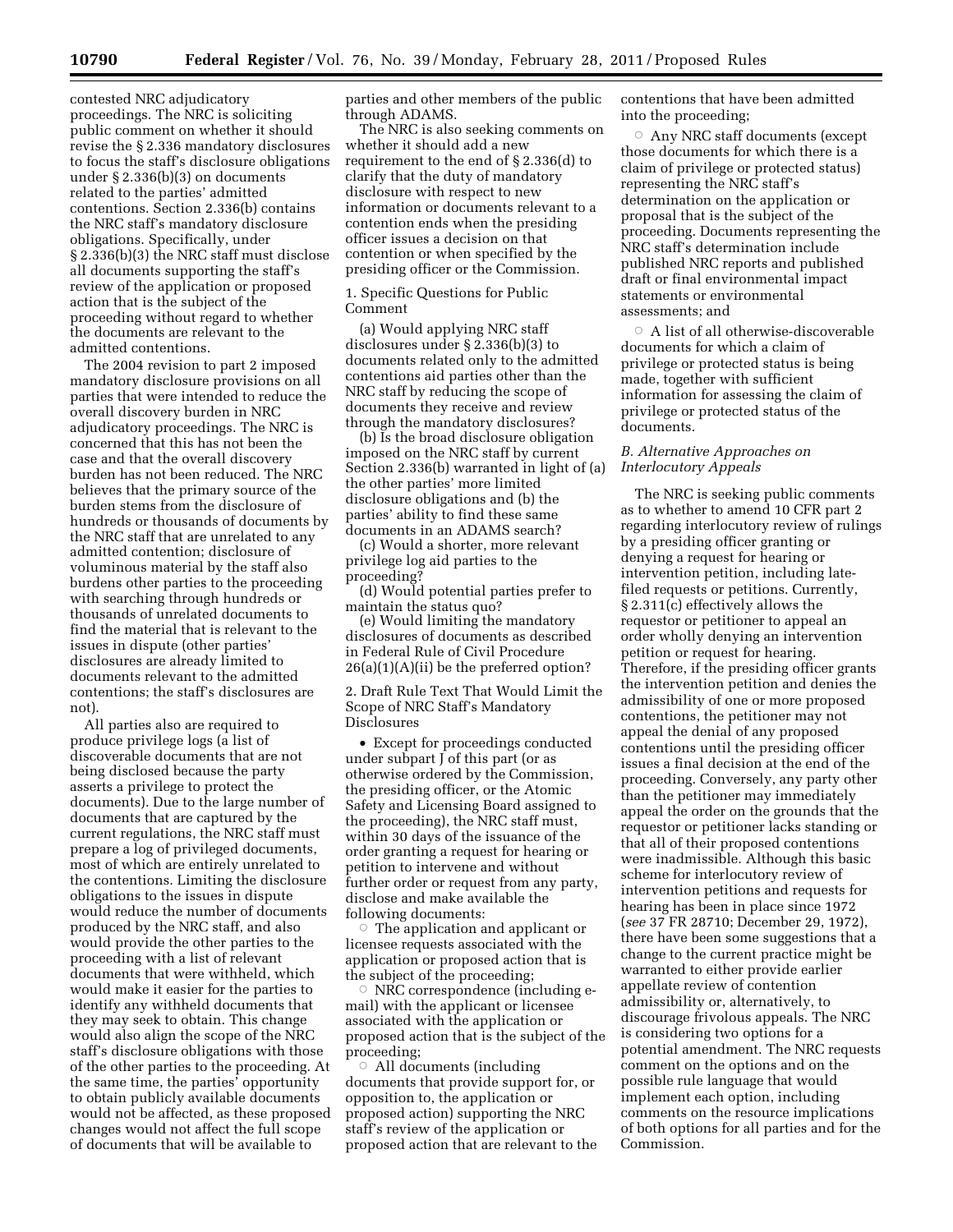The first option would amend § 2.311(c) and (d) to allow any party to appeal an order granting a request for hearing or petition to intervene in whole or in part within 25 days of the presiding officer's issuance of the order. This amendment would effectively allow all parties to immediately appeal rulings on the admissibility of any particular contention (including latefiled contentions).

The potential advantage of amending § 2.311 is that it allows early resolution of contention admissibility issues. Specifically, it eliminates the possibility that, after a Board has issued its final order in the proceeding, the Commission on appeal will remand the proceeding to the Board for consideration of a contention that the Commission has determined should have been admitted and thereby prolong the proceeding. Consistent with the general principles applied by courts and agencies that favor limited interlocutory review, the disadvantages of departing from the current practice under § 2.311 include the potential increase in the Commission's appellate workload at the early stage of a proceeding and the attention given to matters that it may prove unnecessary to address at all if a party decides not to pursue the matter at the conclusion of the proceeding or if further developments, such as settlement, obviate the need to address the admissibility question. This amendment would not alter a party's ability to appeal orders on the question of standing.

## Option 2

The second option would delete § 2.311(d)(1) in order to remove the right of parties other than the petitioner to appeal orders granting an intervention petition. This would leave all parties with the same appellate rights, including the right to seek interlocutory review under § 2.341(f)(2). The potential advantage of this option is that it would reduce the Commission's appellate workload by removing any incentive for parties other than the petitioner to oppose all proffered contentions solely to preserve their right to appeal. The main disadvantage would be removing the means by which an early determination can be made as to the proper admission of some contentions.

## **VII. Section-by-Section Analysis**

# *A. Introductory Provisions—Sections 2.1 Through 2.8*

Section 2.4—Definitions.

This section would modify the definition of *Participant* in § 2.4, which

currently applies to individuals or organizations that petition to intervene or request a hearing, but are not yet parties. The new definition would clarify that any individual or organization—including States, local governments, and Federally-recognized Indian Tribes—that petitions to intervene or requests a hearing shall be considered a participant. Further, Federally-recognized Indian Tribes do not have to be "affected" Federallyrecognized Indian Tribes to participate in NRC licensing actions. "Affected" is reserved for Federally-recognized Indian Tribes that seek to participate in the high-level waste proceeding; it does not apply to the NRC's other licensing actions. The current definition also indicates that States, local governmental bodies, or affected Federally-recognized Indian Tribes that seek to participate under § 2.315(c) shall be considered participants. This section does not grant these governmental bodies § 2.315(c) participant status; this status is only obtained when the interested governmental body is afforded the opportunity to participate in the proceeding by the presiding officer. Governmental bodies that have requested § 2.315(c) participant status, but have not yet been granted or denied such status by the presiding officer, are only entitled to participate in a proceeding as a § 2.4 participant. This section also would modify the definition of ''NRC personnel,'' which contains outdated references to §§ 2.336 and 2.1018; the proposed revision would remove these references.''

*B. Subpart A—Sections 2.100 Through 2.111* 

1. Section 2.101—Filing of application.

This section would be amended to correct references to § 2.101(g), which should reference § 2.101(f). These changes would not alter the meaning or intent of this regulation.

2. Section 2.105—Notice of proposed action.

This section would be updated to include a reference to the NRC's Web site. Paragraph (b) of this section would be updated to clarify that the referenced "notice" is one that is published in the **Federal Register**, and paragraph (d) would be amended to include a reference to the time period included in  $§ 2.309(b).$ 

*C. Subpart C—Sections 2.300 Through 2.390* 

1. Section 2.305—Service of documents; methods; proof. Section 2.305, which currently requires any paper served in an NRC

proceeding to include a signed certificate of service, would be amended to clarify that a signed certificate of service must be filed with any document filed with the NRC. Under § 2.304(d)(1) persons submitting electronic documents to the NRC through the E-Filing system do not need to physically sign their documents; signature with a participant's digital ID certificate satisfies the requirement that a document be signed.

Section 2.305(g)(1), which does not currently provide an address for service upon the NRC staff when a filing is not being made through the E-Filing system and no attorney representing the NRC staff has filed a notice of appearance, would be updated to provide participants with an address to use in these circumstances.

2. Section 2.309—Hearing requests, petitions to intervene, requirements for standing, and contentions.

a. *Section 2.309(b)—Timing.*  Section 2.309(b), which does not provide a time for answers to § 2.205(c) orders, would be amended to clarify that recipients of § 2.205(c) orders have the time specified in the order to file their answers.

b. *Section 2.309(c) and (f)— Subsequent Submission of Petition/ Request or New or Amended Contentions.* 

Section 2.309(c) would be updated to consolidate the nontimely filing requirements and to clarify the intent of the regulations. Amended § 2.309(c) would incorporate the § 2.309(f)(2)(i) through (iii) factors into amended  $\S 2.309(c)(2)(i)$  through (iii) as the factors to be considered in evaluating a filing after the deadlines in § 2.309(b). Thus, unlike the current requirement where both the § 2.309(c) and § 2.309(f)(2) factors must be individually addressed, the proposed amendment incorporates the § 2.309(f)(2) factors into amended  $\S 2.309(c)(2)(i)$  through (iii). Meeting these three factors would provide sufficient justification for the filing after the deadlines in § 2.309(b). Section 2.309(c)(2)(i) would require the requestor or petitioner to demonstrate that the information upon which the new or amended contention is based was not previously available. The phrase ''not previously available'' in this paragraph means that a requestor or petitioner cannot base a contention on a document or a report that does not yet exist. For example, if at the time of requestor or petitioner's filing, an agency or organization was working on a report scheduled for publication in six months, the requestor or petitioner could not anticipate this publication and rely on the report in the submission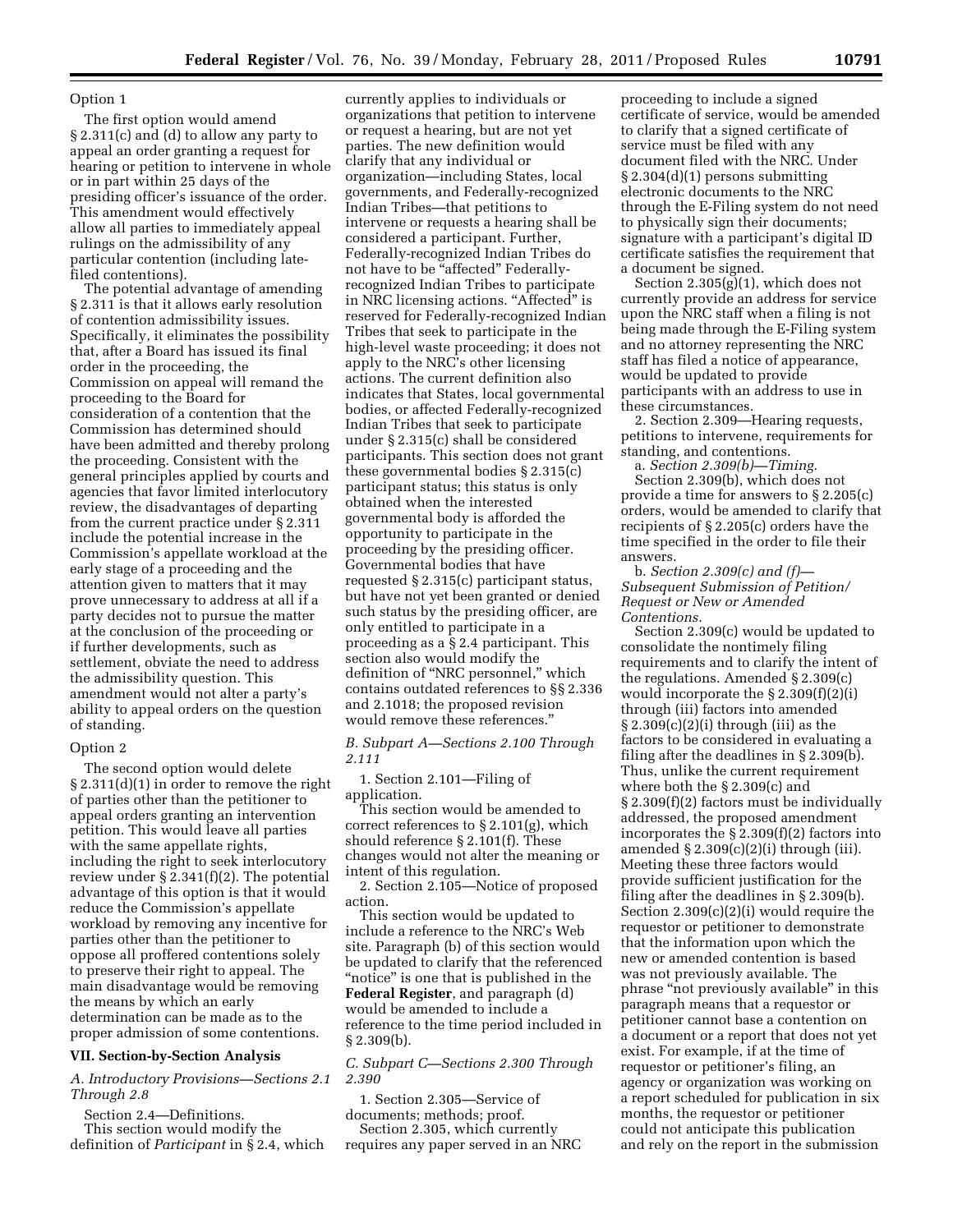of contentions. Also, § 2.309(c)(2)(ii) would require the information that supports the filing after the deadlines in § 2.309(b) to be materially different from information previously available. And § 2.309(c)(2)(iii) would require a requestor or petitioner to submit this filing in a timely fashion based on the availability of the subsequent information. But this interpretation does not mean that a petitioner or requestor could not submit a filing after the publication of a report, provided that the report contains information that meets both the filing criteria in § 2.309(c) and the admissibility criteria in § 2.309(f).

Section 2.309(c)(3) would clarify that any new or amended intervention petition must include new or amended contentions if the petitioner seeks admission as a party, and requires a petitioner to meet the standing and admissibility requirements in §§ 2.309(d) and (f); a petitioner that has already satisfied the § 2.309(d) standing requirements would not have to do so again.

Section 2.309(c)(4) would require any new or amended contentions filed by a party to meet the admissibility requirements in § 2.309(f), and would clarify that a party or a participant who has already demonstrated standing does not need to satisfy the standing requirements in § 2.309(d) again.

Section 2.309(c)(5) would clarify that new or amended contentions arising under the National Environmental Policy Act also must meet the filing requirements of § 2.309(c)(1) through  $(c)(2)$ .

c. *Section 2.309(h)—Requirements applicable to States, local governmental bodies, and Federally-recognized Indian Tribes seeking party status.* 

Paragraphs  $\ddot{d}$  $\ddot{d}$  $\ddot{d}$  $\ddot{d}$  $\ddot{d}$  and  $\ddot{d}$  apply only to "affected" Federally-recognized Indian Tribes, which is only proper in the context of a high-level radioactive waste disposal proceeding. Proposed § 2.309(h), which is the current § 2.309(d)(2), would be revised to clarify that, in the case of  $\S 2.309(h)(1)$  and  $(2)$ , any Federally-recognized Indian Tribe that wishes to participate in any potential proceeding for a facility located within its boundaries does not need to further establish its standing. Section 2.309(h)(3), which is the current  $\S 2.309(d)(2)(iii)$ , would only apply to a high-level waste disposal proceeding and would retain the references to affected Federally-recognized Indian Tribes; the references in this section would mirror the language used in the § 2.1001 definition of *Party.* 

3. Section 2.311—Interlocutory review of rulings on requests for

hearings/petitions to intervene, selection of hearing procedures, and requests by potential parties for access to sensitive unclassified non-safeguards information and safeguards information.

Proposed § 2.311(b) would extend the time to file an appeal and a brief in opposition to an appeal from ten to 25 days.

4. Section 2.314—Appearance and practice before the Commission in adjudicatory proceedings.

Proposed § 2.314(c)(3) would extend the time to file an appeal to an order disciplining a party from ten to 25 days.

5. Section 2.315—Participation by a person not a party.

Proposed  $\S$  2.315(c) would clarify that interested States, local government bodies, and Federally-recognized Tribes, who are not parties admitted to a hearing under § 2.309 and seek to participate in the hearing, must take the proceeding as they find it. Consistent with NRC case-law, § 2.315(c) participants would not be able to raise issues related to contentions or issues that were resolved prior to their entry as § 2.315(c) participants in the proceeding—if a State, local governmental body, or Federallyrecognized Indian Tribe chooses to participate in a proceeding late in the process, their participation is subject to any orders already issued and should not interfere with the schedule established for the proceeding.

6. Section 2.319—Power of the presiding officer.

Proposed § 2.319(r) would reincorporate former § 2.1014(h) without any changes to the original language or intent. This section would require that an admitted contention that constitutes pure issues of law, as determined by the presiding officer, must be decided on the basis of briefs or oral argument.

7. Section 2.323—Motions. Proposed § 2.323(f) would allow the presiding officer to independently, or in response to a petition from a party, certify questions or refer rulings to the Commission if the issue satisfies one of the two § 2.323(f)(1) criteria. In each case, the presiding officer would make the initial determination as to whether the issue or petition raises significant and novel legal or policy issues, or if prompt decision by the Commission is necessary to materially advance the orderly disposition of the proceeding.

8. Section 2.335—Consideration of Commission rules and regulations in adjudicatory proceedings.

Section 2.335 limits the requests for waivers or exceptions from NRC regulations to parties to a proceeding. Proposed § 2.335 would clarify that

participants to an adjudicatory proceeding, including petitioners, may seek a waiver or exception to the NRC's regulations for a particular proceeding. This change would adopt the NRC's practice of allowing petitions to intervene and requests for hearing to contain § 2.335 requests for waivers or exceptions from the NRC's regulations.

9. Section 2.336—General Discovery. This section, which currently requires an update within 14 days of obtaining or discovering disclosable material, would be amended to require the filing of a mandatory disclosure update every 30 days. These updates would include all disclosable documents and information developed during the period that runs from five business days before the last disclosure update to 5 business days before the filing of the update. Parties not disclosing any documents or information are expected to file an update informing the presiding officer and the other parties that no documents or information are being disclosed. The duty of mandatory disclosure with respect to new information or documents relevant to a contention would end when the presiding officer issues a decision on that contention, or as specified by the presiding officer or the Commission.

10. Section 2.340—Initial decision in certain contested proceedings; immediate effectiveness of initial decisions; issuance of authorizations, permits, and licenses.

Proposed § 2.340 would clarify that in some circumstances the NRC may act on a license, a renewed license, or on a license amendment prior to the completion of any contested hearing.

Paragraphs (a) and (b) concern construction and operating licenses, renewed licenses, combined licenses, and amendments to these licenses. These paragraphs would be amended to clarify that, in the case of a license amendment involving a power reactor, the NRC may complete action on the amendment request without waiting for the presiding officer's initial decision once the NRC makes a determination that the amendment involves no significant hazards consideration. In initial power reactor licensing cases and in cases where the NRC has not made a determination of no significant hazards consideration, these paragraphs would be amended to clarify that the NRC may not act on the application until the presiding officer issues an initial decision in the contested proceeding.

Paragraph (c), which deals with initial decisions under 10 CFR 52.103(g), would be amended to clarify that the presiding officer may make findings of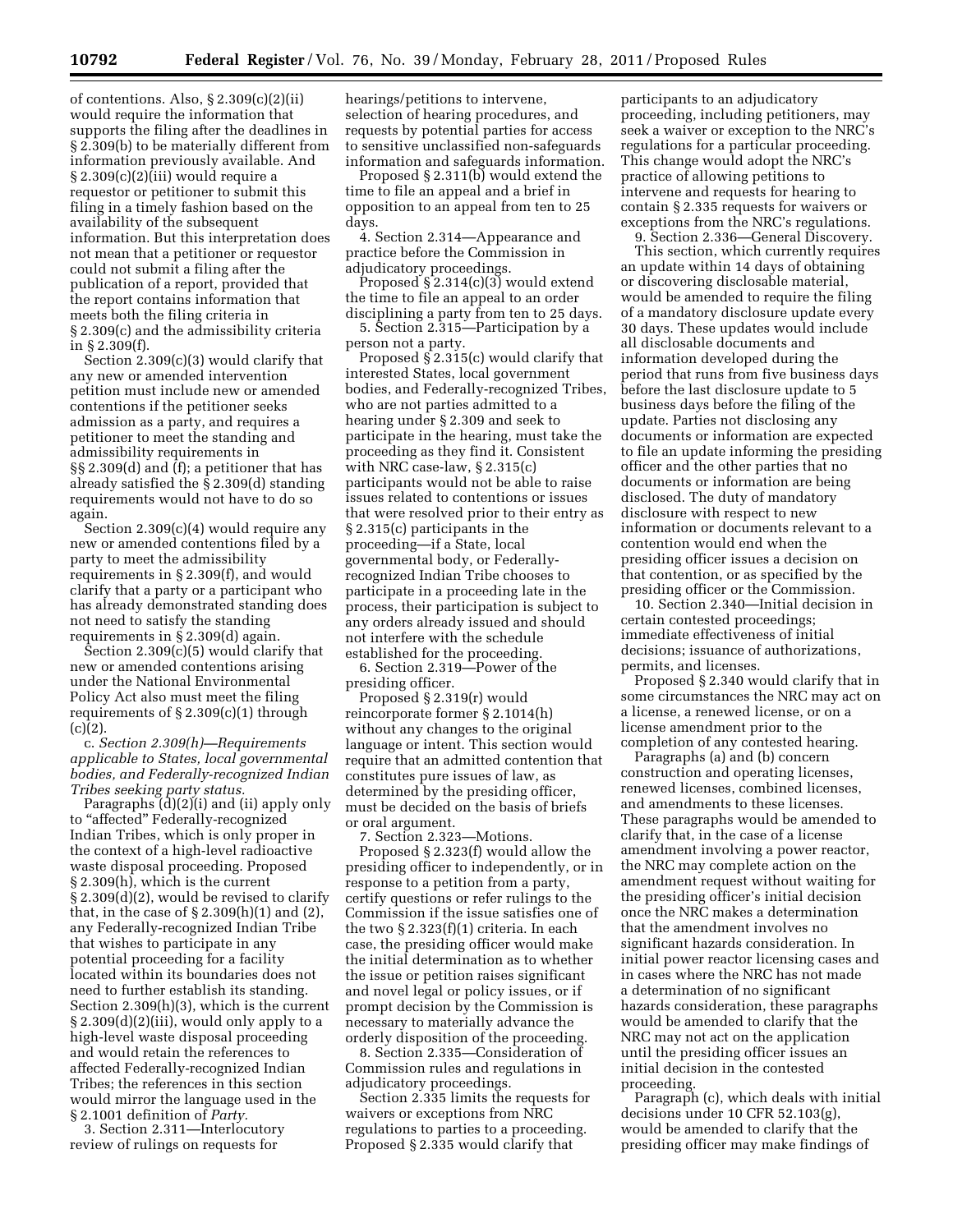fact and conclusions of law on the matters put into controversy by the parties, and any matter designated by the Commission to be decided by the presiding officer. Further, the amended paragraph would clarify that matters not put into controversy by the parties shall be referred to the Commission for its consideration. The Commission could, in its discretion, treat any of these referred matters as a request for action under § 2.206 and would process the matter in accordance with § 52.103(f).

Paragraphs (d) and (e), which concern manufacturing licenses under 10 CFR part 52 and proceedings not involving production or utilization facilities, would be amended to clarify that the NRC will issue, deny, or condition any permit, license, or amendment in accordance with a presiding officer's initial decision. These paragraphs also would be amended to clarify that the NRC may issue a license amendment before a presiding officer's initial decision becomes effective.

This proposed revision would clarify that in all cases the presiding officer is limited to matters placed into controversy by the parties, and serious matters not put into controversy by the parties that concern safety, common defense and security, or the environment and that are referred to, and consideration of which is approved by, the Commission.

11. Section 2.341—Review of decisions and actions of a presiding officer.

a. *Extension of time to file a petition for review, answer, and reply.* 

Proposed § 2.341(b) would extend the time to file a petition for review and an answer to a petition from 15 to 25 days, and the time to file a reply to an answer from five to ten days.

b. *Petitions for Commission review not acted upon deemed denied.* 

Section 2.341 would reincorporate the "deemed denied" provision of former § 2.786(c), with an additional 90 days for Commission review before petitions for review are deemed denied. The additional 90 days would allow the Commission 120 days of review time before a petition for review is deemed denied.

Similarly, the time for the Commission to act on a decision of a presiding officer or a petition for review would be expanded to 120 days to bring this section into alignment with the new timeline in proposed  $\S 2.341(c)(1)$ .

c. *Interlocutory review.* 

Section 2.341(f) would allow, but not require, the Commission to review certifications or referrals that meet any of the standards in this paragraph.

12. Section 2.346—Authority of the Secretary.

This proposed section would make explicit the Secretary's authority under § 2.346(j), which is currently limited to minor procedural matters, to include non-minor procedural matters—such as the unopposed withdrawal of construction and operating license applications—which would avoid the need for formal Commission orders and affirmation sessions to issue procedural directives. Also, the reference in paragraph (e) to § 2.311 has been removed because appeals under § 2.311 do not have, associated with them, deadlines for Commission action.

13. Sections 2.347 and 2.348—Ex parte communications; Separation of functions.

These sections currently reference § 2.204 demands for information, which are not orders and do not entail hearing rights. Because demands for information are not adjudicatory matters, the restrictions on *ex parte* communications and the separation of functions limitations do not apply. The references to § 2.204 would be removed from both sections.

# *D. Subpart G—Sections 2.700 Through 2.713*

1. Section 2.704—Discovery required disclosures.

This section, which currently requires initial disclosures to be made within 45 days after the issuance of a prehearing conference order following the initial prehearing conference, would be amended to require the filing of a mandatory disclosure update every 30 days. These updates would include all disclosable documents and information obtained up to 5 business days before the disclosure update. Any documents or information obtained or developed during the period that runs from the last disclosure update to 5 business days before the filing of the update would be included in the next update. Parties not disclosing any documents or information are expected to file an update informing the presiding officer and the other parties that no documents or information are being disclosed.

2. Section 2.705—Discovery additional methods.

This section, which currently allows the presiding officer to ''alter the limits \* \* \* on the number of depositions and interrogatories,'' would be amended to remove the impression that these rules impose a limit on the number of depositions and interrogatories—they do not. Instead, the new rule would clarify that the presiding officer "may set limits on the number of depositions and interrogatories.''

3. Section 2.709—Discovery against NRC staff.

# a. *Section 2.709(a)(6)—Initial disclosures.*

This new paragraph would require the NRC staff to provide initial disclosures within 30 days of the order granting a hearing and without awaiting a discovery request. The NRC staff disclosures would include all NRC staff documents relevant to disputed issues alleged with particularity in the proceedings, including any Office of Investigations Report and supporting Exhibits, and any Office of Enforcement documents regarding the order. The staff would also be required to file a mandatory disclosure update every 30 days. These updates would include all disclosable documents and information obtained or developed during the period that runs from the last disclosure update to 5 business days before the filing of the update. Any documents or information obtained or developed during the period between the 5 business day cutoff and the update would be included in the next update. If the staff does not disclose any documents or information, it would be expected to file an update informing the presiding officer and the other parties that no documents or information are being disclosed. The staff also would be required to provide, with initial disclosures and disclosure updates, a privilege log listing the withheld documents that includes sufficient information to assess the claim of privilege or protected status. These requirements parallel the § 2.704 requirements for parties other than the NRC staff.

b. *Section 2.709(a)(7)—Form and type of NRC staff disclosures.* 

Section 2.709(a)(7) is a new paragraph that would allow the staff to satisfy its disclosure obligations for publicly available documents by providing the title, date, and NRC ADAMS accession number for the document. This change would mirror the procedures now used by parties other than the NRC staff to disclose publicly available documents.

4. Section 2.710—Motions for summary disposition.

This section would be amended to conform to the proposed amendments to § 2.1205, which would require parties to attach a statement of material facts to a motion for summary disposition. This proposed change would have no effect on the current practice of including a statement of material facts with a motion; it would clarify that the statement needs to be attached to the motion and does not have to be ''separate.''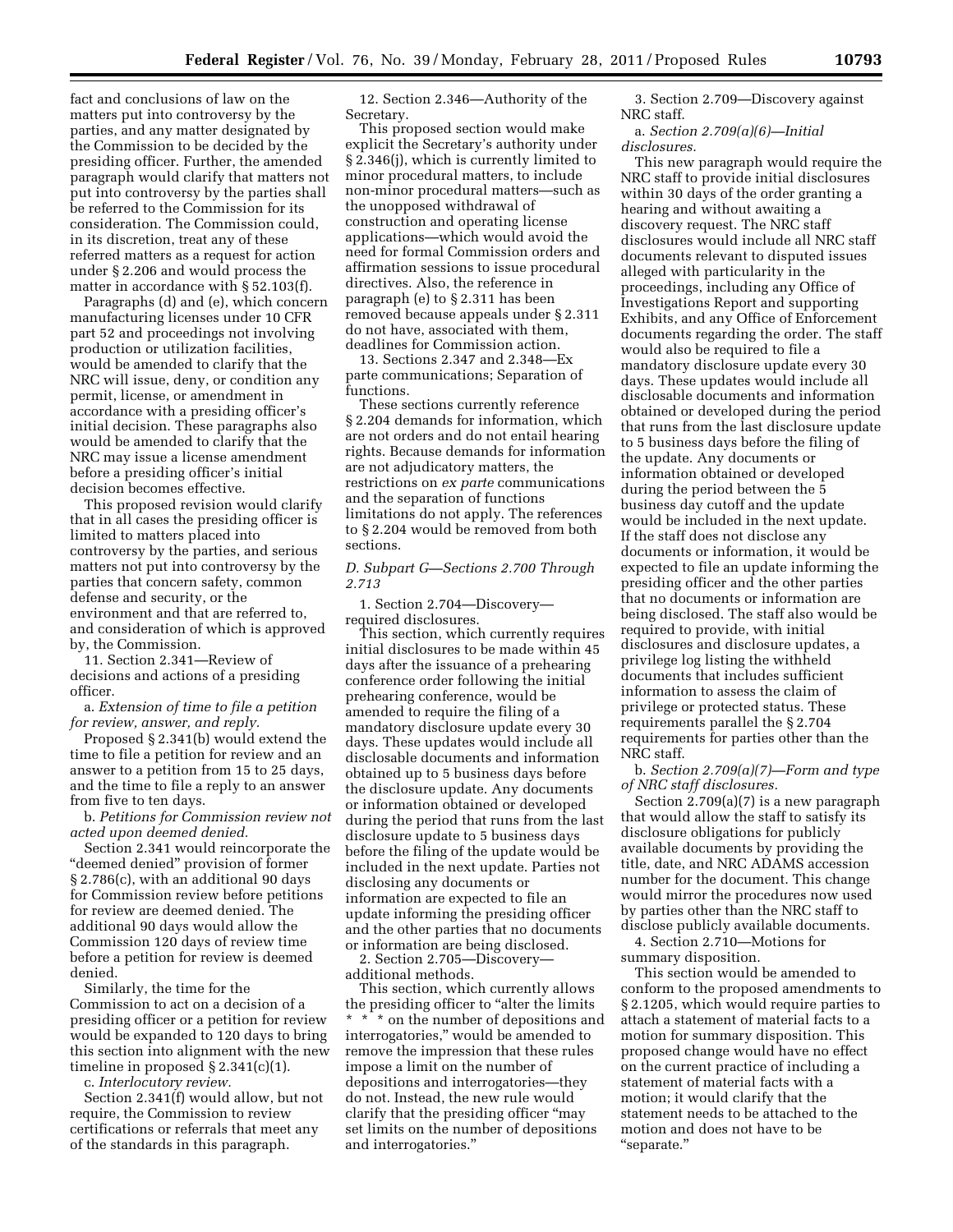*E. Subpart H—Sections 2.800 Through 2.819* 

1. Section 2.802—Petition for rulemaking.

This section currently allows petitioners for a rulemaking to request the suspension of an adjudicatory proceeding to which they are a party. This section would be amended to allow any petitioner for a rulemaking that is a participant in a proceeding (as defined by § 2.4) to request suspension of that proceeding.

Subpart L—Sections 2.1200 Through 2.1213

2. Section 2.1202—Authority and role of NRC staff.

This section currently requires the NRC staff to include its position on the matters in controversy when it notifies the presiding officer of its decision on a licensing action, which could be incorrectly interpreted as requiring the staff to advise the presiding officer on the merits of the contested matters. This amended section would clarify the authority and role of the NRC staff in less formal hearings; staff notices regarding licensing actions would have to include an explanation of why both the public health and safety is protected and the action is in accord with the common defense and security, despite the ''pendency of the contested matter before the presiding officer.''

3. Section 2.1209—Findings of fact and conclusions of law.

This section currently does not specify the formatting requirements for findings of fact and conclusions of law. Amended § 2.1209 would incorporate the § 2.712(c) formatting requirements for findings of fact and conclusions of law to ensure that proposed findings of fact and conclusions of law clearly and precisely communicate the parties' positions on the material issues in the proceeding, with exact citations to the factual record.

4. Section 2.1213—Application for a stay.

Section 2.1213 does not currently exclude matters limited to whether a ''no significant hazards consideration'' determination for a power reactor license amendment was proper from the stay provisions. Section 50.58(b)(6) prohibits challenges to these determinations; section 2.1213 would therefore be amended to exclude from the stay provisions matters limited to whether a no significant hazards consideration determination was proper.

# *F. Subpart M—Sections 2.1300 Through 2.1331*

1. Section 2.1300—Scope of subpart M.

The NRC is proposing to remove § 2.1304 and to amend § 2.1300 to clarify that the generally applicable intervention provisions in subpart C and the specific provisions in subpart M govern in subpart M proceedings.

2. Section 2.1304—Hearing procedures.

The NRC is proposing to remove § 2.1304 and to amend § 2.1300 to clarify that the generally applicable intervention provisions in subpart C and the specific provisions in subpart M govern in subpart M proceedings.

3. Section 2.1316—Authority and role of NRC staff.

This section currently allows the NRC staff to submit a simple notification at any point in the proceeding to become a party. The NRC is proposing to adopt the requirements in § 2.1202(b)(2) and (3), which require the NRC staff, within 15 days of the issuance of an order granting requests for hearing or petitions to intervene and admitting contentions, to notify the presiding officer and the parties whether it desires to participate as a party in the proceeding. The staff's notice would identify the contentions on which it will participate as a party; the staff would be allowed to join the proceeding at a later stage by providing notice to the presiding officer, identifying the contentions on which it wishes to participate as a party, and making the disclosures required by § 2.336(b)(3) through (5).

*G. Subpart N—Sections 2.1400 Through 2.1407* 

1. Section 2.1403—Authority and role of the NRC staff.

This section, which is essentially identical to § 2.1202, would be amended to mirror the changes to that section.

This section would also be updated to correct the reference to  $\S 2.101(f)(8)$ , which should reference § 2.101(e)(8); this change would not alter the meaning or intent of this regulation.

2. 2.1407—Appeal and Commission review of initial decision.

Proposed § 2.1407(a) would extend the time to file an appeal and an answer to an appeal from 15 to 25 days.

## *H. Parts 51 and 54*

1. Section 51.4—Definitions. This section would be amended to remove an outdated reference to the former Atomic Safety and Licensing Appeal Board in the definition of *NRC Staff.* This change would not alter the meaning or intent of this regulation.

2. Section 51.34—Preparation of finding of no significant impact.

This section would be amended to remove outdated references to ''Subpart G of Part 2'' and to the former Atomic Safety and Licensing Appeal Board. These changes would not alter the meaning or intent of this regulation.

3. Section 51.102—Requirement to provide a record of decision; preparation.

This section would be amended to remove outdated references to ''Subpart G of Part 2'' and to the former Atomic Safety and Licensing Appeal Board. These changes would not alter the meaning or intent of this regulation.

4. Section 51.109—Public hearings in proceedings for issuance of materials licensed with respect to a geologic repository.

This section would be amended to remove an outdated reference to the former Atomic Safety and Licensing Appeal Board. This change would not alter the meaning or intent of this regulation.

5. Section 51.125—Responsible official.

This section would be amended to remove outdated references to ''Subpart G of Part 2'' and to the former Atomic Safety and Licensing Appeal Board. These changes would not alter the meaning or intent of this regulation.

6. Section 54.27—Hearings.

This section would be amended to replace an outdated reference to a 30 day period to request a hearing with a reference to the correct 60-day period to request a hearing. This section would retain the provision that in the absence of any hearing requests, a renewed operating license may be issued without a hearing upon 30-day notice published in the **Federal Register**.

## **VIII. Plain Language**

The Presidential memorandum dated June 1, 1998, entitled "Plain Language in Government Writing'' directed that the government's documents be written in clear and accessible language. This memorandum was published on June 10, 1998 (63 FR 31883). In complying with this directive, editorial changes have been made to 10 CFR part 2 to improve the organization and readability of the sections being revised. These types of changes are not discussed further in this document. The NRC requests comments on the proposed rule specifically with respect to the clarity and effectiveness of the language used. Comments should be sent to the NRC as explained in the **ADDRESSES** Section of this document.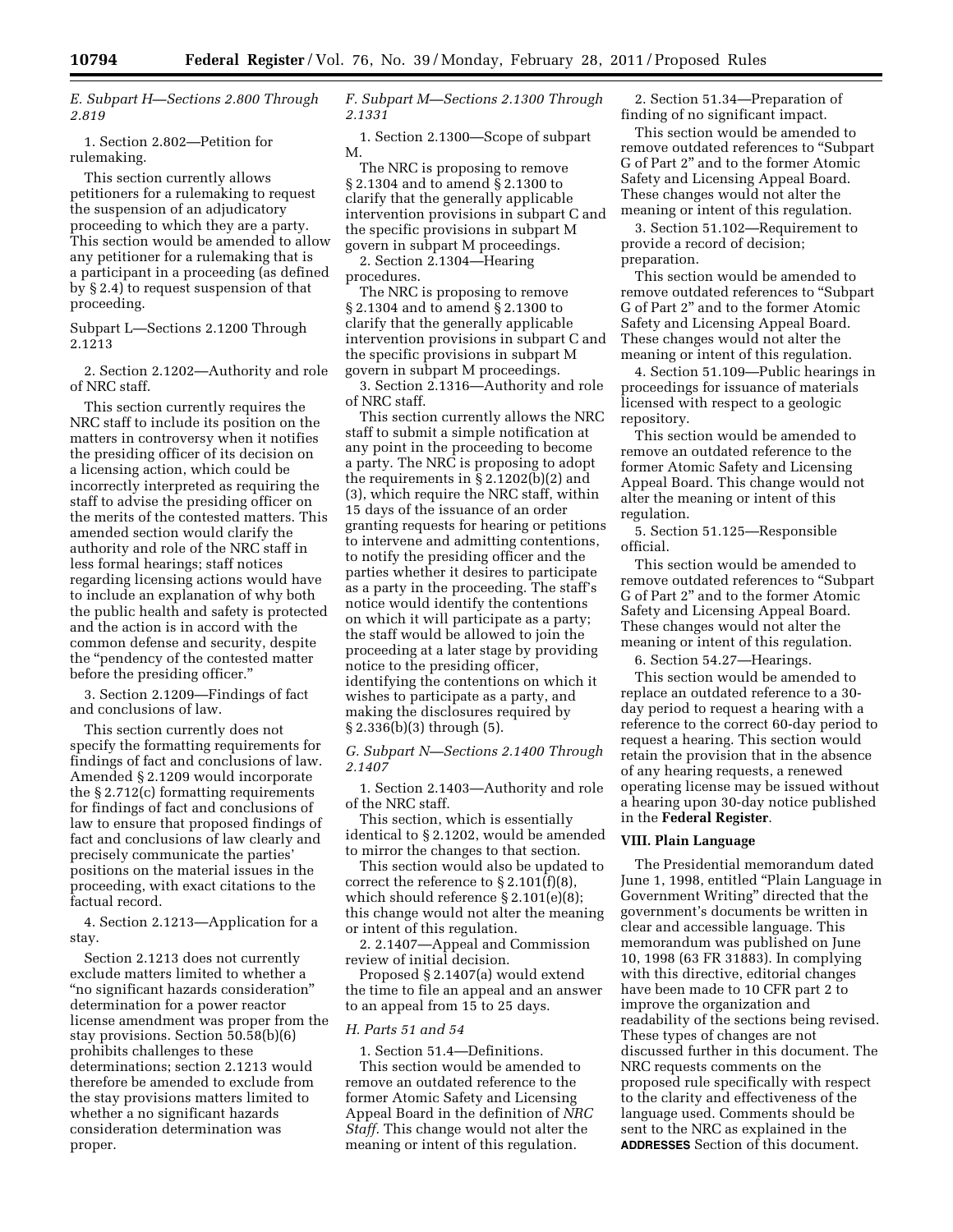# **IX. Voluntary Consensus Standards**

The National Technology Transfer and Advancement Act of 1995, Public Law 104–113, requires that Federal agencies use technical standards that are developed by voluntary, private sector, consensus standards bodies unless using such a standard is inconsistent with applicable law or is otherwise impractical. In this rule, the NRC is approving changes to its procedures for the conduct of hearings in 10 CFR part 2. This action does not constitute the establishment of a government-unique standard as defined in Office of Management and Budget (OMB) Circular A–119 (1998).

# **X. Environmental Impact: Categorical Exclusion**

The proposed rule involves an amendment to 10 CFR part 2, and thus qualifies as an action for which no environmental review is required under the categorical exclusion set forth in 10 CFR 51.22(c)(1). Therefore, neither an environmental impact statement nor an environmental assessment has been prepared for this rulemaking.

# **XI. Paperwork Reduction Act Statement**

This rule does not contain any information collection requirements and, therefore, is not subject to the requirements of the Paperwork Reduction Act of 1995 (44 U.S.C. 3501 *et seq.*).

## *Public Protection Notification*

The NRC may not conduct or sponsor, and a person is not required to respond to, a request for information or an information collection requirement unless the requesting document displays a currently valid OMB control number.

## **XII. Regulatory Analysis**

The proposed rule emanates from the desire to make corrections, clarifications, and conforming changes to the NRC's rules of practice and to improve the hearing process. Those amendments that merely reflect either clarifications or corrections to the adjudicatory regulations are not changes to the existing processes. These amendments would not result in a cost to the NRC or to participants in NRC adjudicatory proceedings, and a benefit would accrue to the extent that potential confusion over the meaning of the NRC's regulations is removed.

The more substantial changes suggested in the proposed rule would likewise not impose costs upon either the NRC or participants in NRC adjudications, but would instead bring benefits. Allowing 30 days for the updating of disclosures made under § 2.336(d) would, in fact, reduce burdens on the parties. Fairness and equitable treatment would be furthered by the changes made to the 10 CFR 2.309 filing provisions and to the 10 CFR part 2 discovery provisions. These discovery amendments would improve adjudicatory efficiency, as would the amendments made to the format requirements for findings in final § 2.1209.

The NRC does not believe the option of preserving the status quo is a preferred option. Failing to correct errors and clarify ambiguities will result in continuing confusion over the meaning of the rules, which could lead to the unnecessary waste of resources. Also, experience has shown that the agency hearing process can be improved through appropriate rule changes. The NRC believes that the proposed rule would improve the fairness, efficiency, and openness of NRC hearings without imposing costs on either the NRC or on participants in NRC adjudicatory proceedings. This constitutes the regulatory analysis for the proposed rule.

# **XIII. Regulatory Flexibility Act Certification**

In accordance with the Regulatory Flexibility Act, as amended, 5 U.S.C. 605(b), the NRC certifies that this proposed rule would not have a significant economic impact on a substantial number of small entities. This rule would apply in the context of NRC adjudicatory proceedings concerning nuclear reactors or nuclear materials. Reactor licensees are large organizations that do not fall within the definition of a small business found in Section 3 of the Small Business Act, 15 U.S.C. 632, within the small business standards set forth in 13 CFR part 121, or within the size standards established by the NRC (10 CFR 2.810). Based upon the historically low number of requests for hearings involving materials licensees, it is not expected that this rule would have any significant economic impact on a substantial number of small businesses.

# **XIV. Backfit Analysis**

The NRC has determined that the backfit rule does not apply to the proposed rule amendments because they do not involve any provisions that would impose backfits as defined in 10 CFR Chapter I. Therefore, a backfit analysis is not required for this proposed rule.

# **List of Subjects**

# *10 CFR Part 2*

Administrative practice and procedure, Antitrust, Byproduct material, Classified information, Environmental protection, Nuclear materials, Nuclear power plants and reactors, Penalties, Sex discrimination, Source material, Special nuclear material, Waste treatment and disposal.

# *10 CFR Part 51*

Administrative practice and procedure, Environmental impact statement, Nuclear materials, Nuclear power plants and reactors, Reporting and recordkeeping requirements.

# *10 CFR Part 54*

Administrative practice and procedure, Age-related degradation, Backfitting, Classified information, Criminal penalties, Environmental protection, Nuclear power plants and reactors, Reporting and recordkeeping requirements.

For the reasons set out in the preamble and under the authority of the Atomic Energy Act of 1954, as amended; the Energy Reorganization Act of 1974, as amended; and 5 U.S.C. 552, the NRC is proposing to adopt the following amendments to 10 CFR parts 2, 51, and 54.

# **PART 2—AGENCY RULES OF PRACTICE AND PROCEDURE**

1. The authority citation for part 2 continues to read as follows:

**Authority:** Secs. 161, 181, 68 Stat. 948, 953, as amended (42 U.S.C. 2201, 2231); sec. 191, as amended, Pub. L. 87–615, 76 Stat. 409 (42 U.S.C. 2241); sec. 201, 88 Stat. 1242, as amended (42 U.S.C. 5841); 5 U.S.C. 552; sec. 1704, 112 Stat. 2750 (44 U.S.C. 3504 note).

Section 2.101 also issued under secs. 53, 62, 63, 81, 103, 104, 105, 68 Stat. 930, 932, 933, 935, 936, 937, 938, as amended (42 U.S.C. 2073, 2092, 2093, 2111, 2133, 2134, 2135); sec. 114(f); Pub. L. 97–425, 96 Stat. 2213, as amended (42 U.S.C. 10143(f); sec. 102, Pub. L 91–190, 83 Stat. 853, as amended (42 U.S.C. 4332); sec. 301, 88 Stat. 1248 (42 U.S.C. 5871).

Sections 2.102, 2.103, 2.104, 2.105, 2.321 also issued under secs. 102, 103, 104, 105, 183i, 189, 68 Stat. 936, 937, 938, 954, 955, as amended (42 U.S.C. 2132, 2133, 2134, 2135, 2233, 2239). Section 2.105 also issued under Pub. L. 97–415, 96 Stat. 2073 (42 U.S.C. 2239). Sections 2.200–2.206 also issued under secs. 161 b, i, o, 182, 186, 234, 68 Stat. 948–951, 955, 83 Stat. 444, as amended (42 U.S.C. 2201(b), (i), (o), 2236, 2282); sec. 206, 88 Stat. 1246 (42 U.S.C. 5846). Section 2.205(j) also issued under Pub. L. 101–410, 104 Stat. 90, as amended by section 3100(s), Pub. L. 104–134, 110 Stat. 1321–373 (28 U.S.C. 2461 note). Subpart C also issued under sec. 189, 68 Stat. 955 (42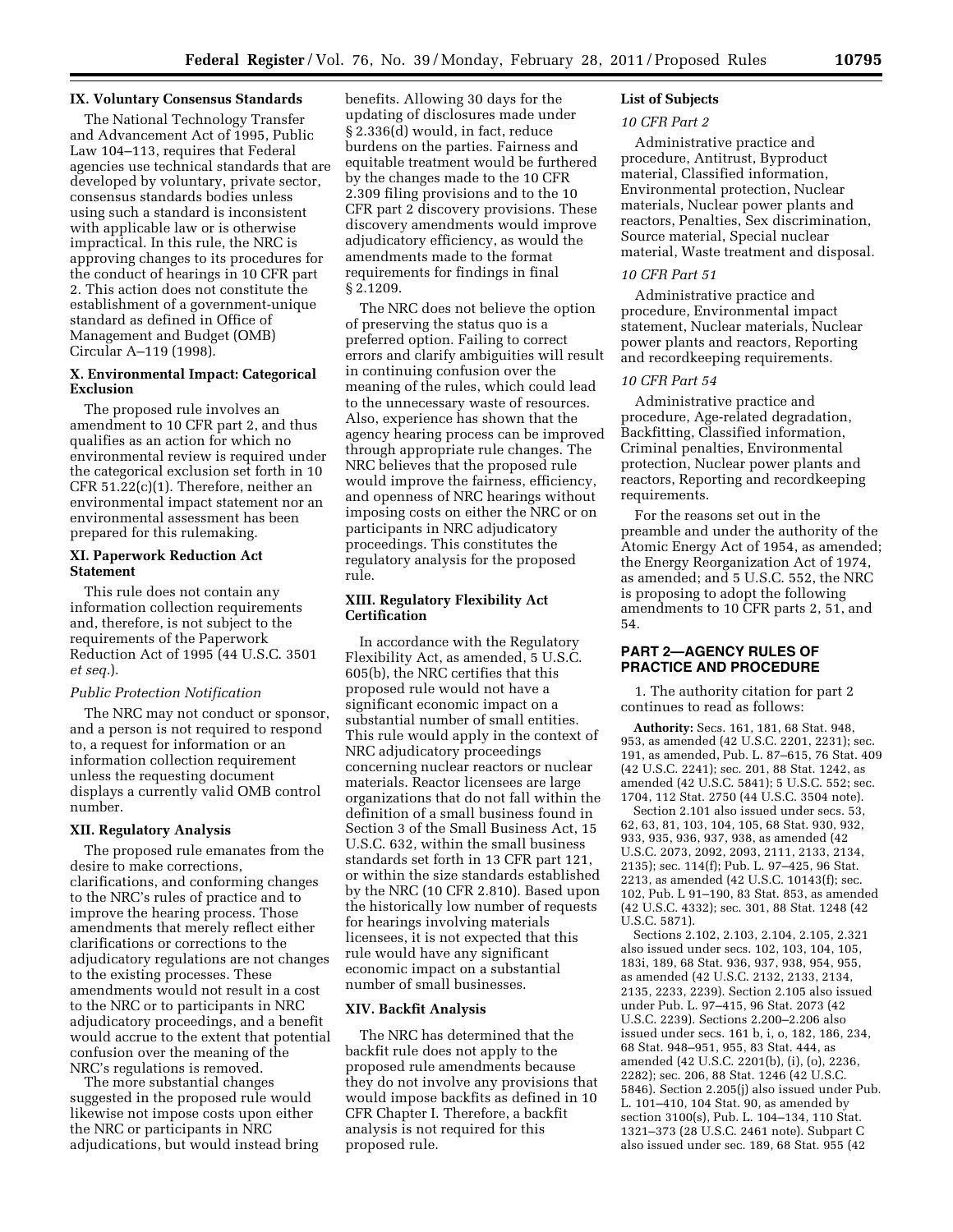U.S.C. 2239). Section 2.301 also issued under 5 U.S.C. 554. Sections 2.343, 2.346, 2.712, also issued under 5 U.S.C. 557. Section 2.340 also issued under secs. 135, 141, Pub. L. 97– 425, 96 Stat. 2232, 2241 (42 U.S.C. 10155, 10161). Section 2.390 also issued under sec. 103, 68 Stat. 936, as amended (42 U.S.C. 2133) and 5 U.S.C. 552. Sections 2.600–2.606 also issued under sec. 102, Pub. L. 91–190, 83 Stat. 853, as amended (42 U.S.C. 4332). Sections 2.800 and 2.808 also issued under 5 U.S.C. 553. Section 2.809 also issued under 5 U.S.C. 553, and sec. 29, Pub. L. 85–256, 71 Stat. 579, as amended (42 U.S.C. 2039). Subpart K also issued under sec. 189, 68 Stat. 955 (42 U.S.C. 2239); sec. 134, Pub. L. 97– 425, 96 Stat. 2230 (42 U.S.C. 10154). Subpart L also issued under sec. 189, 68 Stat. 955 (42 U.S.C. 2239). Subpart M also issued under sec. 184 (42. U.S.C. 2234) and sec. 189, 68 Stat. 955 (42 U.S.C. 2239). Subpart N also issued under sec. 189, 68 Stat. 955 (42 U.S.C. 2239). Appendix A also issued under sec. 6, Pub. L. 91–560, 84 Stat. 1472 (42 U.S.C. 2135).

2. The heading for part 2 is revised to read as set forth above.

3. In part 2, wherever it may appear, revise the phrase "Presiding Officer" to read "presiding officer".

4. In § 2.4, paragraph (2) of the definition of ''NRC personnel'' and the definition of "Participant" are revised to read as follows:

# **§ 2.4 Definitions.**

\* \* \* \* \* *NRC personnel* means:

\* \* \* \* \*

(2) For the purpose of §§ 2.702 and 2.709 only, persons acting in the capacity of consultants to the Commission, regardless of the form of the contractual arrangements under which such persons act as consultants to the Commission; and

\* \* \* \* \* *Participant* means an individual or organization (including a governmental entity) that has petitioned to intervene in a proceeding or requested a hearing but that has not yet been granted party status by an Atomic Safety and Licensing Board or other presiding officer. Participant also means a party to a proceeding and any interested State, local governmental body, or Federallyrecognized Indian Tribe that seeks to participate in a proceeding under § 2.315(c). For the purpose of service of documents, the NRC staff is considered a participant even if not participating as a party.

\* \* \* \* \* 5. In § 2.101, paragraphs (b), (d),  $(f)(2)(i)(D), (f)(2)(ii), and (f)(5) are$ revised to read as follows:

# **§ 2.101 Filing of application.**

\* \* \* \* \*

(b) After the application has been docketed each applicant for a license for receipt of waste radioactive material from other persons for the purpose of commercial disposal by the waste disposal licensee, except applicants under part 61 of this chapter, which must comply with paragraph (f) of this section, shall serve a copy of the application and environmental report, as appropriate, on the chief executive of the municipality in which the activity is to be conducted or, if the activity is not to be conducted within a municipality on the chief executive of the county, and serve a notice of availability of the application or environmental report on the chief executives of the municipalities or counties which have been identified in the application or environmental report as the location of all or part of the alternative sites, containing the docket number of the application; a brief description of the proposed site and facility; the location of the site and facility as primarily proposed and alternatively listed; the name, address, telephone number, and e-mail address (if available) of the applicant's representative who may be contacted for further information; notification that a draft environmental impact statement will be issued by the Commission and will be made available upon request to the Commission; and notification that if a request is received from the appropriate chief executive, the applicant will transmit a copy of the application and environmental report, and any changes to such documents which affect the alternative site location, to the executive who makes the request. In complying with the requirements of this paragraph the applicant should not make public distribution of those parts of the application subject to § 2.390(d). The applicant shall submit to the Director, Office of Nuclear Material Safety and Safeguards or Director, Office of Federal and State Materials and Environmental Management Programs, as appropriate, an affidavit that service of the notice of availability of the application or environmental report has been completed along with a list of names and addresses of those executives upon whom the notice was served.

\* \* \* \* \* (d) The Director, Office of Nuclear Reactor Regulation, Director, Office of New Reactors, Director, Office of Federal and State Materials and Environmental Management Programs, or Director, Office of Nuclear Material Safety and Safeguards, as appropriate, will give notice of the docketing of the public health and safety, common

defense and security, and environmental parts of an application for a license for a facility or for receipt of waste radioactive material from other persons for the purpose of commercial disposal by the waste disposal licensee, except that for applications pursuant to part 61 of this chapter, paragraph (f) of this section applies to the Governor or other appropriate official of the State in which the facility is to be located or the activity is to be conducted and will publish in the **Federal Register** a notice of docketing of the application which states the purpose of the application and specifies the location at which the proposed activity would be conducted.

- \* \* \* \* \* (f) \* \* \*
	-
- $(2)(i) * * * *$

(D) Serve a notice of availability of the application and environmental report on the chief executives or governing bodies of the municipalities or counties which have been identified in the application and environmental report as the location of all or part of the alternative sites if copies are not distributed under paragraph (f)(2)(i)(C) of this section to the executives or bodies.

(ii) All distributed copies shall be completely assembled documents identified by docket number. However, subsequently distributed amendments may include revised pages to previous submittals and, in these cases, the recipients will be responsible for inserting the revised pages. In complying with the requirements of paragraph (f) of this section the applicant may not make public distribution of those parts of the application subject to § 2.390(d).

\* \* \* \* \*

(5) The Director, Office of Nuclear Material Safety and Safeguards or Director, Office of Federal and State Materials and Environmental Management Programs, as appropriate, will cause to be published in the **Federal Register** a notice of docketing which identifies the State and location of the proposed waste disposal facility and will give notice of docketing to the governor of that State and other officials listed in paragraph (f)(3) of this section and will, in a reasonable period thereafter, publish in the **Federal Register** a notice under § 2.105 offering an opportunity to request a hearing to the applicant and other potentially affected persons.

6. In § 2.105, the introductory text of paragraphs (a), (b), and (d) are revised to read as follows: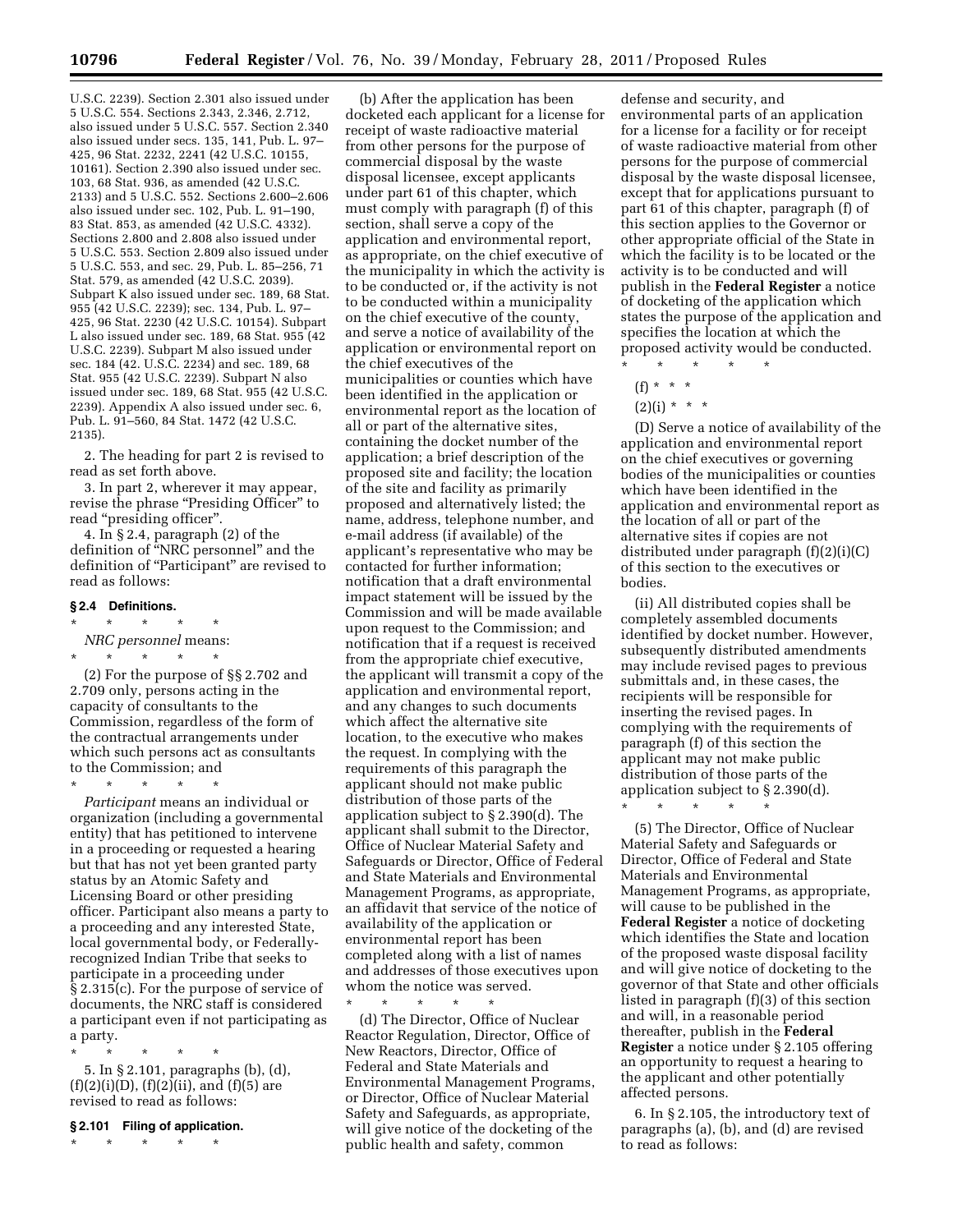#### **§ 2.105 Notice of proposed action.**

(a) If a hearing is not required by the Act or this chapter, and if the Commission has not found that a hearing is in the public interest, it will, before acting thereon, publish in the **Federal Register**, as applicable, or on the NRC Web site, *[http://www.nrc.gov,](http://www.nrc.gov)*  or both, at the Commission's discretion, either a notice of intended operation under § 52.103(a) of this chapter and a proposed finding that inspections, tests, analysis, and acceptance criteria for a combined license under subpart C of part 52 have been or will be met, or a notice of proposed action with respect to an application for:

\* \* \* \* \*

(b) A notice of proposed action published in the **Federal Register** will set forth:

\* \* \* \* \*

(d) The notice of proposed action will provide that, within the time period provided under § 2.309(b):

\* \* \* \* \* 7. In § 2.305, the heading is revised, and paragraphs (c)(4) and (g)(1) are revised to read as follows:

#### **§ 2.305 Service of documents, methods, proof.**

- \* \* \* \* \*
	- (c) \* \* \*

(4) To provide proof of service, any document served upon participants to the proceeding as may be required by law, rule, or order of the presiding officer must be accompanied by a signed certificate of service stating the names and addresses of the persons served as well as the method and date of service.

\* \* \* \* \*

(g) \* \* \* (1) Service shall be made upon the

NRC staff of all documents required to be filed with participants and the presiding officer in all proceedings, including those proceedings where the NRC staff informs the presiding officer of its determination not to participate as a party. Service upon the NRC staff shall be by the same or equivalent method as service upon the Office of the Secretary and the presiding officer, *e.g.,*  electronically, personal delivery or courier, express mail, or expedited delivery service. If no attorney representing the NRC Staff has filed a notice of appearance in the proceeding and service is not being made through the E-Filing System, service will be made using the following addresses, as applicable: By delivery to the Associate General Counsel for Hearings, Enforcement & Administration, One White Flint North, 11555–0001 Rockville Pike, Rockville, MD 20852; by

mail addressed to the Associate General Counsel for Hearings, Enforcement & Administration, U.S. Nuclear Regulatory Commission, Washington, DC 20555– 0001; by e-mail to *[OgcMailCenter.Resource@nrc.gov;](mailto:OgcMailCenter.Resource@nrc.gov)* or by facsimile to 301–415–3725. \* \* \* \* \*

8. In § 2.309, paragraph (b)(5), (c), (d)(2), and (d)(3) are revised, paragraphs (h) and (i) are redesignated as paragraphs (i) and (j), respectively, and revised, and a new paragraph (h) is added to read as follows:

## **§ 2.309 Hearing requests, petitions to intervene, requirements for standing, and contentions.**

(b) \* \* \* (5) For orders issued under §§ 2.202 or 2.205 the time period provided therein.

\* \* \* \* \*

(c) *Subsequent submission of petition/ request or new or amended contentions.*  (1) Determination by presiding officer. Hearing requests, intervention petitions, and new or amended contentions filed after the deadlines in paragraph (b) of this section, will not be entertained absent a determination by the presiding officer that there is good cause for its submission after the deadlines in paragraph (b) of this section.

(2) *Good cause.* To show good cause for a request for hearing, petition to intervene, or a new or amended contention filed after the deadlines in paragraph (b) of this section, the requestor or petitioner must demonstrate that:

(i) The information upon which the filing is based was not previously available;

(ii) The information upon which the filing is based is materially different from information previously available; and

(iii) The filing has been submitted in a timely fashion based on the availability of the subsequent information.

(3) *New petitioner.* A hearing request or intervention petition filed after the deadlines in paragraph (b) of this section must include a specification of contentions if the petitioner seeks admission as a party, and must also demonstrate that the petitioner meets the applicable standing and contention admissibility requirements in paragraphs (d) and (f) of this section.

(4) *Party or participant.* A new or amended contention filed by a party or participant to the proceeding must also meet the applicable contention admissibility requirements in paragraph (f) of this section. If the party or participant has already addressed the

requirements for standing under paragraph (d) of this section in the same proceeding in which the new or amended contentions are filed, it does not need to do so again.

(5) *Environmental contentions.* For a new or amended contention arising under the National Environmental Policy Act and based on conclusions in an NRC draft or final environmental impact statement, environmental assessment, or any supplements relating thereto, the party or participant also must show that the data or conclusions in the NRC's documents differ significantly from the data or conclusions in the applicant's environmental report.

 $(d) * * * *$ 

(2) *Rulings.* In ruling on a request for hearing or petition for leave to intervene, the Commission, the presiding officer, or the Atomic Safety and Licensing Board designated to rule on such requests must determine, among other things, whether the petitioner has an interest affected by the proceeding considering the factors enumerated in paragraph (d)(1) of this section.

(3) *Standing in enforcement proceedings.* In enforcement proceedings, the licensee or other person against whom the action is taken shall have standing.

\* \* \* \* \*

(h) *Requirements applicable to States, local governmental bodies, and Federally-recognized Indian Tribes seeking party status.* (1) If a State, local governmental body (county, municipality or other subdivision), or Federally-recognized Indian Tribe seeks to participate as a party in a proceeding, it must submit a request for hearing or a petition to intervene containing at least one admissible contention, and must designate a single representative for the hearing. If a request for hearing or petition to intervene is granted, the Commission, the presiding officer or the Atomic Safety and Licensing Board ruling on the request will admit as a party to the proceeding a single designated representative of the State, a single designated representative for each local governmental body (county, municipality or other subdivision), and a single designated representative for each Federally-recognized Indian Tribe. Where a State's constitution provides that both the Governor and another State official or State governmental body may represent the interests of the State in a proceeding, the Governor and the other State official/government body will be considered separate potential parties.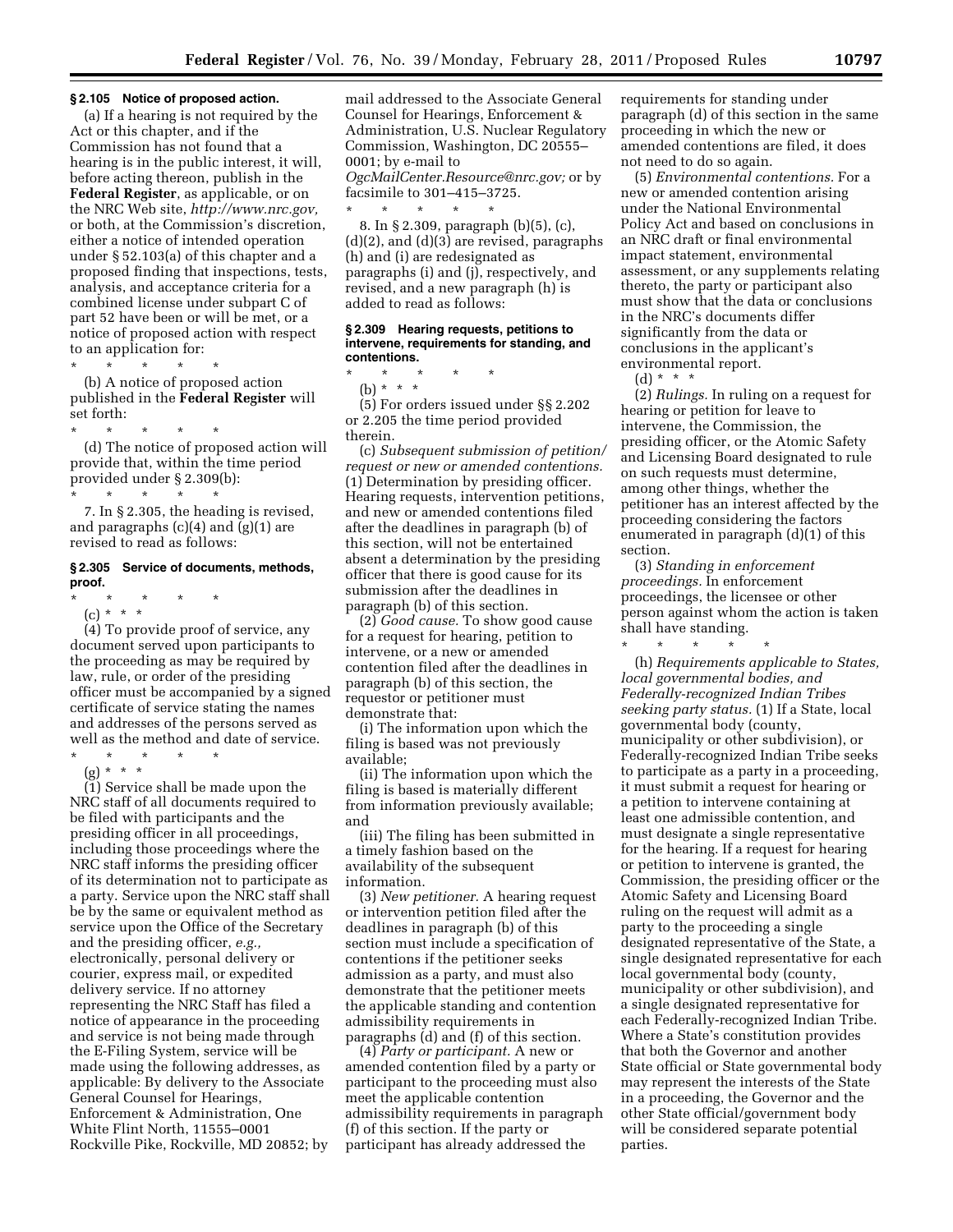(2) If the proceeding pertains to a production or utilization facility (as defined in § 50.2 of this chapter) located within the boundaries of the State, local governmental body, or Federallyrecognized Indian Tribe seeking to participate as a party, no further demonstration of standing is required. If the production or utilization facility is not located within the boundaries of the State, local governmental body, or Federally-recognized Indian Tribe seeking to participate as a party, the State, local governmental body, or Federally-recognized Indian Tribe also must demonstrate standing.

(3) In any proceeding on an application for a construction authorization for a high-level radioactive waste repository at a geologic repository operations area under parts 60 or 63 of this chapter, or an application for a license to receive and possess high-level radioactive waste at a geologic repository operations area under parts 60 or 63 of this chapter, the Commission shall permit intervention by the State and local governmental body (county, municipality or other subdivision) in which such an area is located and by any affected Federallyrecognized Indian Tribe as defined in parts 60 or 63 of this chapter if the requirements of paragraph (f) of this section are satisfied with respect to at least one contention. All other petitions for intervention in any such proceeding must be reviewed under the provisions of paragraphs (a) through (f) of this section.

(i) Answers to hearing requests, intervention petitions, and requests to admit new or amended contentions after the initial filing. Unless otherwise specified by the Commission, the presiding officer, or the Atomic Safety and Licensing Board designated to rule on the request/petition—

(1) The applicant/licensee, the NRC staff, and other parties to a proceeding may file an answer to a hearing request, intervention petition, or a request to admit amended or new contentions after the initial filing within 25 days after service of the request or petition. Answers should address, at a minimum, the factors set forth in paragraphs (a) through (h) of this section insofar as these sections apply to the filing that is the subject of the answer.

(2) Except in a proceeding under § 52.103 of this chapter, the requestor/ petitioner may file a reply to any answer. The reply must be filed within 7 days after service of that answer.

(3) No other written answers or replies will be entertained.

(j) *Decision on request/petition.* (1) In all proceedings other than a proceeding

under § 52.103 of this chapter, the presiding officer shall issue a decision on each request for hearing or petition to intervene within 45 days of the conclusion of the initial pre-hearing conference or, if no pre-hearing conference is conducted, within 45 days after the filing of answers and replies under paragraph (i) of this section. With respect to a request to admit amended or new contentions, the presiding officer shall issue a decision on each such request within 45 days of the conclusion of any pre-hearing conference that may be conducted regarding the proposed amended or new contentions or, if no pre-hearing conference is conducted, within 45 days after the filing of answers and replies, if any. In the event the presiding officer cannot issue a decision within 45 days, the presiding officer shall issue a notice advising the Commission and the parties, and the notice shall include the expected date of when the decision will issue.

(2) The Commission, acting as the presiding officer, shall expeditiously grant or deny the request for hearing in a proceeding under § 52.103 of this chapter. The Commission's decision may not be the subject of any appeal under § 2.311.

9. In § 2.311, paragraph (b) is revised to read as follows:

**§ 2.311 Interlocutory review of rulings on requests for hearings/petitions to intervene, selection of hearing procedures, and requests by potential parties for access to sensitive unclassified non-safeguards information and safeguards information.** 

\* \* \* \* \* (b) These appeals must be made as specified by the provisions of this section, within 25 days after the service of the order. The appeal must be initiated by the filing of a notice of appeal and accompanying supporting brief. Any party who opposes the appeal may file a brief in opposition to the appeal within 25 days after service of the appeal. The supporting brief and any answer must conform to the requirements of  $\S 2.341(c)(2)$ . No other appeals from rulings on requests for hearings are allowed.

\* \* \* \* \* 10. In § 2.314, paragraph (c)(3) is revised to read as follows:

## **§ 2.314 Appearance and practice before the Commission in adjudicatory proceedings.**

\* \* \* \* \*

(c) \* \* \* (3) Anyone disciplined under this section may file an appeal with the Commission within 25 days after issuance of the order. The appeal must be in writing and state concisely, with

supporting argument, why the appellant believes the order was erroneous, either as a matter of fact or law. The Commission shall consider each appeal on the merits, including appeals in cases in which the suspension period has already run. If necessary for a full and fair consideration of the facts, the Commission may conduct further evidentiary hearings, or may refer the matter to another presiding officer for development of a record. In the latter event, unless the Commission provides specific directions to the presiding officer, that officer shall determine the procedure to be followed and who shall present evidence, subject to applicable provisions of law. The hearing must begin as soon as possible. In the case of an attorney, if no appeal is taken of a suspension, or, if the suspension is upheld at the conclusion of the appeal, the presiding officer, or the Commission, as appropriate, shall notify the State bar(s) to which the attorney is admitted. The notification must include copies of the order of suspension, and, if an appeal was taken, briefs of the parties, and the decision of the Commission.

\* \* \* \* \*

11. In § 2.315, paragraph (c) is revised to read as follows:

### **§ 2.315 Participation by a person not a party.**

\* \* \* \* \* (c) The presiding officer will afford an interested State, local governmental body (county, municipality or other subdivision), and Federally-recognized Indian Tribe that has not been admitted as a party under § 2.309, a reasonable opportunity to participate in a hearing. The participation of any State, local governmental body, or Federallyrecognized Indian Tribe shall be limited to unresolved issues and contentions, and issues and contentions that are raised after the State, local governmental body, or Federallyrecognized Indian Tribe becomes a participant. Each State, local governmental body, and Federallyrecognized Indian Tribe shall, in its request to participate in a hearing, designate a single representative for the hearing. The representative shall be permitted to introduce evidence, interrogate witnesses where cross examination by the parties is permitted, advise the Commission without requiring the representative to take a position with respect to the issue, file proposed findings in those proceedings where findings are permitted, and petition for review by the Commission under § 2.341 with respect to the admitted contentions. The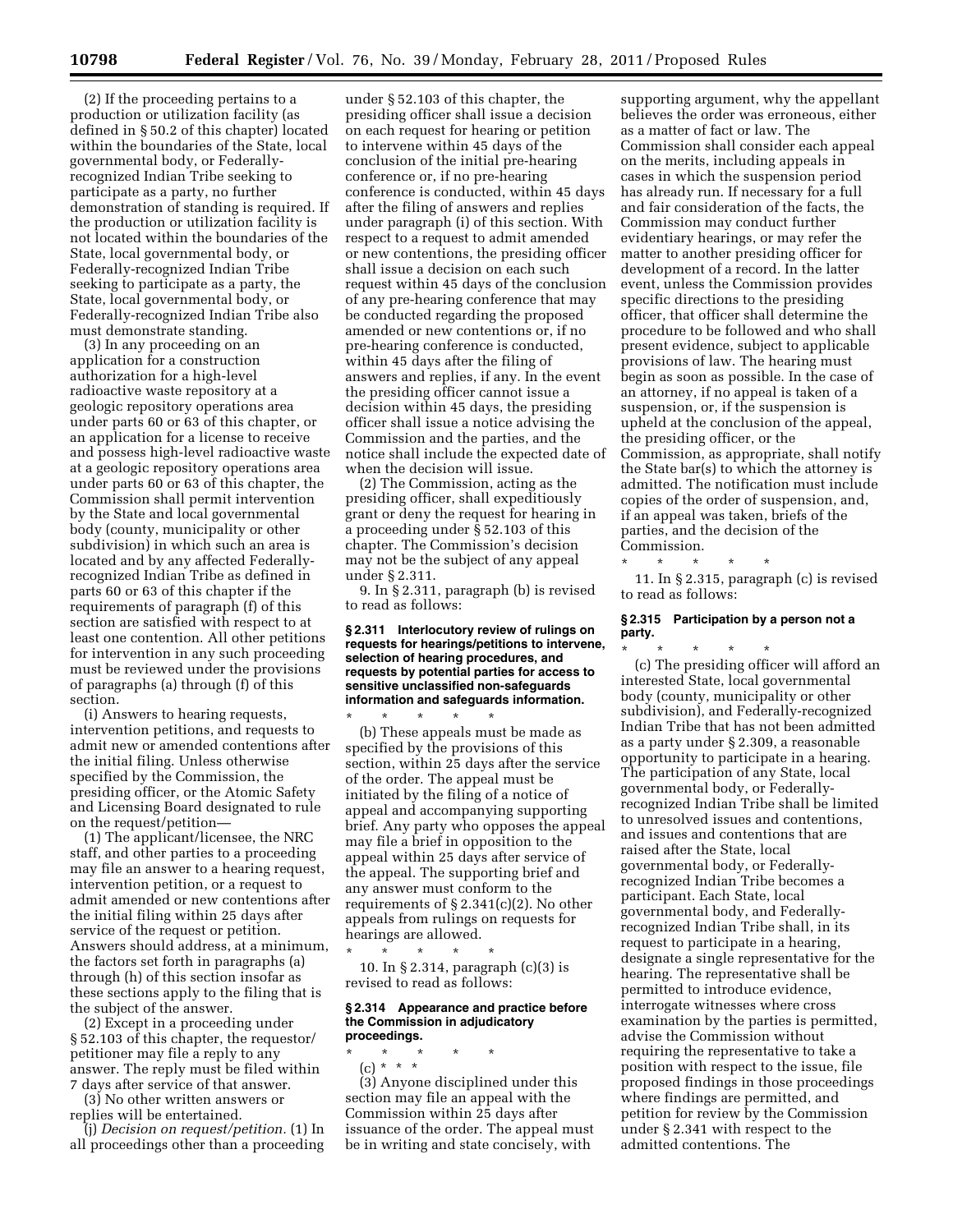representative shall identify those contentions on which they will participate in advance of any hearing held.

\* \* \* \* \* 12. In § 2.319, paragraph (l) is revised, paragraph (r) is redesignated as paragraph (s), and a new paragraph (r) is added to read as follows:

# **§ 2.319 Power of the presiding officer.**

\* \* \* \* \* (l) Refer rulings to the Commission under § 2.323(f)(1), or certify questions to the Commission for its determination, either in the presiding officer's discretion, or on petition of a party under  $\S 2.323(f)(2)$ , or on direction of the Commission.

\* \* \* \* \* (r) Establish a schedule for briefs and oral arguments to decide any admitted contentions that, as determined by the presiding officer, constitute pure issues of law.

\* \* \* \* \* 13. In § 2.323, paragraph (f) is revised to read as follows:

# **§ 2.323 Motions.**

\* \* \* \* \* (f) *Referral and certifications to the Commission.* (1) If, in the judgment of the presiding officer, the presiding officer's decision raises significant and novel legal or policy issues, or prompt decision by the Commission is necessary to materially advance the orderly disposition of the proceeding, then the presiding officer may promptly refer the ruling to the Commission. The presiding officer shall notify the parties of the referral either by announcement on-the-record or by written notice if the hearing is not in session.

(2) A party may petition the presiding officer to certify a question to the Commission for early review. The presiding officer shall apply the criteria in § 2.341(f)(1) in determining whether to grant the petition for certification. No motion for reconsideration of the presiding officer's ruling on a petition for certification will be entertained.

\* \* \* \* \*

14. In § 2.335, paragraphs (b), (c), and (e) are revised to read as follows:

## **§ 2.335 Consideration of Commission rules and regulations in adjudicatory proceedings.**

\* \* \* \* \*

(b) A participant to an adjudicatory proceeding subject to this part may petition that the application of a specified Commission rule or regulation or any provision thereof, of the type described in paragraph (a) of this section, be waived or an exception be

made for the particular proceeding. The sole ground for petition of waiver or exception is that special circumstances with respect to the subject matter of the particular proceeding are such that the application of the rule or regulation (or a provision of it) would not serve the purposes for which the rule or regulation was adopted. The petition must be accompanied by an affidavit that identifies the specific aspect or aspects of the subject matter of the proceeding as to which the application of the rule or regulation (or provision of it) would not serve the purposes for which the rule or regulation was adopted. The affidavit must state with particularity the special circumstances alleged to justify the waiver or exception requested. Any other participant may file a response by counter-affidavit or otherwise.

(c) If, on the basis of the petition, affidavit, and any response permitted under paragraph (b) of this section, the presiding officer determines that the petitioning participant has not made a *prima facie* showing that the application of the specific Commission rule or regulation (or provision thereof) to a particular aspect or aspects of the subject matter of the proceeding would not serve the purposes for which the rule or regulation was adopted and that application of the rule or regulation should be waived or an exception granted, no evidence may be received on that matter and no discovery, cross examination, or argument directed to the matter will be permitted, and the presiding officer may not further consider the matter.

\* \* \* \* \* (e) Whether or not the procedure in paragraph (b) of this section is available, a participant to an initial or renewal licensing proceeding may file a petition for rulemaking under § 2.802.

15. In § 2.336, the introductory text to paragraph (b) and paragraph (d) are revised to read as follows:

#### **§ 2.336 General discovery.**

\* \* \* \* \* (b) Except for enforcement proceedings initiated under subpart B of this part and conducted under subpart G of this part, and proceedings conducted under subpart J of this part, or as otherwise ordered by the Commission, the presiding officer, or the Atomic Safety and Licensing Board assigned to the proceeding, the NRC staff must, within 30 days of the issuance of the order granting a request for hearing or petition to intervene and without further order or request from any party, disclose or provide to the extent available (but excluding those

documents for which there is a claim of privilege or protected status): \* \* \* \* \*

(d) The duty of disclosure under this section is continuing. A disclosure update must be made every thirty (30) days after initial disclosures. The disclosure update is limited to documents subject to disclosure under this section that have not been disclosed in a prior update and that are developed, obtained, or discovered during the period that runs from the 5 business days before last disclosure update to 5 business days before the filing of the update. The duty of mandatory disclosure with respect to new information or documents relevant to a contention ends when presiding officer issues a decision on that contention, or at such other time as may be specified by the presiding officer or the Commission.

\* \* \* \* \* 16. Section 2.340 is revised to read as follows:

## **§ 2.340 Initial decision in certain contested proceedings; immediate effectiveness of initial decisions; issuance of authorizations, permits, and licenses.**

(a) *Initial decision—production or utilization facility operating license.*  (1) Matters in controversy; presiding officer consideration of matters not put in controversy by parties. In any initial decision in a contested proceeding on an application for an operating license or renewed license (including an amendment to or renewal of an operating license or renewed license) for a production or utilization facility, the presiding officer shall make findings of fact and conclusions of law on the matters put into controversy by the parties and any matter designated by the Commission to be decided by the presiding officer. The presiding officer shall also make findings of fact and conclusions of law on any matter not put into controversy by the parties, but only to the extent that the presiding officer determines that a serious safety, environmental, or common defense and security matter exists, and the Commission approves of an examination of and decision on the matter upon its referral by the presiding officer under, inter alia, the provisions of §§ 2.323 and 2.341.

(2) *Presiding officer initial decision and issuance of permit or license.* (i) In a contested proceeding for the initial issuance or renewal of a construction permit, operating license, or renewed license, or the amendment of an operating or renewed license where the NRC has not made a determination of no significant hazards consideration, the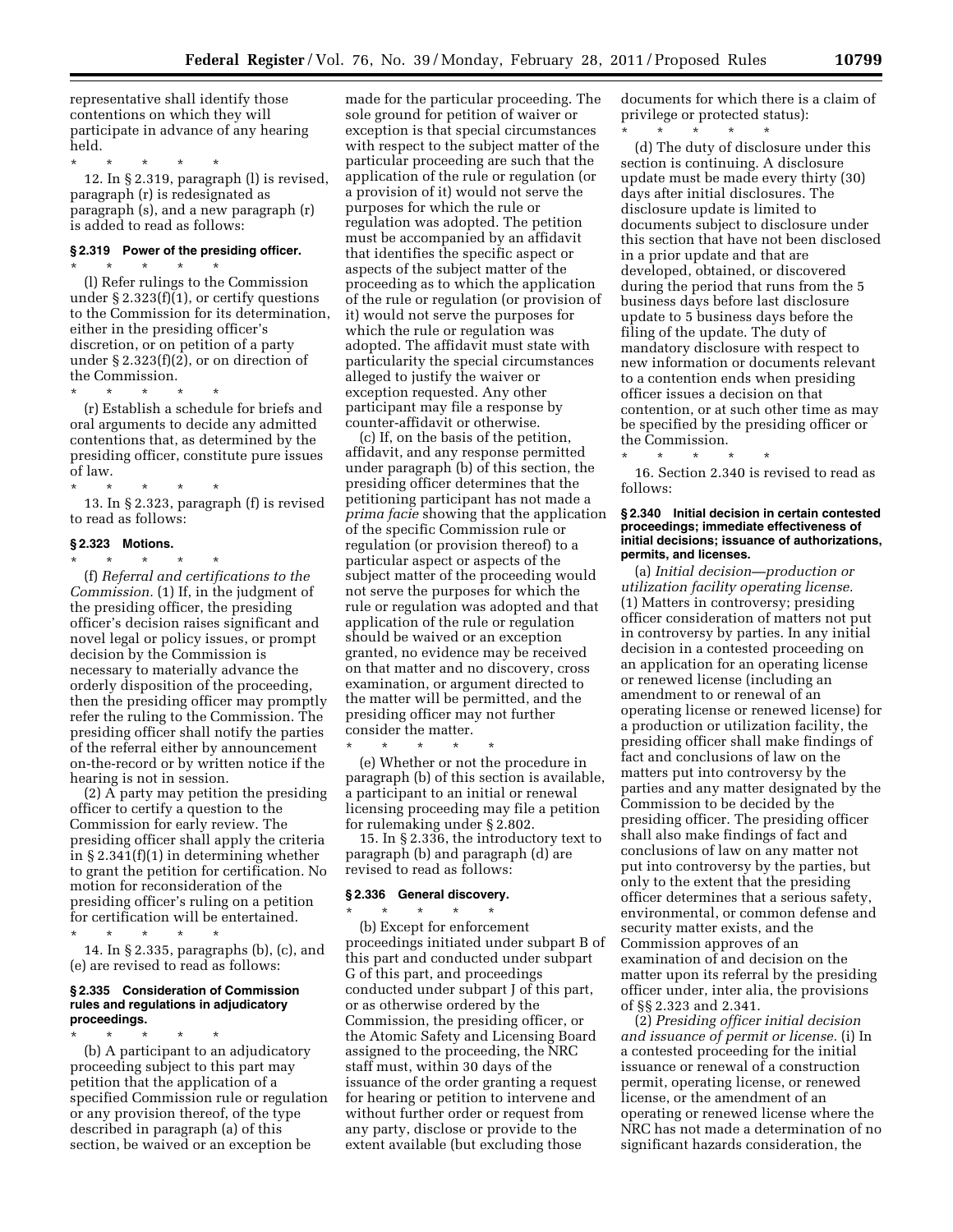Commission, the Director, Office of Nuclear Reactor Regulation, or the Director, Office of New Reactors, as appropriate, after making the requisite findings, shall issue, deny, or appropriately condition the permit or license in accordance with the presiding officer's initial decision once that decision becomes effective.

(ii) In a contested proceeding for the amendment of a construction permit, operating license, or renewed license where the NRC has made a determination of no significant hazards consideration, the Commission, the Director, Office of Nuclear Reactor Regulation, or the Director, Office of New Reactors, as appropriate (appropriate official), after making the requisite findings and complying with any applicable provisions of § 2.1202(a) or § 2.1403(a), may issue the amendment before the presiding officer's initial decision becomes effective. Once the presiding officer's initial decision becomes effective, the appropriate official shall take action with respect to that amendment in accordance with the initial decision. If the presiding officer's initial decision becomes effective before the appropriate official issues the amendment, then the appropriate official, after making the requisite findings, shall issue, deny, or appropriately condition the amendment in accordance with the presiding officer's initial decision.

(b) *Initial decision—combined license under 10 CFR part 52.* (1) Matters in controversy; presiding officer consideration of matters not put in controversy by parties. In any initial decision in a contested proceeding on an application for a combined license under part 52 of this chapter (including an amendment to or renewal of combined license), the presiding officer shall make findings of fact and conclusions of law on the matters put into controversy by the parties and any matter designated by the Commission to be decided by the presiding officer. The presiding officer shall also make findings of fact and conclusions of law on any matter not put into controversy by the parties, but only to the extent that the presiding officer determines that a serious safety, environmental, or common defense and security matter exists, and the Commission approves of an examination of and decision on the matter upon its referral by the presiding officer under, inter alia, the provisions of §§ 2.323 and 2.341.

(2) *Presiding officer initial decision and issuance of permit or license.* (i) In a contested proceeding for the initial issuance or renewal of a combined license under part 52 of this chapter, or

the amendment of a combined license where the NRC has not made a determination of no significant hazards consideration, the Commission, the Director, Office of Nuclear Reactor Regulation, or the Director, Office of New Reactors, as appropriate, after making the requisite findings, shall issue, deny, or appropriately condition the permit or license in accordance with the presiding officer's initial decision once that decision becomes effective.

(ii) In a contested proceeding for the amendment of a combined license under part 52 of this chapter where the NRC has made a determination of no significant hazards consideration, the Commission, the Director, Office of Nuclear Reactor Regulation, or the Director, Office of New Reactors, as appropriate (appropriate official), after making the requisite findings and complying with any applicable provisions of § 2.1202(a) or § 2.1403(a), may issue the amendment before the presiding officer's initial decision becomes effective. Once the presiding officer's initial decision becomes effective, the appropriate official shall take action with respect to that amendment in accordance with the initial decision. If the presiding officer's initial decision becomes effective before the appropriate official issues the amendment, then the appropriate official, after making the requisite findings, shall issue, deny, or appropriately condition the amendment in accordance with the presiding officer's initial decision.

(c) *Initial decision on findings under 10 CFR 52.103 with respect to acceptance criteria in nuclear power reactor combined licenses.* In any initial decision under § 52.103(g) of this chapter with respect to whether acceptance criteria have been or will be met, the presiding officer shall make findings of fact and conclusions of law on the matters put into controversy by the parties, and any matter designated by the Commission to be decided by the presiding officer. Matters not put into controversy by the parties, but identified by the presiding officer as matters requiring further examination, shall be referred to the Commission for its determination; the Commission may, in its discretion, treat any of these referred matters as a request for action under § 2.206 and process the matter in accordance with § 52.103(f) of this chapter.

(d) *Initial decision—manufacturing license under 10 CFR part 52.* (1) Matters in controversy; presiding officer consideration of matters not put in controversy by parties. In any initial decision in a contested proceeding on

an application for a manufacturing license under subpart C of part 52 of this chapter (including an amendment to or renewal of a manufacturing license), the presiding officer shall make findings of fact and conclusions of law on the matters put into controversy by the parties and any matter designated by the Commission to be decided by the presiding officer. The presiding officer also shall make findings of fact and conclusions of law on any matter not put into controversy by the parties, but only to the extent that the presiding officer determines that a serious safety, environmental, or common defense and security matter exists, and the Commission approves of an examination of and decision on the matter upon its referral by the presiding officer under, inter alia, the provisions of §§ 2.323 and 2.341.

(2) *Presiding officer initial decision and issuance of permit or license.* (i) In a contested proceeding for the initial issuance or renewal of a manufacturing license under subpart C of part 52 of this chapter, or the amendment of a manufacturing license, the Commission, the Director, Office of Nuclear Reactor Regulation, or the Director, Office of New Reactors, as appropriate, after making the requisite findings, shall issue, deny, or appropriately condition the permit or license in accordance with the presiding officer's initial decision once that decision becomes effective.

(ii) In a contested proceeding for the initial issuance or renewal of a manufacturing license under subpart C of part 52 of this chapter, or the amendment of a manufacturing license, the Commission, the Director, Office of Nuclear Reactor Regulation, or the Director, Office of New Reactors, as appropriate, may issue the license, permit, or license amendment in accordance with § 2.1202(a) or § 2.1403(a) before the presiding officer's initial decision becomes effective. If, however, the presiding officer's initial decision becomes effective before the license, permit, or license amendment is issued under § 2.1202 or § 2.1403, then the Commission, the Director, Office of Nuclear Reactor Regulation, or the Director, Office of New Reactors, as appropriate, shall issue, deny, or appropriately condition the license, permit, or license amendment in accordance with the presiding officer's initial decision.

(e) *Initial decision—other proceedings not involving production or utilization facilities.* (1) Matters in controversy; presiding officer consideration of matters not put in controversy by parties. In a proceeding not involving production or utilization facilities, the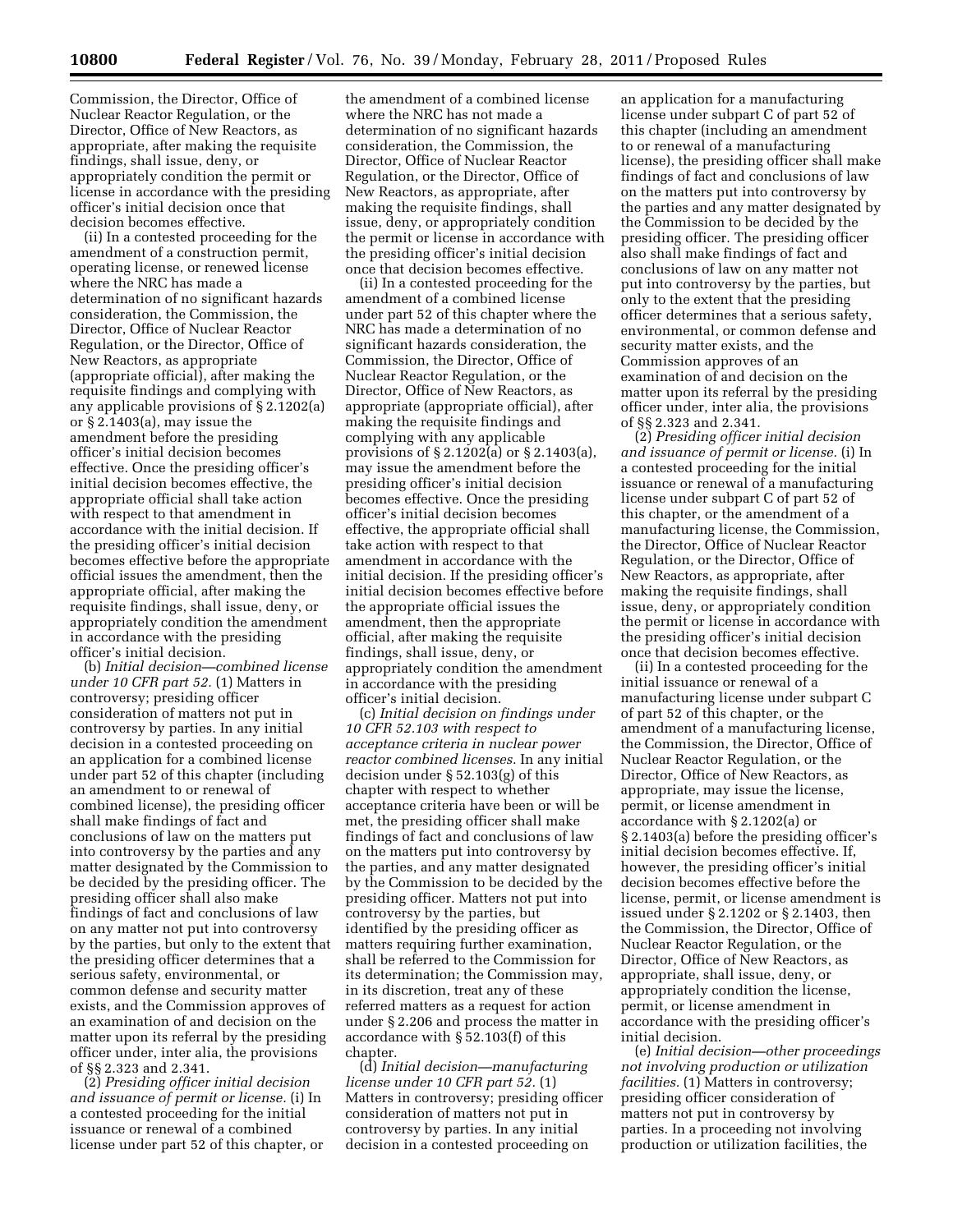presiding officer shall make findings of fact and conclusions of law on the matters put into controversy by the parties to the proceeding, and on any matters designated by the Commission to be decided by the presiding officer. Matters not put into controversy by the parties, but identified by the presiding officer as requiring further examination, must be referred to the Director, Office of Nuclear Material Safety and Safeguards, or the Director, Office of Federal and State Materials and Environmental Management Programs, as appropriate. Depending on the resolution of those matters, the Director, Office of Nuclear Material Safety and Safeguards or the Director, Office of Federal and State Materials and Environmental Management Programs, as appropriate, after making the requisite findings, shall issue, deny, revoke or appropriately condition the license, or take other action as necessary or appropriate.

(2) *Presiding officer initial decision and issuance of permit or license.* (i) In a contested proceeding under this paragraph, the Commission, the Director, Office of Nuclear Material Safety and Safeguards, or the Director, Office of Federal and State Materials and Environmental Management Programs, as appropriate, shall issue, deny, or appropriately condition the permit, license, or license amendment in accordance with the presiding officer's initial decision once that decision becomes effective.

(ii) In a contested proceeding under this paragraph, the Commission, the Director, Office of Nuclear Material Safety and Safeguards, or the Director, Office of Federal and State Materials and Environmental Management Programs, as appropriate, may issue the permit, license, or amendment in accordance with § 2.1202(a) or § 2.1403(a) before the presiding officer's initial decision becomes effective. If, however, the presiding officer's initial decision becomes effective before the permit, license, or amendment is issued under § 2.1202 or § 2.1403, then the Commission, the Director, Office of Nuclear Material Safety and Safeguards, or the Director, Office of Federal and State Materials and Environmental Management Programs, as appropriate, shall issue, deny, or appropriately condition the permit, license, or amendment in accordance with the presiding officer's initial decision.

(f) *Immediate effectiveness of certain presiding officer decisions.* A presiding officer's initial decision directing the issuance or amendment of a limited work authorization under § 50.10 of this chapter, an early site permit under

subpart A of part 52 of this chapter, a construction permit or construction authorization under part 50 of this chapter, an operating license under part 50 of this chapter, a combined license under subpart C of part 52 of this chapter, a manufacturing license under subpart F of part 52 of this chapter, or a license under part 72 of this chapter to store spent fuel in an independent spent fuel storage facility (ISFSI) or a monitored retrievable storage installation (MRS), an initial decision directing issuance of a license under part 61 of this chapter, or an initial decision under § 52.103(g) of this chapter that acceptance criteria in a combined license have been met, is immediately effective upon issuance unless the presiding officer finds that good cause has been shown by a party why the initial decision should not become immediately effective.

(g)–(h) [Reserved]

(i) *Issuance of authorizations, permits, and licenses—production and utilization facilities.* The Commission, the Director, Office of New Reactors, or the Director, Office of Nuclear Reactor Regulation, as appropriate, shall issue a limited work authorization under § 50.10 of this chapter, an early site permit under subpart A of part 52 of this chapter, a construction permit or construction authorization under part 50 of this chapter, an operating license under part 50 of this chapter, a combined license under subpart C of part 52 of this chapter, or a manufacturing license under subpart F of part 52 of this chapter within 10 days from the date of issuance of the initial decision:

(1) If the Commission or the appropriate Director has made all findings necessary for issuance of the authorization, permit or license, not within the scope of the initial decision of the presiding officer; and

(2) Notwithstanding the pendency of a petition for reconsideration under § 2.345, a petition for review under § 2.341, or a motion for stay under § 2.342, or the filing of a petition under § 2.206.

(j) *Issuance of finding on acceptance criteria under 10 CFR 52.103.* The Commission, the Director, Office of New Reactors, or the Director, Office of Nuclear Reactor Regulation, as appropriate, shall make the finding under § 52.103(g) of this chapter that the acceptance criteria in a combined license have been, or will be met, within 10 days from the date of issuance of the initial decision:

(1) If the Commission or the appropriate Director has made the finding under § 52.103(g) of this chapter

that acceptance criteria have been, or will be met, for those acceptance criteria which are not within the scope of the initial decision of the presiding officer; and

(2) Notwithstanding the pendency of a petition for reconsideration under § 2.345, a petition for review under § 2.341, or a motion for stay under § 2.342, or the filing of a petition under § 2.206.

(k) *Issuance of other licenses.* The Commission or the Director, Office of Nuclear Material Safety and Safeguards, or the Director, Office of Federal and State Materials and Environmental Management Programs, as appropriate, shall issue a license, including a license under part 72 of this chapter to store spent fuel in either an independent spent fuel storage facility (ISFSI) located away from a reactor site or at a monitored retrievable storage installation (MRS), within 10 days from the date of issuance of the initial decision:

(1) If the Commission or the appropriate Director has made all findings necessary for issuance of the license, not within the scope of the initial decision of the presiding officer; and

(2) Notwithstanding the pendency of a petition for reconsideration under § 2.345, a petition for review under § 2.341, or a motion for stay under § 2.342, or the filing of a petition under § 2.206.

17. In § 2.341, paragraphs (a), (b)(1),  $(b)(3)$ ,  $(c)$ , and  $(f)(1)$  are revised to read as follows:

## **§ 2.341 Review of decisions and actions of a presiding officer.**

(a)(1) Review of decisions and actions of a presiding officer are treated under this section; provided, however, that no party may request a further Commission review of a Commission determination to allow a period of interim operation under § 52.103(c) of this chapter. This section does not apply to appeals under § 2.311 or to appeals in the high-level waste proceeding, which are governed by § 2.1015.

(2) Within 120 days after the date of a decision or action by a presiding officer, or within 120 days after a petition for review of the decision or action has been served under paragraph (b) of this section, whichever is greater, the Commission may review the decision or action on its own motion, unless the Commission, in its discretion, extends the time for its review.

(b)(1) Within 25 days after service of a full or partial initial decision by a presiding officer, and within 25 days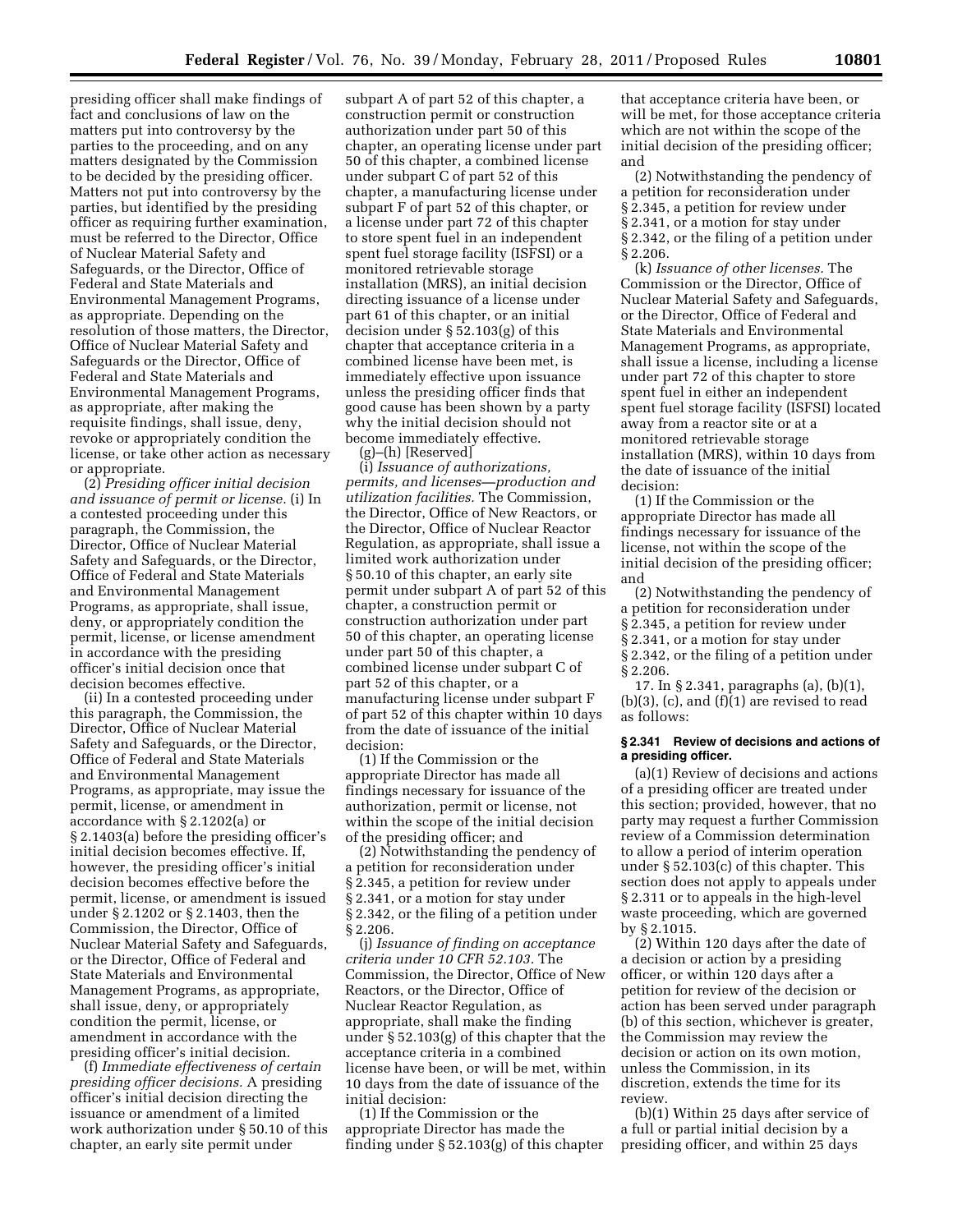after service of any other decision or action by a presiding officer with respect to which a petition for review is authorized by this part, a party may file a petition for review with the Commission on the grounds specified in paragraph (b)(4) of this section. Unless otherwise authorized by law, a party to an NRC proceeding must file a petition for Commission review before seeking judicial review of an agency action. \* \* \* \* \*

(3) Any other party to the proceeding may, within 25 days after service of a petition for review, file an answer supporting or opposing Commission review. This answer may not be longer than 25 pages and should concisely address the matters in paragraph (b)(2) of this section to the extent appropriate. The petitioning party may file a reply brief within 10 days of service of any answer. This reply brief may not be longer than 5 pages.

\* \* \* \* \*

(c)(1) If within 120 days after the filing of a petition for review the Commission does not grant the petition, in whole or in part, the petition is deemed to be denied, unless the Commission, in its discretion, extends the time for its consideration of the petition and any answers to the petition.

(2) If a petition for review is granted, the Commission may issue an order specifying the issues to be reviewed and designating the parties to the review proceeding. The Commission may, in its discretion, decide the matter on the basis of the petition for review or it may specify whether any briefs may be filed.

(3) Unless the Commission orders otherwise, any briefs on review may not exceed 30 pages in length, exclusive of pages containing the table of contents, table of citations, and any addendum containing appropriate exhibits, statutes, or regulations. A brief in excess of 10 pages must contain a table of contents with page references and a table of cases (alphabetically arranged), cited statutes, regulations, and other authorities, with references to the pages of the brief where they are cited.

\* \* \* \* \* (f) \* \* \*

(1) A ruling referred or question certified to the Commission under §§ 2.319(l) or 2.323(f) may be reviewed if the certification or referral raises significant and novel legal or policy issues, or resolution of the issues would materially advance the orderly disposition of the proceeding.

\* \* \* \* \* 18. In § 2.346, paragraphs (e) and (j) are revised to read as follows:

#### **§ 2.346 Authority of the Secretary.**

\* \* \* \* \* (e) Extend the time for the Commission to grant review on its own motion under § 2.341;

\* \* \* \* \* (j) Take action on procedural or other minor matters.

19. In § 2.347, paragraphs (e)(1)(i) and (e)(1)(ii) are revised to read as follows:

## **§ 2.347 Ex parte communications.**

\* \* \* \* \*

 $(e)(1) * * * *$ 

(i) When a notice of hearing or other comparable order is issued in accordance with §§ 2.104(a), 2.105(e)(2), 2.202(c), 2.205(e), or 2.312; or

(ii) Whenever the interested person or Commission adjudicatory employee responsible for the communication has knowledge that a notice of hearing or other comparable order will be issued in accordance with §§ 2.104(a), 2.105(e)(2), 2.202(c), 2.205(e), or 2.312. \* \* \* \* \*

20. In § 2.348, paragraphs (d)(1)(i) and (d)(1)(ii) are revised to read as follows:

# **§ 2.348 Separation of functions.**

# \* \* \* \* \*

(d)(1) \* \* \* (i) When a notice of hearing or other

comparable order is issued in accordance with §§ 2.104(a), 2.105(e)(2), 2.202(c), 2.205(e), or 2.312; or

(ii) Whenever an NRC officer or employee who is or has reasonable cause to believe he or she will be engaged in the performance of an investigative or litigating function or a Commission adjudicatory employee has knowledge that a notice of hearing or other comparable order will be issued in accordance with §§ 2.104(a), 2.105(e)(2), 2.202(c), 2.205(e), or 2.312.

\* \* \* \* \* 21. In § 2.704, paragraph (a)(3) is revised to read as follows:

# **§ 2.704 Discovery-required disclosures.**

 $(a) * * * *$ (3) Unless otherwise stipulated by the parties or directed by order of the presiding officer, these disclosures must be made within 30 days of the order granting a hearing. A party must make its initial disclosures based on the information then reasonably available to it. A party is not excused from making its disclosures because it has not fully completed its investigation of the case, because it challenges the sufficiency of another party's disclosures, or because another party has not made its disclosures. The duty of disclosure under this section is continuing. A disclosure update must be made every 30 days after initial disclosures. The

disclosure update must contain any information or documents subject to disclosure under this section that have not been disclosed in a prior update and that are developed, obtained, or discovered during the period that runs from the last disclosure update to 5 business days before the filing of the update. The duty of mandatory disclosure with respect to new information or documents relevant to a contention ends when the hearing with respect to that contention has concluded, or at such other time as may be specified by the presiding officer or the Commission.

\* \* \* \* \* 22. In § 2.705, the introductory text to paragraph (b)(2) is revised to read as follows:

# **§ 2.705 Discovery-additional methods.**

# \* \* \* \* \* (b) \* \* \*

(2) Upon his or her own initiative after reasonable notice or in response to a motion filed under paragraph (c) of this section, the presiding officer may set limits on the number of depositions and interrogatories, and may also limit the length of depositions under § 2.706 and the number of requests under §§ 2.707 and 2.708. The presiding officer shall limit the frequency or extent of use of the discovery methods otherwise permitted under these rules if he or she determines that: \* \* \* \* \*

23. In § 2.709, paragraphs (a)(6) and (a)(7) are added to read as follows:

# **§ 2.709 Discovery against NRC staff.**   $(a) * * * *$

(6)(i) In a proceeding arising from an order issued under §§ 2.202 or 2.205, the NRC staff must, except to the extent otherwise stipulated or directed by order of the presiding officer or the Commission, provide to the other parties within thirty (30) days of the order granting a hearing and without awaiting a discovery request:

(A) All NRC staff documents relevant to disputed issues alleged with particularity in the pleadings, including any Office of Investigations report and supporting exhibits, and any Office of Enforcement documents regarding the order; and

(B) A list of all documents otherwise responsive to paragraph (a)(6)(i)(A) of this section for which a claim of privilege or protected status is being made, together with sufficient information for assessing the claim of privilege or protected status of the documents.

(ii) The duty of disclosure under this section is continuing. A disclosure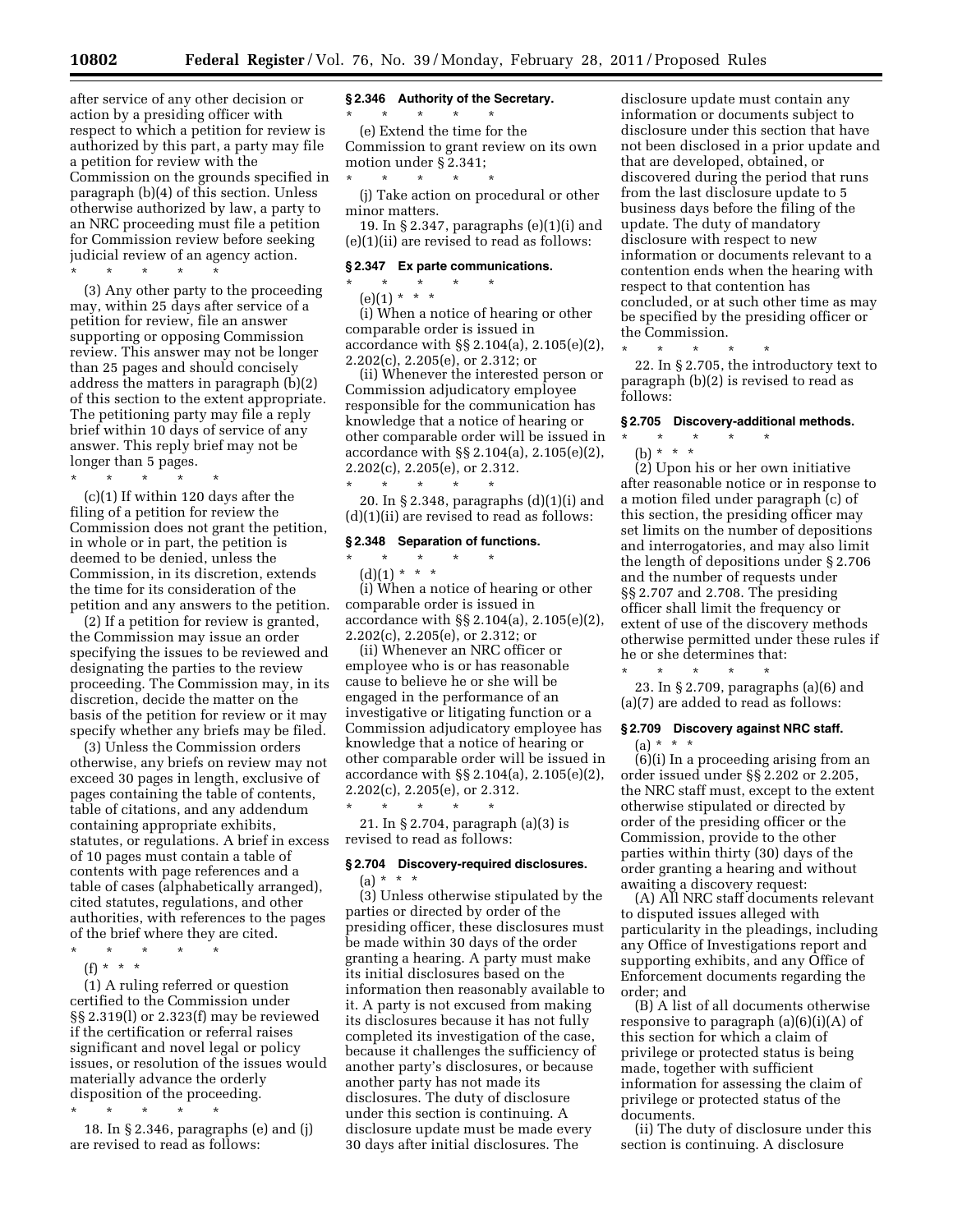update must be made every thirty (30) days after initial disclosures. The disclosure update must contain any information or documents subject to disclosure under this section that have not been disclosed in a prior update and that are developed, obtained, or discovered during the period that runs from the last disclosure update to five (5) business days before the filing of the update. The duty of mandatory disclosure with respect to new information or documents relevant to a contention ends when the hearing with respect to that contention has concluded, or at such other time as may be specified by the presiding officer or the Commission.

(7) When any document, data compilation, or other tangible thing that must be disclosed is publicly available from another source, such as at the NRC Web site, *<http://www.nrc.gov>*, and/or the NRC Public Document Room, a sufficient disclosure would be the location (including the ADAMS accession number, when available), the title and a page reference to the relevant document, data compilation, or tangible thing.

 $\star$   $\star$ 

24. In § 2.710, paragraph (a) is revised to read as follows:

#### **§ 2.710 Motions for summary disposition.**

(a) Any party to a proceeding may move, with or without supporting affidavits, for a decision by the presiding officer in that party's favor as to all or any part of the matters involved in the proceeding. Summary disposition motions must be filed no later than 20 days after the close of discovery. The moving party shall attach to the motion a short and concise statement of the material facts as to which the moving party contends that there is no genuine issue to be heard. Any other party may serve an answer supporting or opposing the motion, with or without affidavits, within 20 days after service of the motion. The party shall attach to any answer opposing the motion a short and concise statement of the material facts as to which it is contended there exists a genuine issue to be heard. All material facts set forth in the statement required to be served by the moving party will be considered to be admitted unless controverted by the statement required to be served by the opposing party. The opposing party may, within 10 days after service, respond in writing to new facts and arguments presented in any statement filed in support of the motion. No further supporting statements or

responses to the motion will be entertained.

\* \* \* \* \* 25. In § 2.802, paragraph (d) is revised to read as follows:

## **§ 2.802 Petition for rulemaking.**

\* \* \* \* \* (d) The petitioner may request the Commission to suspend all or any part of any licensing proceeding to which the petitioner is a participant pending disposition of the petition for

rulemaking.

\* \* \* \* \*

## **Subpart L—Simplified Hearing Procedures for NRC Adjudications**

26. The heading of subpart L is revised to read as set forth above:

27. In § 2.1202, the introductory text of paragraph (a) is revised to read as follows:

#### **§ 2.1202 Authority and role of NRC staff.**

(a) During the pendency of any hearing under this subpart, consistent with the NRC staff's findings in its review of the application or matter which is the subject of the hearing and as authorized by law, the NRC staff is expected to promptly issue its approval or denial of the application, or take other appropriate action on the underlying regulatory matter for which a hearing was provided. When the NRC staff takes its action, it must notify the presiding officer and the parties to the proceeding of its action. That notice must include the NRC staff's explanation why the public health and safety is protected and why the action is in accord with the common defense and security despite the pendency of the contested matter before the presiding officer. The NRC staff's action on the matter is effective upon issuance by the staff, except in matters involving:

\* \* \* \* \* 28. In § 2.1205, paragraph (a) is revised to read as follows:

#### **§ 2.1205 Summary disposition.**

(a) Unless the presiding officer or the Commission directs otherwise, motions for summary disposition may be submitted to the presiding officer by any party no later than 45 days before the commencement of hearing. The motions must be in writing and must include a written explanation of the basis of the motion. The moving party must attach a short and concise statement of material facts for which the moving party contends that there is no genuine issue to be heard, and affidavits to support statements of fact. Motions for summary disposition must be served on

the parties and the Secretary at the same time that they are submitted to the presiding officer.

\* \* \* \* \*

29. Section 2.1209 is revised to read as follows:

## **§ 2.1209 Findings of fact and conclusions of law.**

Each party shall file written posthearing proposed findings of fact and conclusions of law on the contentions addressed in an oral hearing under § 2.1207 or a written hearing under § 2.1208 within 30 days of the close of the hearing or at such other time as the presiding officer directs. Proposed findings of fact and conclusions of law must conform to the format requirements in § 2.712(c).

30. In § 2.1213, paragraph (f) is added to read as follows:

# **§ 2.1213 Application for a stay.**

\* \* \* \* \* (f) Stays are not available on matters limited to whether a no significant hazards consideration determination was proper in proceedings on power reactor license amendments.

31. Section 2.1300 is revised to read as follows:

## **§ 2.1300 Scope of subpart M.**

The provisions of this subpart, together with the generally applicable intervention provisions in subpart C of this part, govern all adjudicatory proceedings on an application for the direct or indirect transfer of control of an NRC license when the transfer requires prior approval of the NRC under the Commission's regulations, governing statutes, or pursuant to a license condition. This subpart provides the only mechanism for requesting hearings on license transfer requests, unless contrary case specific orders are issued by the Commission.

## **§ 2.1304 [Removed]**

\* \* \* \* \*

32. Section 2.1304 is removed. 33. In § 2.1316, paragraph (c) is revised to read as follows:

# **§ 2.1316 Authority and role of NRC staff.**

(c)(1) Within 15 days of the issuance of the order granting requests for hearing/petitions to intervene and admitting contentions, the NRC staff must notify the presiding officer and the parties whether it desires to participate as a party, and identify the contentions on which it wishes to participate as a party. If the NRC staff desires to be a party thereafter, the NRC staff must notify the presiding officer and the parties, and identify the contentions on which it wishes to participate as a party,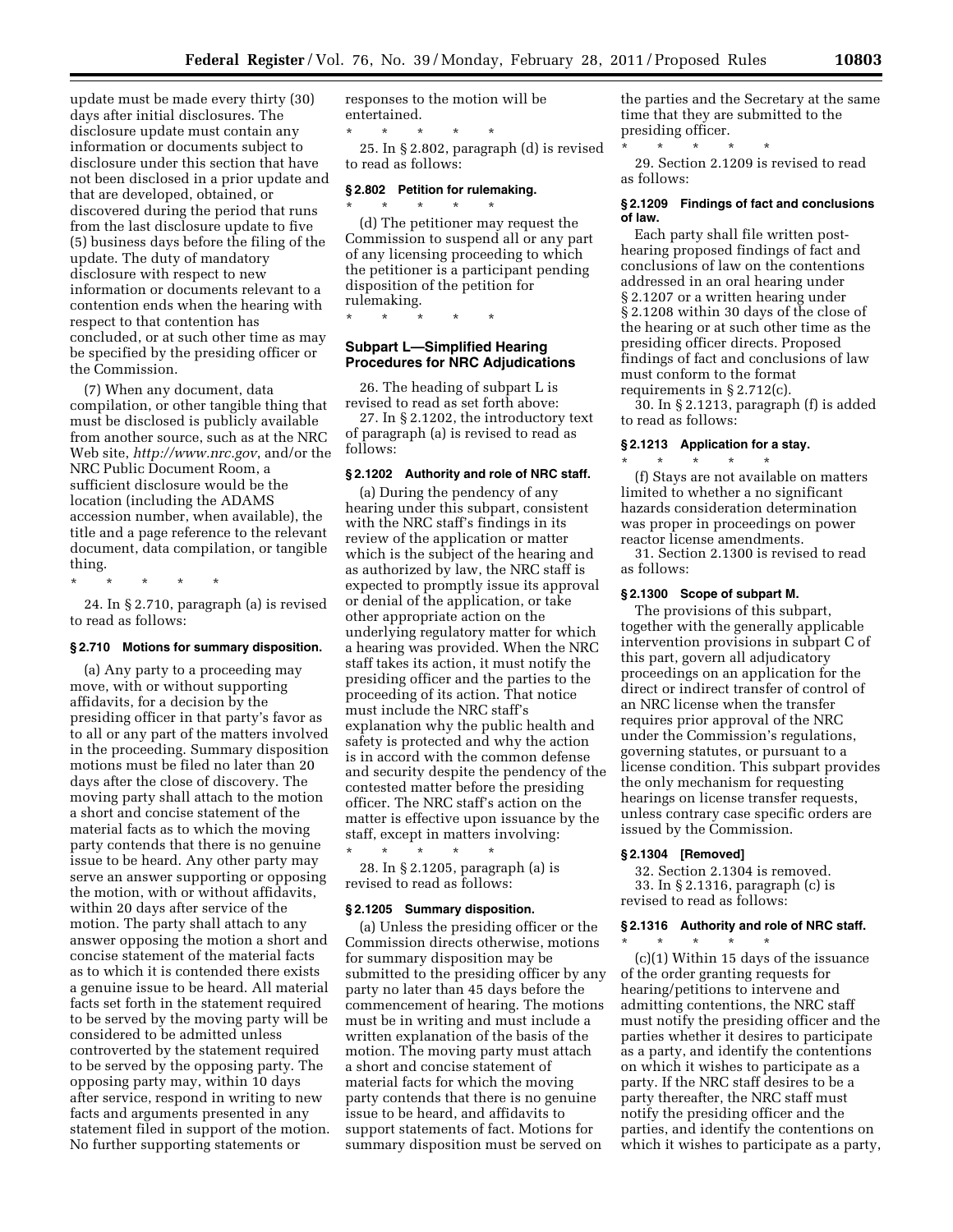and make the disclosures required by § 2.336(b)(3) through (b)(5) unless accompanied by an affidavit explaining why the disclosures cannot be provided to the parties with the notice.

(2) Once the NRC staff chooses to participate as a party, it will have all the rights and responsibilities of a party with respect to the admitted contention/ matter in controversy on which the staff chooses to participate.

34. In § 2.1403, the introductory text of paragraph (a) is revised to read as follows:

## **§ 2.1403 Authority and role of the NRC staff.**

(a) During the pendency of any hearing under this subpart, consistent with the NRC staff's findings in its review of the application or matter that is the subject of the hearing and as authorized by law, the NRC staff is expected to promptly issue its approval or denial of the application, or take other appropriate action on the matter that is the subject of the hearing. When the NRC staff takes its action, it must notify the presiding officer and the parties to the proceeding of its action. That notice must include the NRC staff's explanation why the public health and safety is protected and why the action is in accord with the common defense and security despite the pendency of the contested matter before the presiding officer. The NRC staff's action on the matter is effective upon issuance, except in matters involving:

\* \* \* \* \* 35. In § 2.1407, paragraphs (a)(1) and (a)(3) are revised to read as follows:

## **§ 2.1407 Appeal and Commission review of initial decision.**

(a)(1) Within 25 days after service of a written initial decision, a party may file a written appeal seeking the Commission's review on the grounds specified in paragraph (b) of this section. Unless otherwise authorized by law, a party must file an appeal with the Commission before seeking judicial review.

\* \* \* \* \*

(3) Any other party to the proceeding may, within 25 days after service of the appeal, file an answer supporting or opposing the appeal. The answer may not be longer than 20 pages and should concisely address the matters specified in paragraph (a)(2) of this section. The appellant does not have a right to reply. Unless it directs additional filings or oral arguments, the Commission will decide the appeal on the basis of the filings permitted by this paragraph.

\* \* \* \* \*

# **PART 51—ENVIRONMENTAL PROTECTION REGULATIONS FOR DOMESTIC LICENSING AND RELATED REGULATORY FUNCTIONS**

36. The authority citation for part 51 continues to read as follows:

**Authority:** Sec. 161, 68 Stat. 948, as amended, sec. 1701, 106 Stat. 2951, 2952, 2953, (42 U.S.C. 2201, 2297f); secs. 201, as amended, 202, 88 Stat. 1242, as amended, 1244 (42 U.S.C. 5841, 5842); sec. 1704, 112 Stat. 2750 (44 U.S.C. 3504 note). Subpart A also issued under National Environmental Policy Act of 1969, secs. 102, 104, 105, 83 Stat. 853–854, as amended (42 U.S.C. 4332, 4334, 4335); and Pub. L. 95–604, Title II, 92 Stat. 3033–3041; and sec. 193, Pub. L. 101– 575, 104 Stat. 2835 (42 U.S.C. 2243). Sections 51.20, 51.30, 51.60, 51.80. and 51.97 also issued under secs. 135, 141, Pub. L. 97–425, 96 Stat. 2232, 2241, and sec. 148, Pub. L. 100–203, 101 Stat. 1330–223 (42 U.S.C. 10155, 10161, 10168). Section 51.22 also issued under sec. 274, 73 Stat. 688, as amended by 92 Stat. 3036–3038 (42 U.S.C. 2021) and under Nuclear Waste Policy Act of 1982, sec. 121, 96 Stat. 2228 (42 U.S.C. 10141). Sections 51.43, 51.67, and 51.109 also under Nuclear Waste Policy Act of 1982, sec. 114(f), 96 Stat. 2216, as amended (42 U.S.C. 10134(f)).

37. In § 51.4, the definition of *NRC staff* is revised to read as follows:

# **§ 51.4 Definitions.**

\* \* \* \* \* *NRC staff* means any NRC officer or employee or his/her authorized representative, except a Commissioner, a member of a Commissioner's immediate staff, an Atomic Safety and Licensing Board, a presiding officer, an administrative judge, an administrative law judge, or any other officer or employee of the Commission who performs adjudicatory functions.

\* \* \* \* \* 38. In § 51.34, paragraph(b) is revised to read as follows:

# **§ 51.34 Preparation of finding of no significant impact.**

\* \* \* \* \* (b) When a hearing is held on the proposed action under the regulations in subpart G of part 2 of this chapter or when the action can only be taken by the Commissioners acting as a collegial body, the appropriate NRC staff director will prepare a proposed finding of no significant impact, which may be subject to modification as a result of review and decision as appropriate to the nature and scope of the proceeding. In such cases, the presiding officer, or the Commission acting as a collegial body, as appropriate, will issue the final finding of no significant impact.

39. In § 51.102, paragraph (c) is revised to read as follows:

# **§ 51.102 Requirement to provide a record of decision; preparation.**

\* \* \* \* \* (c) When a hearing is held on the proposed action under the regulations in part 2 of this chapter or when the action can only be taken by the Commissioners acting as a collegial body, the initial decision of the presiding officer or the final decision of the Commissioners acting as a collegial body will constitute the record of decision. An initial or final decision constituting the record of decision will be distributed as provided in § 51.93.

40. In § 51.109, paragraph (f) is revised to read as follows:

## **§ 51.109 Public hearings in proceedings for issuance of materials license with respect to a geologic repository.**

\* \* \* \* \* (f) In making the determinations described in paragraph (e) of this section, the environmental impact statement will be deemed modified to the extent that findings and conclusions differ from those in the final statement prepared by the Secretary of Energy, as it may have been supplemented. The initial decision will be distributed to any persons not otherwise entitled to receive it who responded to the request in the notice of docketing, as described in § 51.26(c). If the Commission reaches conclusions different from those of the presiding officer with respect to such matters, the final environmental impact statement will be deemed modified to that extent and the decision will be similarly distributed.

41. Section 51.125 is revised to read as follows:

## **§ 51.125 Responsible official.**

\* \* \* \* \*

The Executive Director for Operations shall be responsible for overall review of NRC NEPA compliance, except for matters under the jurisdiction of a presiding officer, administrative judge, administrative law judge, Atomic Safety and Licensing Board, or the Commission acting as a collegial body.

# **PART 54—REQUIREMENTS FOR RENEWAL OF OPERATING LICENSES FOR NUCLEAR POWER PLANTS**

42. The authority citation for part 54 continues to read as follows:

**Authority:** Secs. 102, 103, 104, 161, 181, 182, 183, 186, 189, 68 Stat. 936, 937, 938, 948, 953, 954, 955, as amended, sec. 234, 83 Stat. 1244, as amended (42 U.S.C. 2132, 2133, 2134, 2135, 2201, 2232, 2233, 2236, 2239, 2282); secs. 201, 202, 206, 88 Stat. 1242, 1244, as amended (42 U.S.C. 5841, 5842). Section 54.17 also issued under E.O. 12829, 3 CFR, 1993 Comp., p.570; E.O. 12958, as